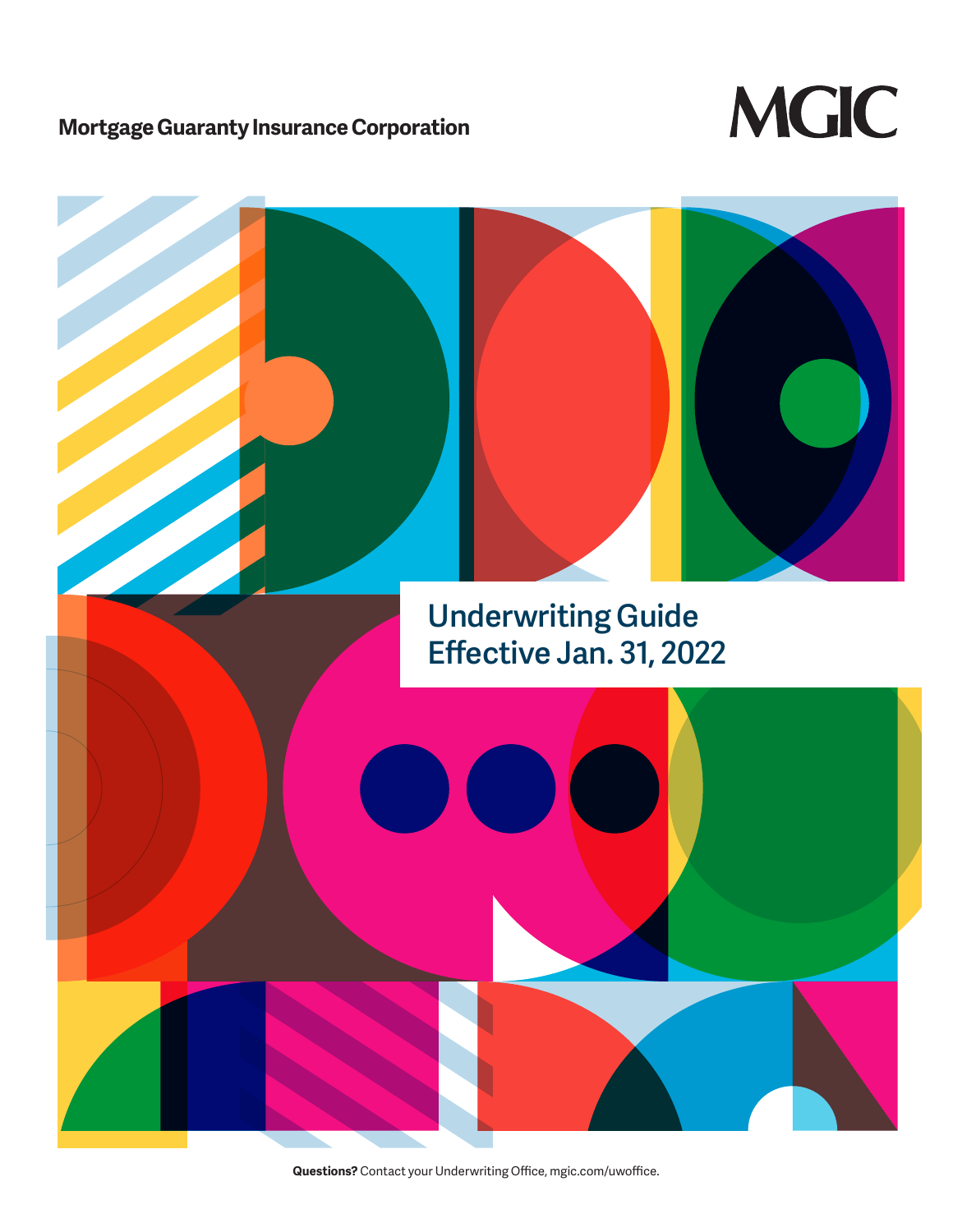# Summary of Changes

Changes throughout the Guide are indicated in purple.

The following changes include those announced in our National Underwriting Bulletin #15-2021 and Credit Union Underwriting Bulletin #15-2021 on Dec. 7, 2021:

| Section of Underwriting Guide                               | Changes                                                                                             |  |
|-------------------------------------------------------------|-----------------------------------------------------------------------------------------------------|--|
| 2.02.02 Housing Finance Agency<br>(HFA) - MGIC Go! Overlays | We increased our CLTV for 3- to 4-units to 105% from 95% when there is a valid AUS.                 |  |
|                                                             | We increased loan limit amounts:                                                                    |  |
|                                                             | - From \$550,000 to \$650,000                                                                       |  |
| 3.02 Underwriting Summaries                                 | - From \$850,000 to \$975,000                                                                       |  |
|                                                             | FHFA loan limits now apply for designated high-cost areas, including Alaska and<br>Hawaii.          |  |
|                                                             | We increased loan limit amounts:                                                                    |  |
|                                                             | - From \$1,000,000 to \$1,150,000                                                                   |  |
| 3.02.01c National - Primary                                 | - From \$1,150,000 to \$1,650,000                                                                   |  |
| <b>Residence, Loan Amount &gt;</b>                          | - From \$2,000,000 to \$2,150,000                                                                   |  |
| \$975,000                                                   | We aligned Borrower's own funds requirements with loan amount increases.                            |  |
|                                                             | We expanded our maximum loan limit amount allowed for delegated submissions<br>to \$1,000,000.      |  |
| 3.02.04a Puerto Rico-Primary<br>Residence                   | We increased our loan limit amounts for a purchase 1-unit to \$650,000 from<br>\$550,000.           |  |
| 3.02.04b Puerto Rico-Second<br>Home                         | We decreased our loan limit amount for a rate/term refinance 1-unit to \$650,000<br>from \$850,000. |  |
| 3.10.04b Gifts                                              |                                                                                                     |  |
| 3.11.04 Nontraditional Credit                               | We increased our loan limit amount for these specific guidelines to \$1,000,000 from<br>\$850,000.  |  |
| 3.13.09 Rural Properties                                    |                                                                                                     |  |
| 3.13.05 Condominium                                         | We added clarification to ineligible projects.                                                      |  |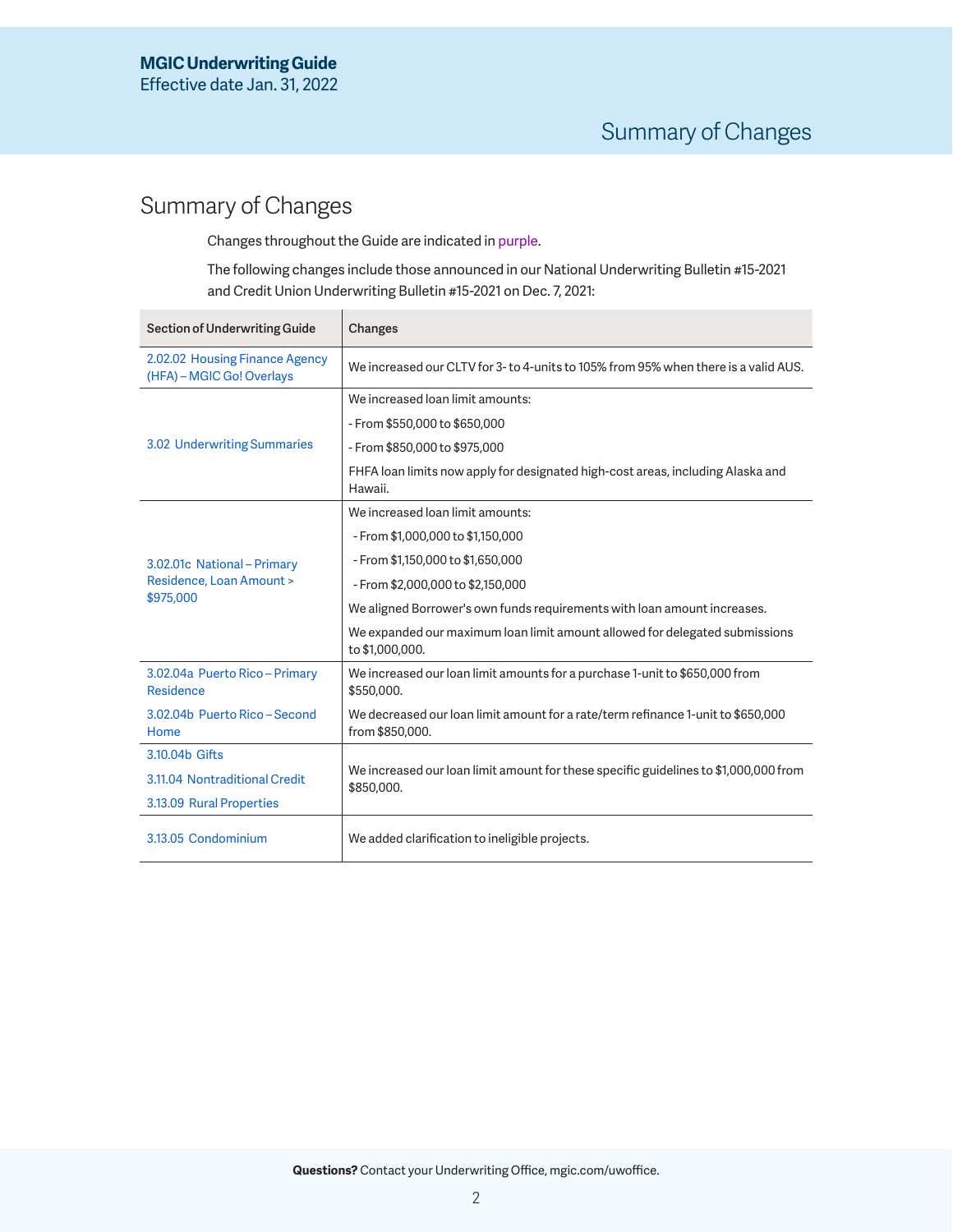# COVID-19 Guidance

MGIC has adopted COVID-19 requirements and flexibilities consistent with the temporary policies announced by Fannie Mae and Freddie Mac (the GSEs). These requirements and flexibilities apply to all loans we insure, with one exception: If not eligible for delivery to the GSEs, a new loan to a borrower who entered COVID-19 forbearance on an existing mortgage will be eligible for MGIC mortgage insurance only if the existing loan is currently insured by MGIC.

MGIC will continue to review COVID-19 announcements published by the GSEs and will release Underwriting Update Bulletins as needed. Refer to this Guide and any COVID-19 bulletins, found at [mgic.com/coronavirus,](https://mgic.com/coronavirus) for complete underwriting requirements. Updates to temporary COVID-19 policies published in our bulletins supersede those in this Guide until the temporary policies expire.

We remind you that MGIC's Master Policy governs all loans submitted to and insured by MGIC, regardless of any representation and warranty relief granted by the GSEs or other investors.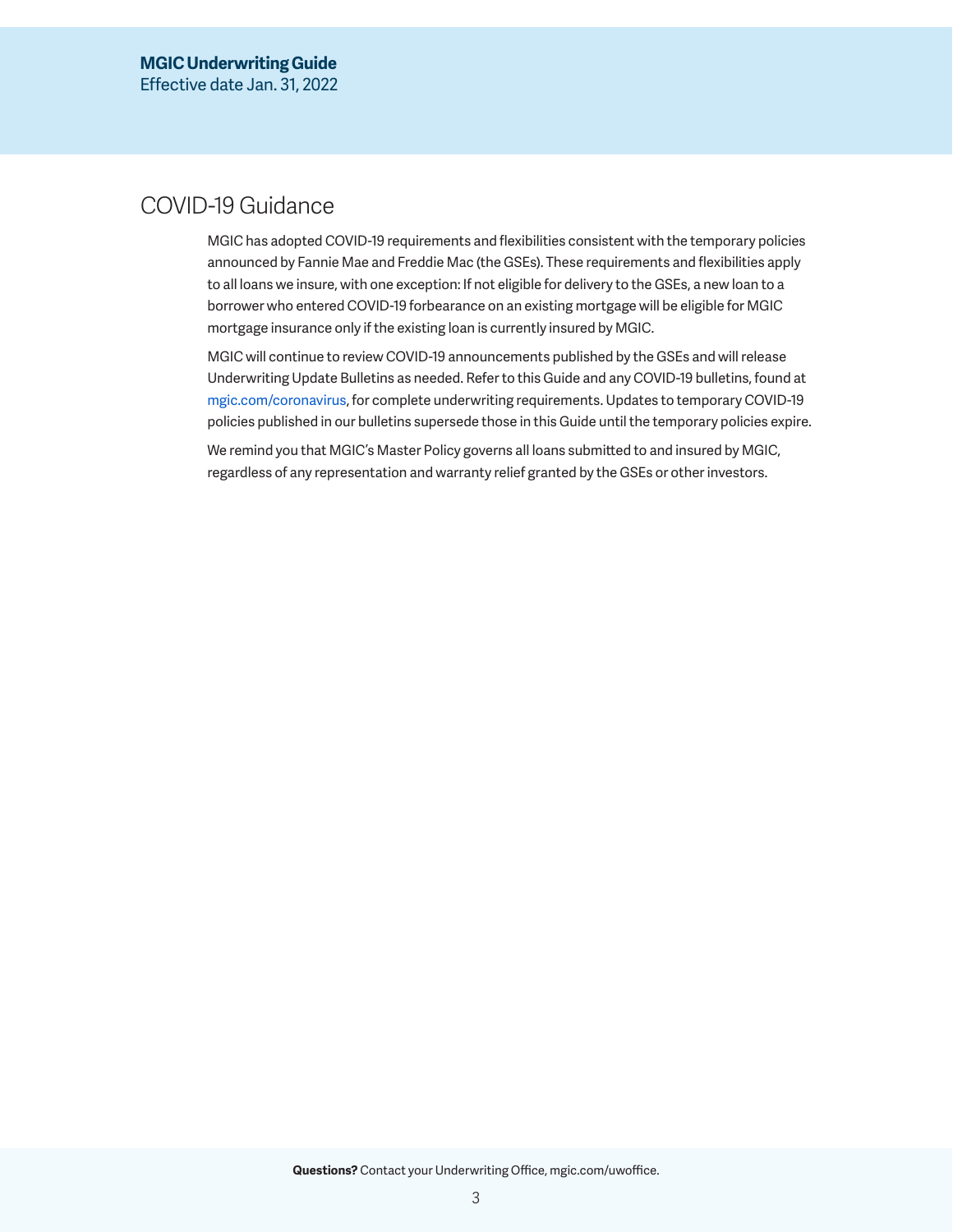# Table of Contents

# [Section 1: Doing Business With MGIC](#page-6-0)

| 1.01    | Introduction                                                     | 7                 |
|---------|------------------------------------------------------------------|-------------------|
| 1.02    | <b>Support</b>                                                   | 7                 |
| 1.03    | <b>Using this Guide</b>                                          | 7                 |
| 1.03.01 | <b>Exclusive Properties</b>                                      | 7                 |
| 1.03.02 | <b>References</b>                                                | 8                 |
| 1.03.03 | Aligning with the Agencies                                       | 8                 |
| 1.03.04 | Terms Used Throughout the Guide                                  | 8                 |
| 1.04    | <b>Where We Conduct Business</b>                                 | 9                 |
| 1.05    | Our Fair Underwriting Commitment and Compliance                  | 9                 |
| 1.06    | <b>Application and Loan File Documentation</b>                   | 9                 |
| 1.06.01 | Application                                                      | 9                 |
| 1.06.02 | <b>Origination File Documents</b>                                | 10                |
| 1.06.03 | <b>Closing File Documents</b>                                    | 10                |
| 1.06.04 | <b>Approved Applications</b>                                     | 11                |
| 1.06.05 | <b>Denied Applications</b>                                       | 11                |
| 1.06.06 | <b>Incomplete Applications</b>                                   | 11                |
| 1.07    | <b>Delegated Underwriting Program Guide</b>                      | 11                |
| 1.07.01 | Overview                                                         | 11                |
| 1.07.02 | Lender Eligibility and Participation Requirements                | $12 \overline{ }$ |
| 1.07.03 | Termination, Suspension or Limitation                            | $12 \overline{ }$ |
| 1.07.04 | Changes to Lender Eligibility and Participation Requirements     | 13                |
| 1.08    | Non-Delegated Underwriting (MGIC MI Underwriting)                | 13                |
| 1.09    | <b>Submission Methods</b>                                        | 13                |
| 1.10    | <b>Commitment/Certificate Terms and Conditions</b>               | 13                |
| 1.10.01 | <b>Effective Dates</b>                                           | 13                |
| 1.10.02 | Loan Changes/Updated Information Prior to Activation of Coverage | 14                |
| 1.10.03 | Loan Changes/Updated Information After Activation of Coverage    | 14                |
| 1.10.04 | Extensions or Expired Commitment/Certificates                    | 14                |
| 1.11    | <b>Activating MGIC Insurance</b>                                 | 14                |
| 1.12    | <b>MGIC Gold Cert Coverage</b>                                   | 15                |
| 1.13    | <b>Natural Disaster Policy</b>                                   | 15                |

# [Section 2: MGIC Go! Loans](#page-15-0)

| 2 U L   | <b>Introduction</b>                              |  |
|---------|--------------------------------------------------|--|
| 2.02    | <b>Underwriting Summaries</b>                    |  |
| 2 02 01 | National – MGIC Go! Overlays                     |  |
| 2 02 02 | Housing Finance Agency (HFA) - MGIC Go! Overlays |  |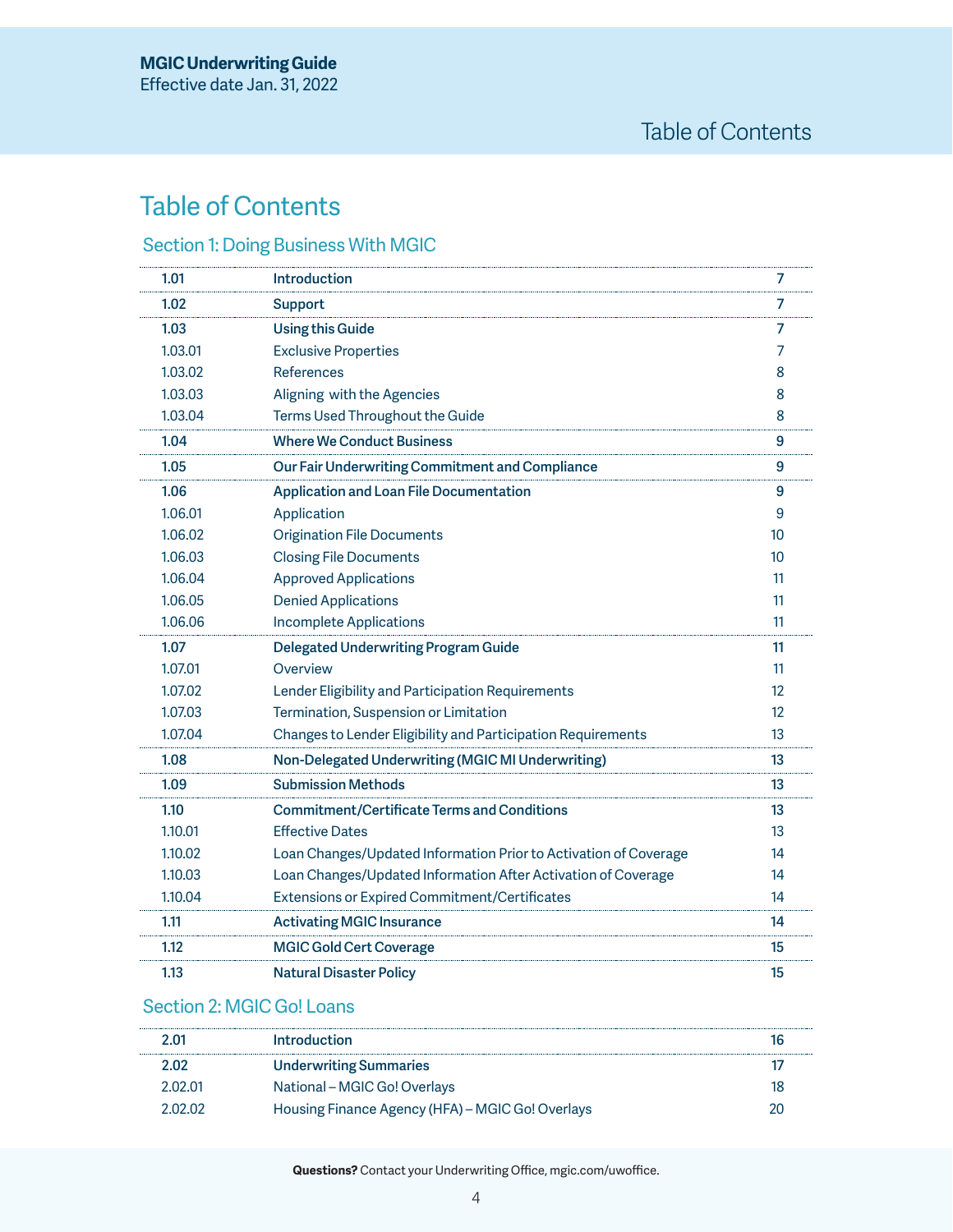Effective date Jan. 31, 2022

| 2.02.03 | Puerto Rico – MGIC Go! Overlays for a DU Approve/ELIGIBLE or |    |
|---------|--------------------------------------------------------------|----|
|         | Loan Product Advisor Accept/ELIGIBLE Response                |    |
| 2.02.04 | Guam – MGIC Go! Overlays                                     | 22 |

# [Section 3: MGIC Standard Loans](#page-23-1)

| 3.01    | <b>Introduction</b>                                                | 24 |
|---------|--------------------------------------------------------------------|----|
| 3.02    | <b>Underwriting Summaries</b>                                      | 24 |
| 3.02.01 | <b>National Underwriting Summary</b>                               | 25 |
| 3.02.02 | Housing Finance Agency (HFA)/Community Lending                     | 28 |
| 3.02.03 | Guam-Primary Residence                                             | 31 |
| 3.02.04 | <b>Puerto Rico Underwriting Summaries</b>                          | 32 |
| 3.02.05 | High LTV Refinance Option/Enhanced Relief Refinance Mortgage Loans | 34 |
| 3.03    | <b>Age of Documentation</b>                                        | 35 |
| 3.04    | <b>Borrowers</b>                                                   | 35 |
| 3.04.01 | <b>General Borrower Eligibility</b>                                | 35 |
| 3.04.02 | Co-Signer or Guarantor                                             | 35 |
| 3.04.03 | Non-Occupant Co-Borrower                                           | 36 |
| 3.04.04 | Inter Vivos Revocable Trust                                        | 36 |
| 3.04.05 | Non-US Citizen (Permanent or Non-Permanent Resident Alien)         | 36 |
| 3.04.06 | Borrower Exposure and Claim History                                | 36 |
| 3.05    | <b>Mortgage Eligibility</b>                                        | 36 |
| 3.05.01 | LTV/CLTV/HCLTV                                                     | 36 |
| 3.05.02 | <b>Financed Premiums</b>                                           | 38 |
| 3.05.03 | <b>Subordinate Financing</b>                                       | 38 |
| 3.05.04 | <b>New York State</b>                                              | 38 |
| 3.06    | <b>Loan Purpose</b>                                                | 38 |
| 3.06.01 | <b>Purchase Transaction</b>                                        | 38 |
| 3.06.02 | Rate-Term Refinance Transaction (aka Limited Cash-Out Refinance,   |    |
|         | No Cash-Out Refinance)                                             | 38 |
| 3.06.03 | <b>Cash-Out Refinance Transaction</b>                              | 39 |
| 3.06.04 | <b>Construction-Permanent Transaction</b>                          | 39 |
| 3.06.05 | Home Improvement/Renovation Transaction                            | 40 |
| 3.06.06 | Payoff of Installment Land Contract                                | 40 |
| 3.06.07 | Seasoned/Closed Loan                                               | 41 |
| 3.07    | <b>Occupancy Types</b>                                             | 41 |
| 3.07.01 | <b>Primary Residence</b>                                           | 41 |
| 3.07.02 | Second Home                                                        | 41 |
| 3.07.03 | <b>Investment Property</b>                                         | 41 |
| 3.08    | <b>Loan Types and Terms</b>                                        | 42 |
| 3.08.01 | Fixed-Rate Mortgage (FRM)                                          | 42 |
| 3.08.02 | Adjustable-Rate Mortgage (ARM)                                     | 42 |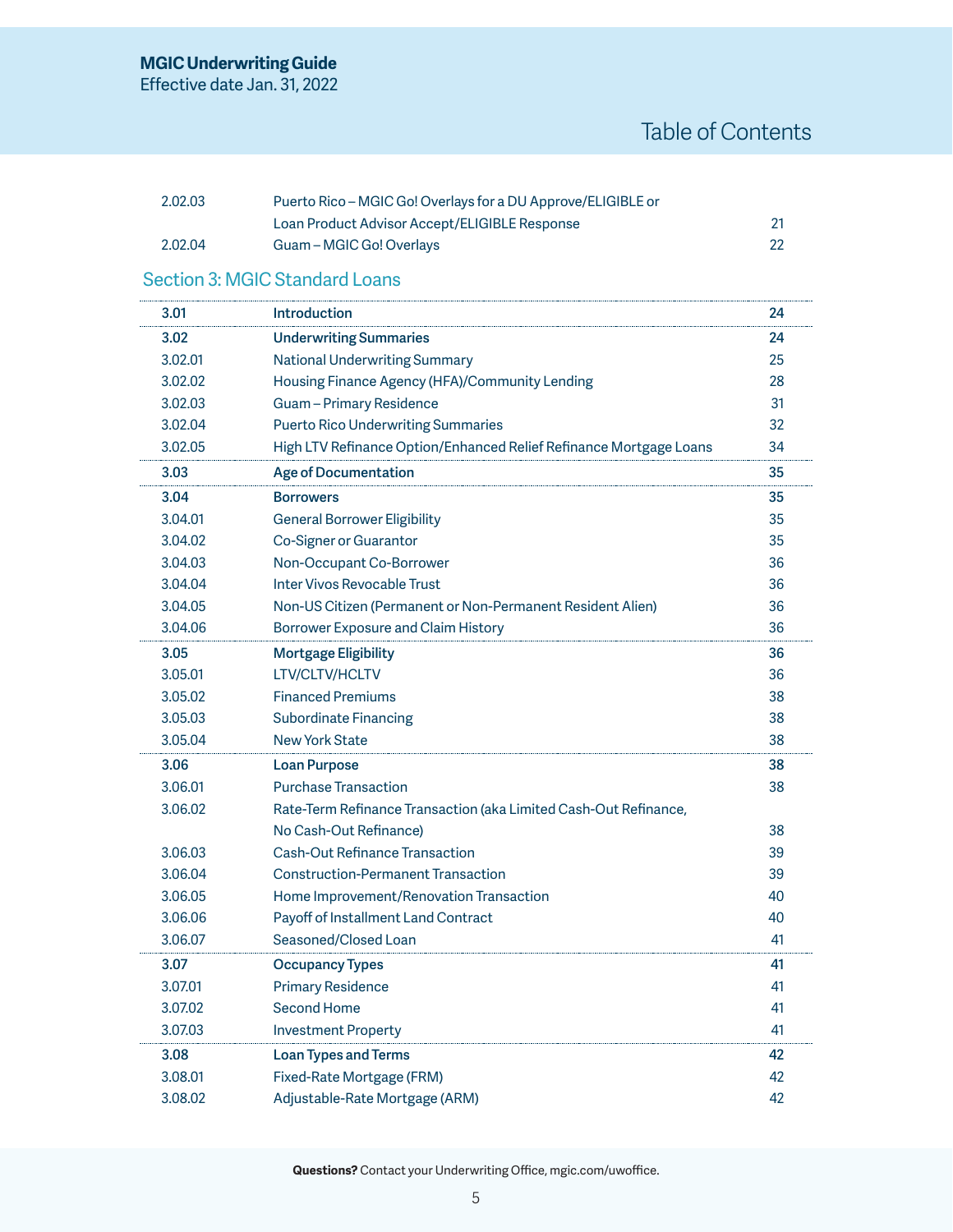Effective date Jan. 31, 2022

# Table of Contents

| 3.08.03            | <b>Balloon Mortgage</b>                                  | 42       |
|--------------------|----------------------------------------------------------|----------|
| 3.08.04            | <b>Bi-Weekly Mortgage</b>                                | 43       |
| 3.08.05            | Interest Rate Buydown (Temporary or Permanent)           | 43       |
| 3.08.06            | Ineligible Loan Types                                    | 43       |
| 3.09               | <b>Income and Employment</b>                             | 43       |
| 3.09.01            | <b>General Income Guidelines</b>                         | 44       |
| 3.09.02            | Income Eligibility                                       | 44       |
| 3.10               | <b>Assets</b>                                            | 46       |
| 3.10.01            | Borrower's Own Funds                                     | 46       |
| 3.10.02            | <b>Reserves</b>                                          | 46       |
| 3.10.03            | <b>Large Deposits</b>                                    | 46       |
| 3.10.04            | <b>Eligible Asset Types</b>                              | 47       |
| 3.10.05            | Ineligible Asset Types                                   | 49       |
| 3.11               | <b>Credit</b>                                            | 49       |
| 3.11.01            | <b>Credit Report</b>                                     | 49       |
| 3.11.02            | <b>Credit Score</b>                                      | 50       |
| 3.11.03            | <b>Traditional Credit</b>                                | 50       |
| 3.11.04            | <b>Nontraditional Credit</b>                             | 51       |
| 3.11.05            | Adverse Credit Events and Payment History                | 52       |
| 3.11.06            | Disputed Tradelines/Erroneous Credit                     | 53       |
| 3.11.07            | <b>Credit Freezes</b>                                    | 53       |
| 3.11.08            | No Credit                                                | 53       |
|                    |                                                          |          |
| 3.12               | <b>Liabilities and Debts</b>                             | 53       |
| 3.12.01            | Debt-to-Income (DTI) Ratio                               | 53       |
| 3.12.02            | <b>Monthly Housing Expense</b>                           | 54       |
| 3.12.03            | <b>Monthly Debt Obligation</b>                           | 54       |
| 3.13               | <b>Property Types and Considerations</b>                 | 55       |
| 3.13.01            | <b>General Property Eligibility</b>                      | 55       |
| 3.13.02            | <b>Special Markets</b>                                   | 56       |
| 3.13.03            | 1-Unit Detached                                          | 56       |
| 3.13.04            | 1-Unit Attached                                          | 56       |
| 3.13.05            | Condominium                                              | 56       |
| 3.13.06            | Cooperative Share Properties (Co-Ops)                    | 57       |
| 3.13.07            | 2-Unit                                                   | 57       |
| 3.13.08            | <b>Manufactured Home</b>                                 | 58       |
| 3.13.09            | <b>Rural Properties</b>                                  | 58       |
| 3.13.10            | <b>Unique Property Types</b>                             | 59       |
| 3.13.11            | <b>Special Property Considerations</b>                   | 59       |
| 3.13.12            | Compliance with Law                                      | 60       |
| 3.14               | <b>Appraisals and Property Valuation</b>                 | 61       |
| 3.14.01<br>3.14.02 | <b>Property Valuation</b><br><b>Appraisal Guidelines</b> | 61<br>61 |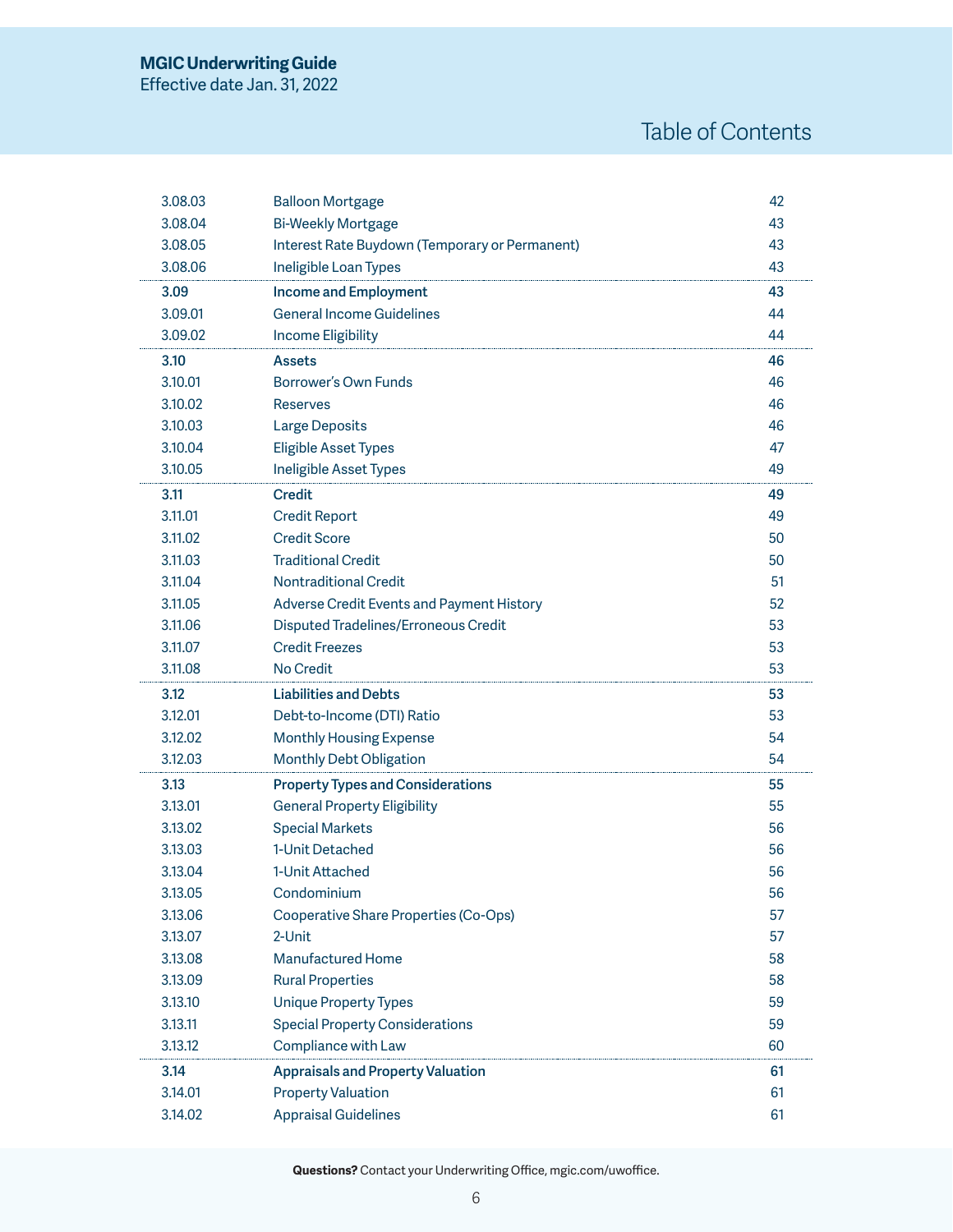# <span id="page-6-0"></span>Section 1 Doing Business With MGIC

# 1.01 Introduction

Thank you for choosing MGIC mortgage insurance. Together, we make homeownership possible for more families.

This Guide provides the policy, procedures and requirements we use to evaluate loans for mortgage insurance. By carefully reviewing borrowers' Credit, Capacity, Capital and Collateral (the Four Cs), we can piece together a comprehensive picture of risk. The presence of a high-risk factor doesn't necessarily threaten successful homeownership. But when a number of high-risk characteristics are present without sufficient compensating factors, their cumulative effect dramatically increases the overall risk of a loan.

Underwriting for quality is an acquired art – not a cut-and-dried science. While there are general principles that apply, every loan file represents a unique situation. We'll consider insuring loans that don't meet requirements stated in this Guide on a case-by-case basis.

# 1.02 Support

If you have questions about anything in this Guide or specific loan eligibility, please contact your MGIC representative, [mgic.com/contact,](https://www.mgic.com/contact) or an MGIC Underwriting Office, [mgic.com/uwoffice](https://www.mgic.com/contact#uw-operations).

# 1.03 Using this Guide

# 1.03.01 Exclusive Properties

Various trademarks, registered trademarks, service marks, and related branding marks (possibly unmarked) are used within this Guide; all of these, without exception, are the legal property of their respective owners.

- MGIC:
	- Trademarks: MGIC Go!™
- Fannie Mae:
	- Trademarks: Community Seconds™, HFA Preferred™, RefiNow™
	- Registered trademarks: Collateral Underwriter®, CU® Desktop Underwriter®, DU®, HomeReady®, HomeStyle®, MH Advantage®
- Freddie Mac:
	- Registered service marks: Affordable Seconds®, CHOICEHome®, CHOICERenovation®, Enhanced Relief Refinance®, Home Possible®, HFA Advantage®, Loan Product Advisor®, Refi Possible<sup>SM</sup>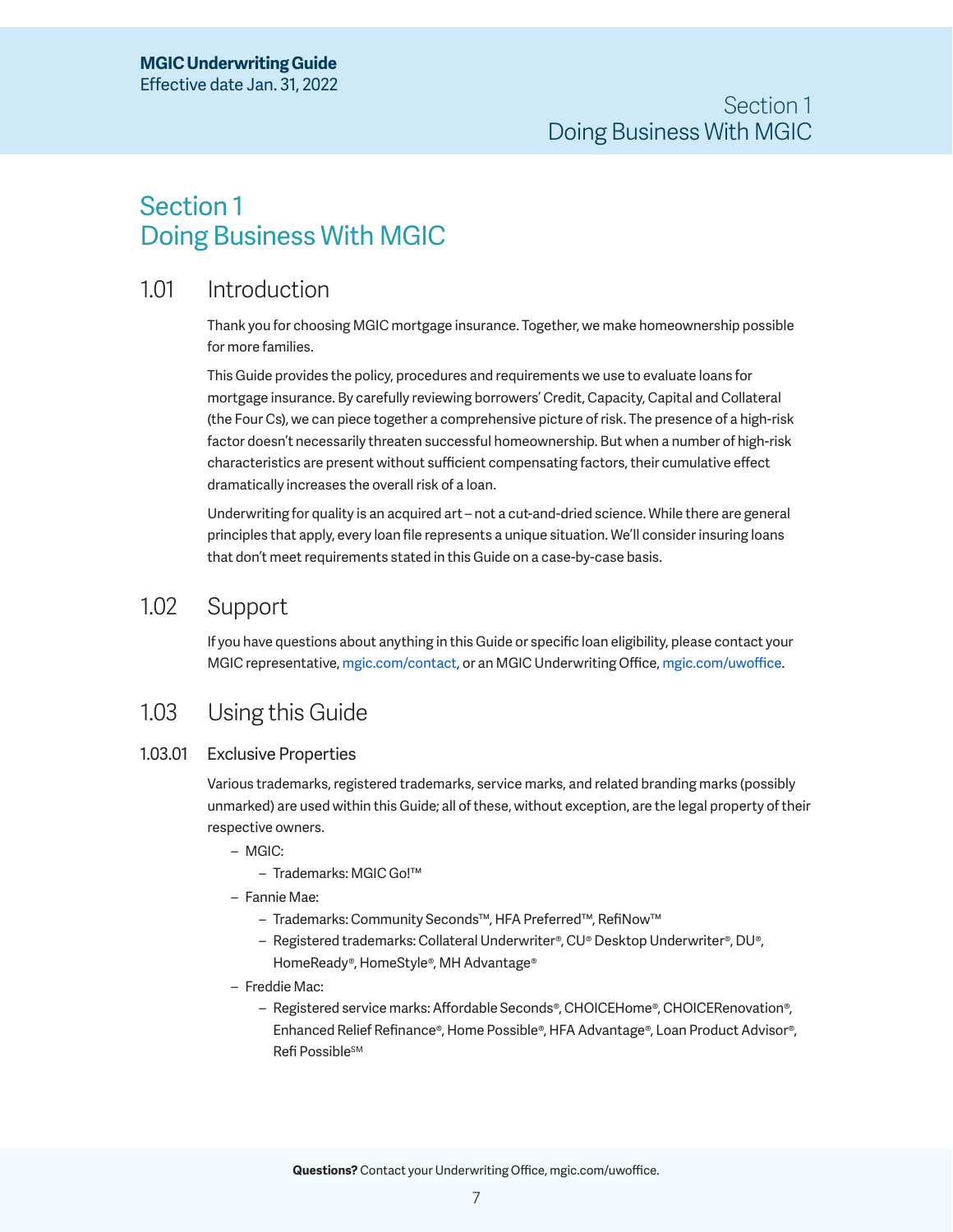### <span id="page-7-0"></span>1.03.02 References

For your ease of use, this Guide includes:

- Internal cross-references linked to other sections of the Guide. For example, (2.01) means you'll find related information in Section 2, subsection 1
- External links to our website, [mgic.com](https://www.mgic.com/)

#### <span id="page-7-1"></span>1.03.03 Aligning with the Agencies

#### **MGIC Go! Loans**

Loans that receive a valid DU Approve or Loan Product Advisor Accept response are eligible for MGIC mortgage insurance through our MGIC Go! streamlined underwriting program [\(Section 2\)](#page-15-1).

#### **Standard Loans**

Our Standard Underwriting Guidelines apply to loans that are not processed through an Agency AUS (otherwise known as manually underwritten loans) or loans that do not qualify for MGIC Go!

For standard loans [\(Section 3](#page-23-2)), where indicated in this Guide, you may follow standard Agency guidelines and Agency selling guide documentation requirements, along with any specified MGIC guidelines and requirements.

#### **When aligning with Agency guidelines, you must:**

- Choose one Agency to follow when underwriting the loan. Co-mingling of Agency selling guide requirements is not permitted
- Use the initial loan application date as the Agency selling guide effective date
- Retain in the mortgage loan file any documentation or information you relied upon and make it available to us upon request

### 1.03.04 Terms Used Throughout the Guide

See our Master Policy for full definitions.

| Agency<br>(Agency's, Agencies) | The Federal National Mortgage Association (Fannie Mae) or the Federal Home<br>Loan Mortgage Corporation (Freddie Mac), as applicable                                                                                                             |  |
|--------------------------------|--------------------------------------------------------------------------------------------------------------------------------------------------------------------------------------------------------------------------------------------------|--|
| <b>Agency AUS</b>              | Fannie Mae's Desktop Underwriter (DU) and Freddie Mac's Loan Product Advisor                                                                                                                                                                     |  |
| Automated tool                 | A system, process or tool used by us or the initial insured that we have approved for<br>use in underwriting or validating a loan. Includes, but is not limited to, DU and Loan<br>Product Advisor, and Fannie Mae's Collateral Underwriter (CU) |  |
| <b>Borrower</b>                | Any person identified in the loan documentation as legally obligated to repay the<br>debt obligation created by the loan, including any co-signer or guarantor                                                                                   |  |
| Borrower's own<br>funds        | Any funds saved or earned by the borrower. Gifts from family members where there<br>is no promise or expectation of repayment may also be eligible (specified in these<br>Underwriting Guidelines)                                               |  |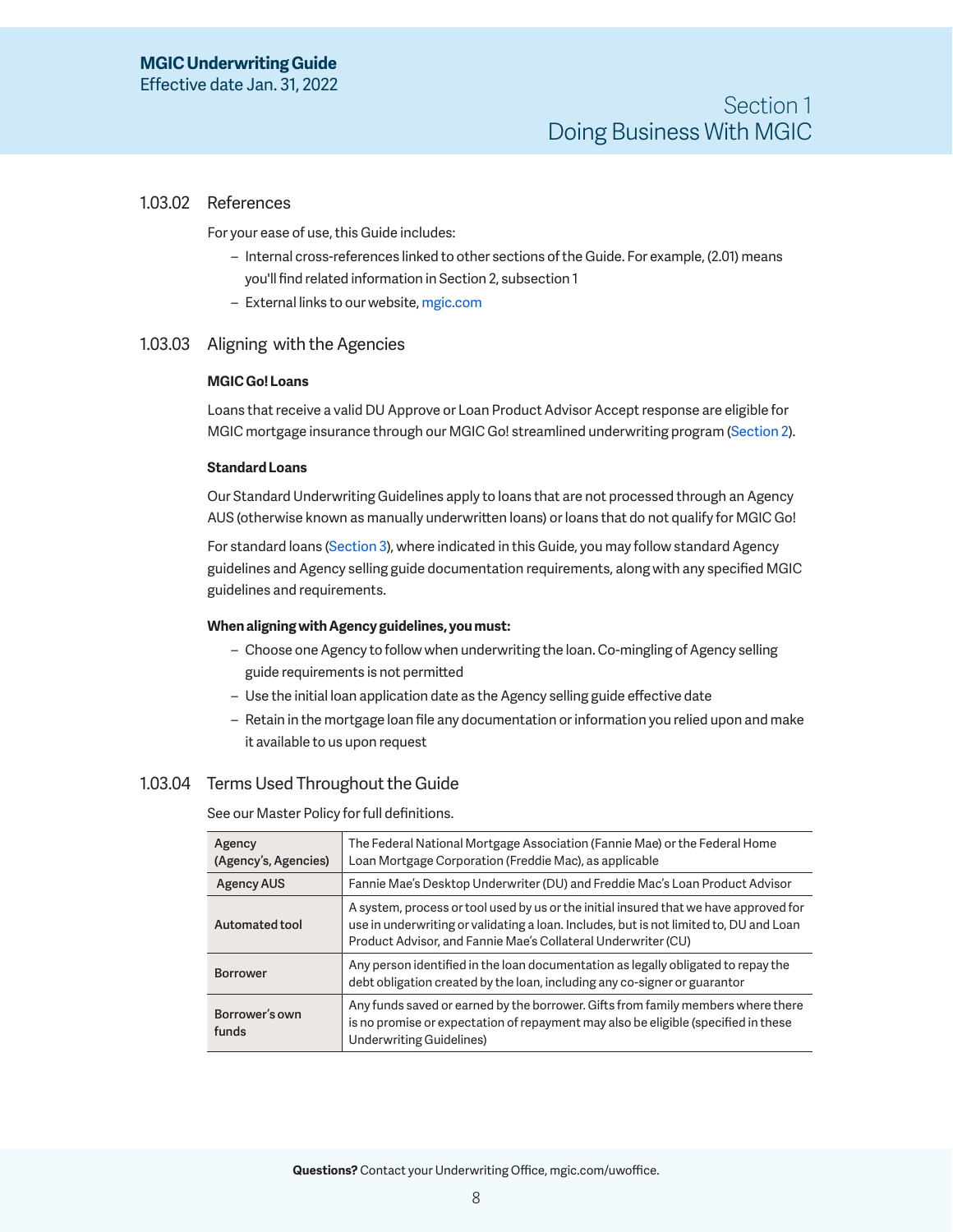<span id="page-8-0"></span>

| Commitment/<br>Certificate        | Our commitment, issued to the initial insured, identifying the terms under which<br>we will insure a loan. After activation, it serves as the insurance Certificate. If<br>multiple Commitment/Certificates have been issued, only the most recent is<br>considered valid |
|-----------------------------------|---------------------------------------------------------------------------------------------------------------------------------------------------------------------------------------------------------------------------------------------------------------------------|
| <b>FHFA</b>                       | Federal Housing Finance Agency                                                                                                                                                                                                                                            |
| Property                          | Real property (with all improvements, appurtenances, rights of access, easements,<br>rights of ownership and use of common areas, recreational and other facilities, and<br>additions thereto) subject to the mortgage or other instrument that secures a loan            |
| Property value                    | The value of the property represented in an application as established by an<br>appraisal or alternative method that we approve $(3.14)$ ; upon application, this value<br>becomes the "original value" as defined by our Master Policy                                   |
| Response                          | An AUS recommendation and associated messages                                                                                                                                                                                                                             |
| Underwriting<br><b>Guidelines</b> | The definitions, methods, calculations, guidelines, documentation and other<br>requirements we use to determine whether a loan is eligible for insurance. Where<br>noted in this Guide, includes Agency guidelines with which we align and MGIC Go!<br>overlays           |
| We, us or our                     | MGIC, the insurer, an authorized mortgage guaranty insurance company                                                                                                                                                                                                      |
| You or your                       | The initial insured and its representatives (underwriters, processors, loan<br>originators)                                                                                                                                                                               |

# 1.04 Where We Conduct Business

We conduct business in all 50 US states, the District of Columbia, Guam and Puerto Rico.

# 1.05 Our Fair Underwriting Commitment and Compliance

We are committed to treating all individuals fairly and equitably in all jurisdictions where we conduct business. This commitment is part of our fundamental mission to expand homeownership by supporting the origination of quality mortgage loans.

We do business in compliance with all fair lending laws, including, but not limited to the federal Fair Housing Act, the Equal Credit Opportunity Act (ECOA) and the Fair Credit Reporting Act (FCRA).

As required by FCRA, when we take adverse action based on information in a consumer credit report, we notify the borrower of the reasons behind our decision.

# 1.06 Application and Loan File Documentation

# 1.06.01 Application

The application means a request for mortgage insurance for a loan, or a request for modification of such insurance, in a format we approve, including all supporting materials and other information we may require. When submitting an application to us, you:

- Are responsible for:
	- Collecting, evaluating and verifying the accuracy of the information you provide to us in the format approved by us, regardless of the source of the information or how you obtained it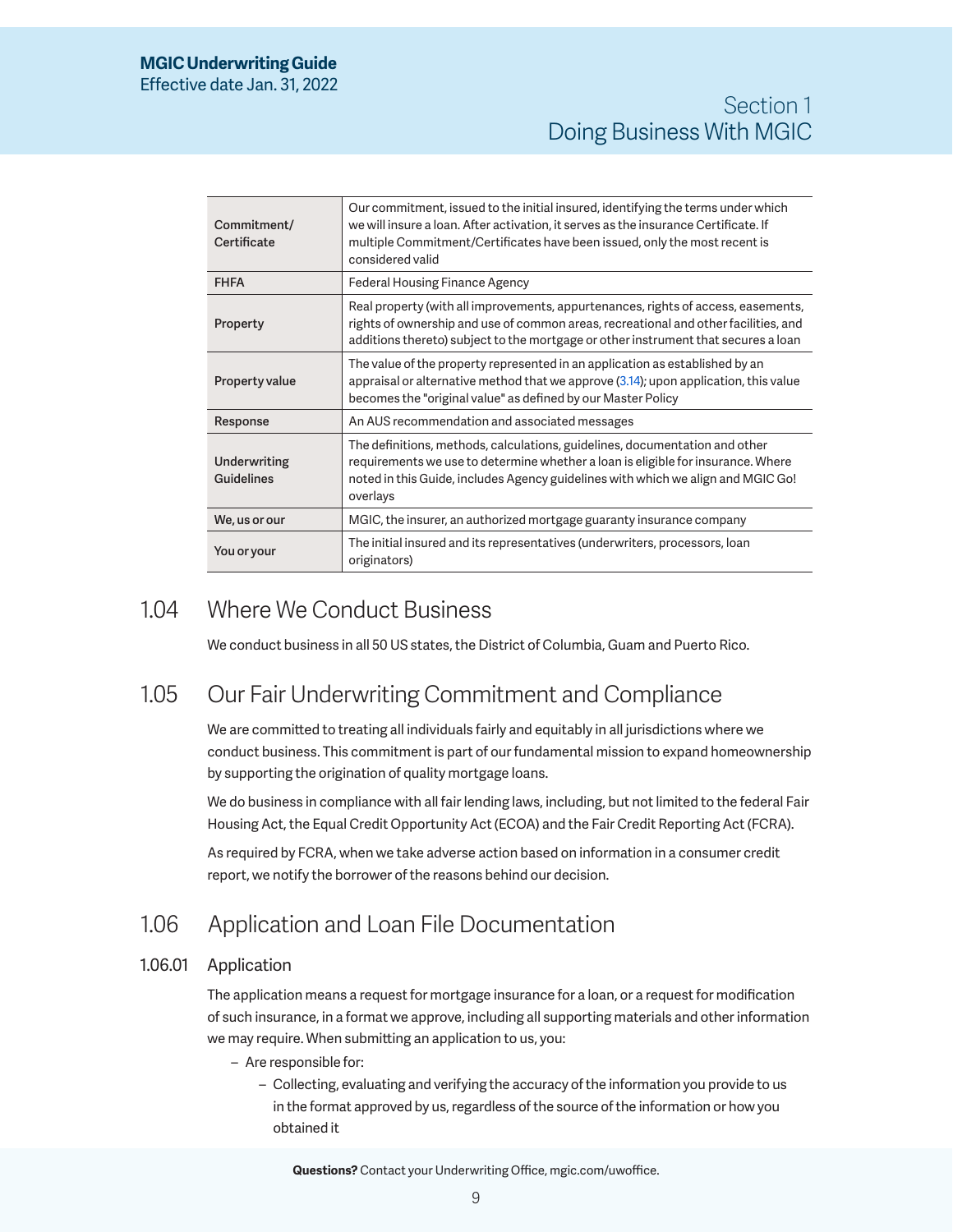# <span id="page-9-0"></span>**MGIC Underwriting Guide** Effective date Jan. 31, 2022

- Complying with the requirements when using an automated tool as outlined in these Underwriting Guidelines
- Ensuring that all information you provide is consistent with automated tool output
- Submitting updated, true, complete and verified information if you discover prior to activation that any information previously provided to us has become untrue, inaccurate or incomplete
- Underwriting and satisfying all applicable conditions for the loan in compliance with applicable law and these Underwriting Guidelines in effect at the time the application is submitted
- Represent that:
	- The application is true and complete in all material respects
	- No information contained in or submitted in support of the application was false or misleading when provided
	- The application does not omit any information that would make any other information provided untrue, inaccurate or incomplete, or that would have made the loan ineligible for insurance or for coverage at the premium rate offered

# <span id="page-9-1"></span>1.06.02 Origination File Documents

The following documents (in hard copy or electronic form), as applicable, must be retained in the mortgage loan file and made available to us upon request:

- MGIC mortgage insurance application
- Final, valid agency AUS Findings/Feedback Report (if applicable)
- 1008/1077 Uniform Underwriting and Transmittal Summary
- Completed, signed 1003/65 loan application
- Credit report and all other credit documentation, including Verification of Rent (VOR) or Verification of Mortgage (VOM)
- Income and employment verification for all borrowers
- Asset verification for all borrowers
- Appraisal, including all addenda, attachments, schedules, photographs and other information included by the appraiser
- Collateral Underwriter (CU) Findings or Summary Submission Report (SSR), if applicable
- Sales contract or equivalent, if applicable
- Loan approval, underwriting and/or processing notes, if available
- Any other document used in the underwriting process not listed above

### <span id="page-9-2"></span>1.06.03 Closing File Documents

The following documents (in hard copy or electronic form), as applicable, must be retained in the mortgage loan file and made available to us upon request:

- Final Closing Disclosure or other settlement statement, if applicable
- Signed promissory note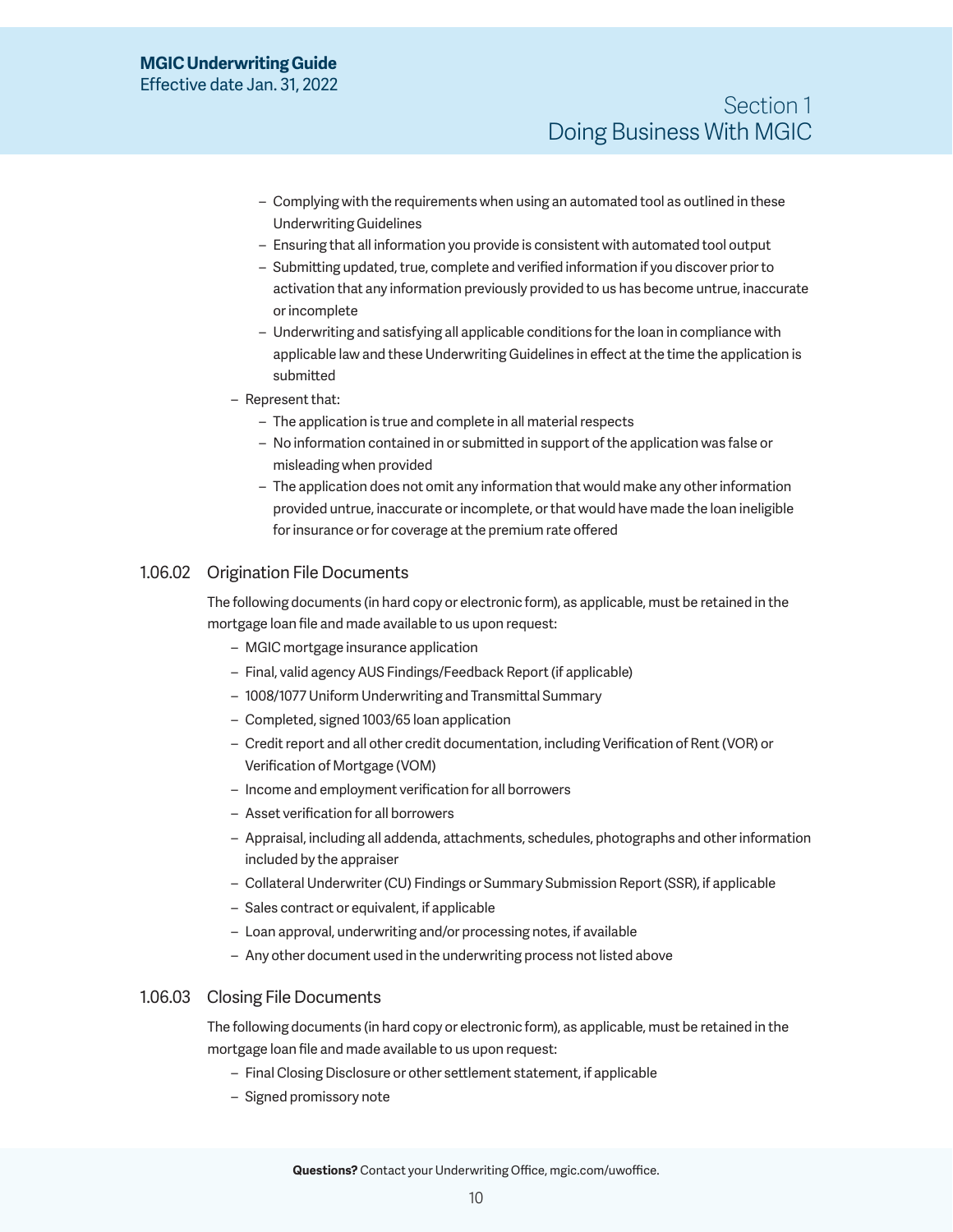- <span id="page-10-0"></span>– Signed mortgage or deed of trust with all riders
- Title insurance commitment or final title policy
- Final signed loan application (1003/65)
- Any other closing-related documentation that we may request

## 1.06.04 Approved Applications

When we approve an insurance application, we issue a Commitment/Certificate via the Loan Center, electronic delivery or fax – according to your preference (see [1.09\)](#page-12-1).

A Commitment/Certificate serves as our commitment to insure a loan. Once you've activated insurance, it serves as the insurance Certificate. If multiple Commitment/Certificates have been issued, only the most recent is considered valid.

View a sample Commitment/Certificate at [mgic.com/samplecc.](https://www.mgic.com/samplecc)

#### 1.06.05 Denied Applications

If we are unable to approve an insurance application, we'll provide you with a Statement of Denial, including the specific reasons insurance coverage was declined.

If you deny the loan, we rely on you to forward the Statement of Denial to the mortgage loan applicant, as required by ECOA.

Where FCRA requires us to notify the loan applicant that insurance has been declined, we'll send a letter that satisfies both ECOA and FCRA requirements directly to the loan applicant and a copy to you.

### 1.06.06 Incomplete Applications

If we are unable to make a decision based on the loan information you submitted, we'll contact you for clarification.

# <span id="page-10-1"></span>1.07 Delegated Underwriting Program Guide

### 1.07.01 Overview

Our Delegated Underwriting Program allows you to submit an application with loan data only (in lieu of physical documents) via the Loan Center, your loan origination system or other electronic data interface. The data transmission must identify the application as a Delegated Underwriting Program loan. You may submit an application any time, but no later than 45 days after the closing date.

When you apply for MGIC MI through our Delegated Underwriting Program, you represent:

- Data is true and accurate and consistent with the loan origination file documentation
- The loan meets our Underwriting Guidelines in effect in all material respects at the time of submission

By applying for MI under our Delegated Underwriting Program, you acknowledge that we are relying on your representations; that such representations are material inducements to our insurance of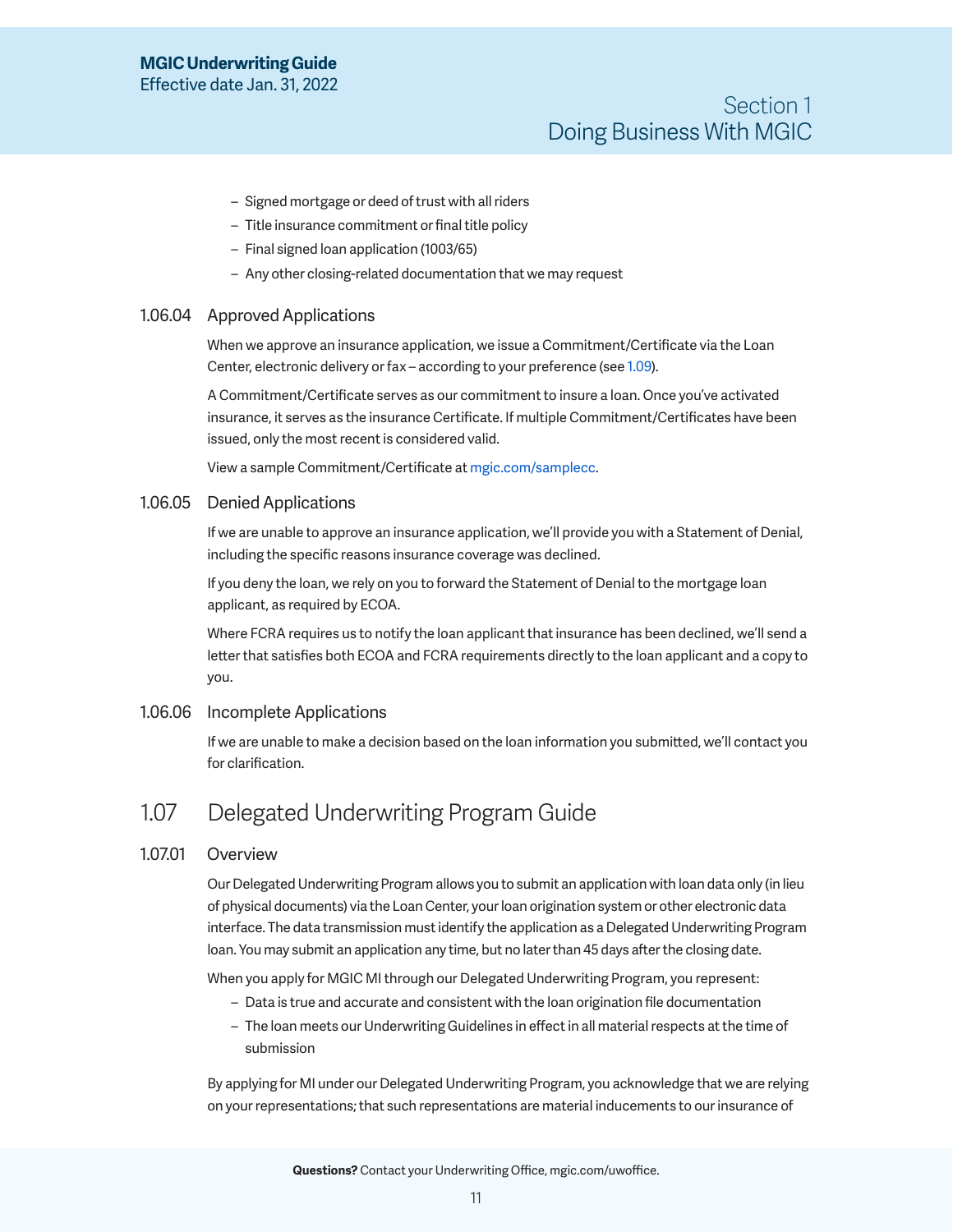<span id="page-11-0"></span>each delegated underwriting loan; and that we are not obligated to underwrite, investigate or verify any information in connection with our issuance of a Commitment or Certificate for a delegated underwriting loan, or review any information or materials submitted to us.

All Master Policy holders are eligible for our Delegated Underwriting Program subject to the eligibility requirements below. We'll notify you if you don't qualify, in which case you may apply for MI via a non-delegated MI underwrite [\(1.08\)](#page-12-2).

### 1.07.02 Lender Eligibility and Participation Requirements

To participate in our Delegated Underwriting Program, you must:

- Have and maintain:
	- An independent and qualified underwriting staff
	- The ability to fund your own loans
	- Business operations in a non-residential space that is a legal and permissible use
- Comply with all other policies, procedures and processes outlined in this Guide

#### We may also consider your:

- Appraiser approval and monitoring processes
- Pre- and post-closing quality control processes and procedures, including fraud prevention controls
- Performance history and results from MGIC quality control audits
- Principals and senior management

### 1.07.03 Termination, Suspension or Limitation

We reserve the right to terminate, suspend or limit your participation in our Delegated Underwriting Program with a 10-day written notification. If we determine you are no longer eligible to participate, we won't cancel your Master Policy nor will it affect Commitments/Certificates issued before the termination date.

However, if we terminate, limit or suspend your participation in the Delegated Underwriting Program for cause, it will be effective immediately upon our notice to you identifying such cause. If we notify you orally, we will then provide written confirmation of termination, suspension, or limitation within 10 days of our initial notice. When we terminate, limit or suspend your participation in the Delegated Underwriting Program for cause:

- We will have no obligation to insure any loan:
	- Submitted under the Delegated Underwriting Program after the notice of termination, suspension or limitation
	- You have previously approved and submitted to MGIC under the Delegated Underwriting Program for which we have not issued a Commitment
- Unless we provide otherwise in our notice of termination, suspension or limitation, Commitments issued prior to the notice effective date for which coverage has not been activated will be null and void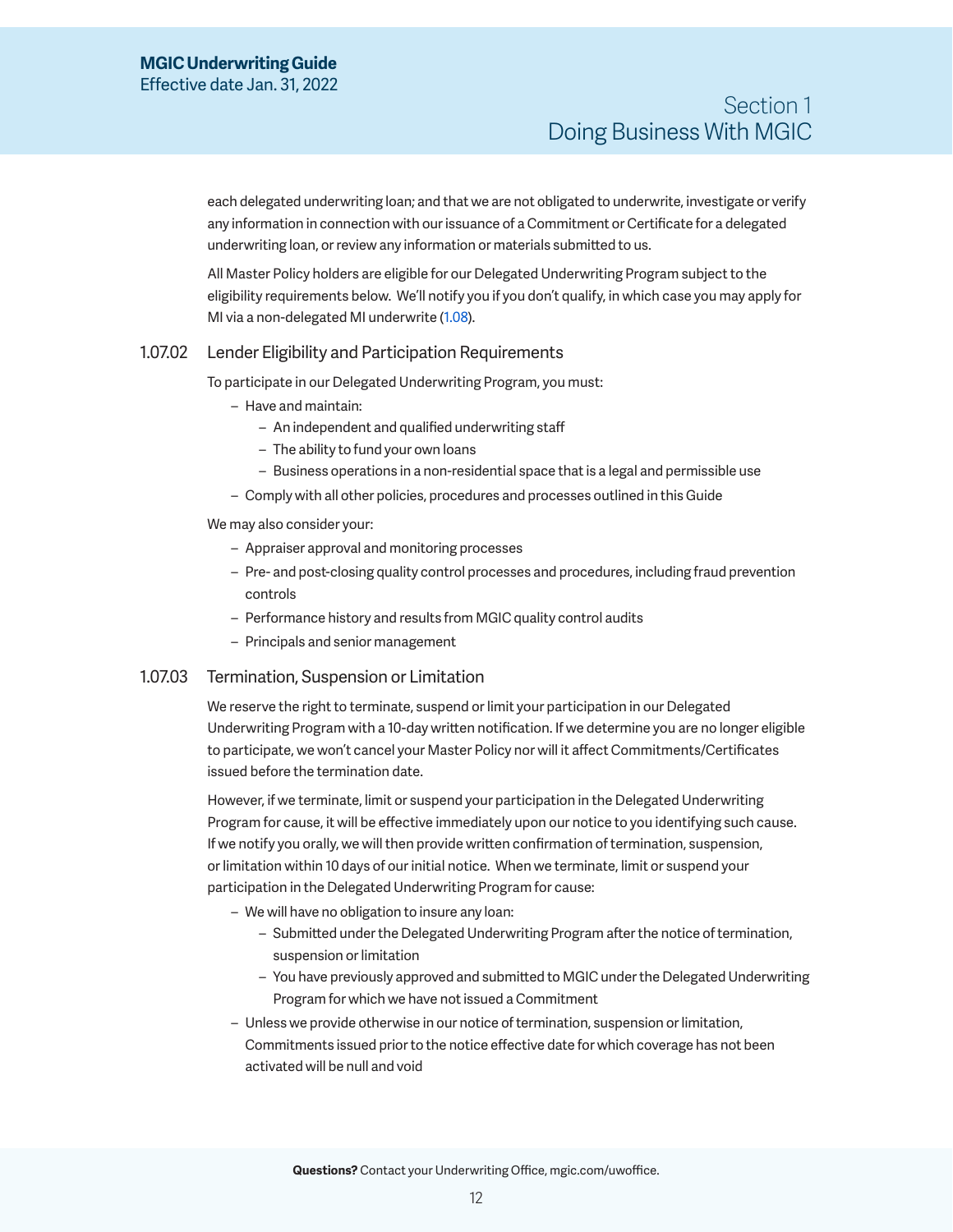### <span id="page-12-0"></span>1.07.04 Changes to Lender Eligibility and Participation Requirements

We may change the Delegated Underwriting Program or lender eligibility and participation requirements at any time. We'll notify you of any changes and publish them with an effective date on [mgic.com](https://www.mgic.com/).

# <span id="page-12-2"></span>1.08 Non-Delegated Underwriting (MGIC MI Underwriting)

All current Master Policy holders are eligible to submit applications for non-delegated underwriting, also known as MGIC MI Underwriting. Submit documents with your MGIC insurance application via the Loan Center or other document delivery service. We are responsible for determining whether the information you submit meets our Underwriting Guidelines. Upon review, we may request additional documentation.

When you apply for MGIC mortgage insurance using our non-delegated underwriting, you represent:

- Submitted loan documentation is true and correct
- The information you have not submitted meets our Underwriting Guidelines

# <span id="page-12-1"></span>1.09 Submission Methods

| <b>MGIC's Loan Center</b>                                         | All lenders may submit loan data or documents, check status and<br>manage loans in process via the Loan Center.<br>- Sign up for the Loan Center at mgic.com/signup<br>- Log in or see the Loan Center User Guide at mgic.com/loancenter                                         |  |
|-------------------------------------------------------------------|----------------------------------------------------------------------------------------------------------------------------------------------------------------------------------------------------------------------------------------------------------------------------------|--|
| Loan Origination System (LOS)/<br>Electronic Data Interface (EDI) | You may be able to use your proprietary electronic data delivery<br>platform or your LOS to submit applications.<br>- See a list of participating LOS vendors at mgic.com/los<br>Contact Integration Services for assistance, 1-888-644-2334 or<br>integration_services@mgic.com |  |

# 1.10 Commitment/Certificate Terms and Conditions

# 1.10.01 Effective Dates

Effective periods begin on the date the Commitment/Certificate or PreQual Approval is issued through a specific date based on loan purpose.

| <b>Type</b>            | Loan Purpose                                              | <b>Effective Period</b> |
|------------------------|-----------------------------------------------------------|-------------------------|
| Commitment/Certificate | - Purchase<br>- Rate/term refinance<br>- Home improvement | 4 months                |
|                        | Construction-permanent                                    | 12 months               |
| PreQual                | Purchase, property not identified                         | 90 days                 |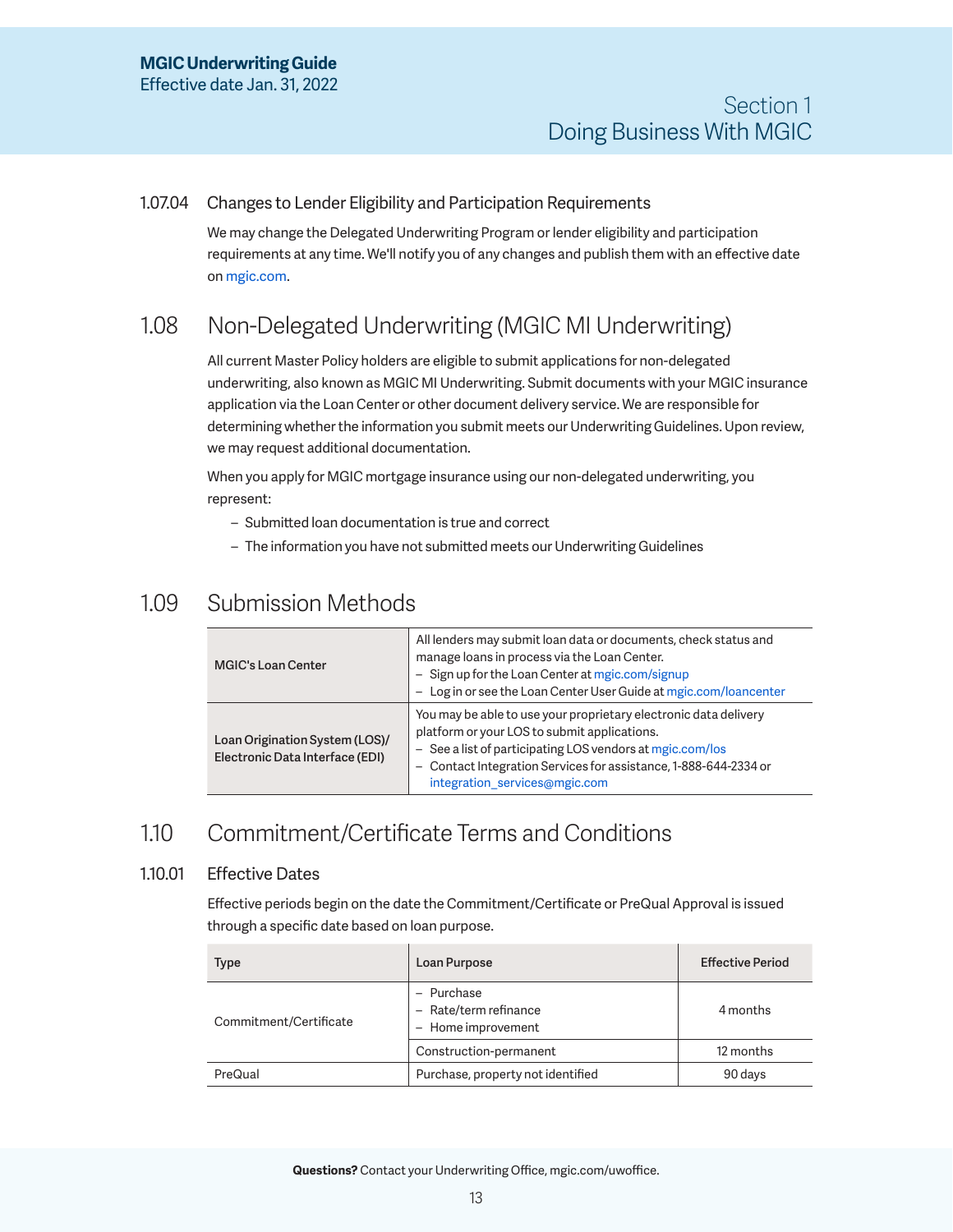# <span id="page-13-0"></span>1.10.02 Loan Changes/Updated Information Prior to Activation of Coverage

If you discover prior to activation of coverage that any information you previously provided has changed or needs to be updated, you are required to submit updated, verified and complete information.

Report loan changes/updated information to us via the Loan Center, your EDI or LOS, or by contacting an MGIC Underwriting Office, [mgic.com/uwoffice.](https://www.mgic.com/contact#uw-operations) We may request additional information.

After an underwriting review (where necessary), we'll process any changes, and, if we approve them, send you a revised Commitment/Certificate. If the loan is no longer insurable, we'll let you know the reasons why.

We do not require approval prior to closing for typographical corrections to the borrower's name.

### 1.10.03 Loan Changes/Updated Information After Activation of Coverage

Report all changes or errors you discovered after activating coverage to an MGIC Underwriting Office, [mgic.com/uwoffice,](https://www.mgic.com/contact#uw-operations) or MGIC Customer Service, 1-800-424-6442 or [customer\\_service@](mailto:customer_service%40mgic.com?subject=) [mgic.com](mailto:customer_service%40mgic.com?subject=). We'll review the information, determine if the loan remains insurable and communicate the status of coverage. We may request additional information.

Contact MGIC Customer Service to correct typographical errors or update an address once a house number is assigned to a property previously identified only as a lot number.

### <span id="page-13-1"></span>1.10.04 Extensions or Expired Commitment/Certificates

If you need to extend a Commitment/Certificate effective period, contact your MGIC Underwriting Office, [mgic.com/uwoffice.](https://www.mgic.com/contact#uw-operations) We may request additional information to determine if the Commitment/Certificate is eligible for extension.

For a Commitment/Certificate that expired prior to loan closing and activation of coverage, we may require you to submit a new application.

# 1.11 Activating MGIC Insurance

- For purchase or rate/term refinance transactions, or the permanent financing loan of a twotime close construction-permanent transaction, activate within 15 days of closing
- For single-close construction-permanent transactions, activate within 15 days of:
	- Initial loan closing date (you may remit up to 12 months of a monthly premium at month 13 we'll bill the servicer of record for premium due); OR
	- The effective date of permanent financing
- The following premium plans require premium remittance to be paid at activation of coverage: – Single premiums
	- Up-front portion of split premiums
	- Annual premiums
- Loan payments must be current as of the activation date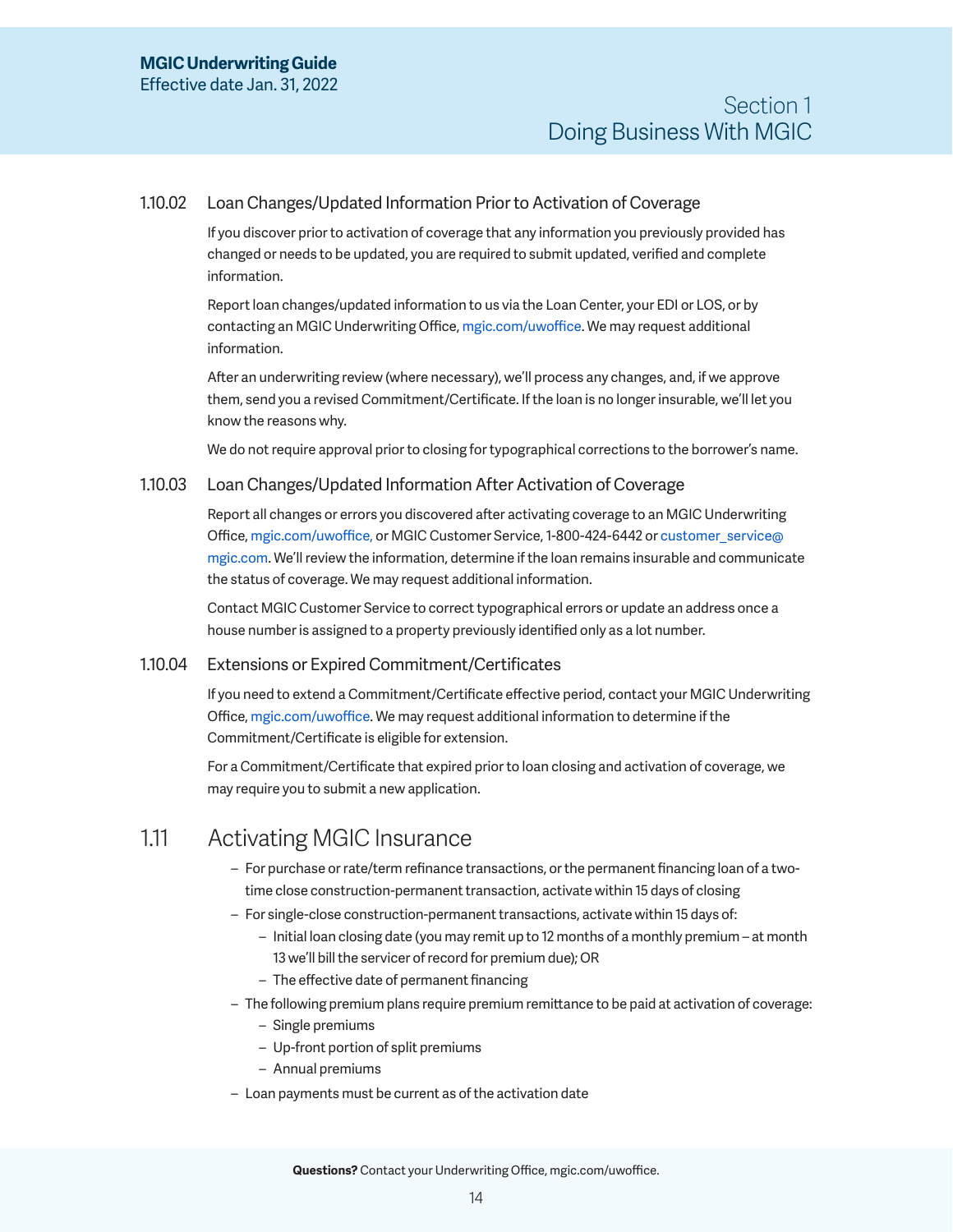# Section 1 Doing Business With MGIC

| <b>MGIC Loan Center</b>      | Use Manage Existing loans tab; Go to Loan Options-Activate Coverage                                                                                                                                                                                                                                                                                                |  |
|------------------------------|--------------------------------------------------------------------------------------------------------------------------------------------------------------------------------------------------------------------------------------------------------------------------------------------------------------------------------------------------------------------|--|
| <b>MGIC/Link Servicing</b>   | Select Activate Coverage in the main menu                                                                                                                                                                                                                                                                                                                          |  |
| <b>Electronic Activation</b> | - X-12, your LOS, or loan boarding direct from your servicing system<br>Email integration services@mgic.com for assistance<br>$\qquad \qquad -$                                                                                                                                                                                                                    |  |
| <b>Batch Activation</b>      | Email policy info@mgic.com for assistance                                                                                                                                                                                                                                                                                                                          |  |
| Fax                          | Fax the MGIC Activation Notice from the Commitment/Certificate to<br>1-800-711-6442                                                                                                                                                                                                                                                                                |  |
| Mail                         | Mail the MGIC Activation Notice from the Commitment/Certificate<br>and premium due if required to:<br>- Standard mail delivery: MGIC, Box 78461, Milwaukee, WI 53278-8461<br>Overnight mail delivery (FedEx, UPS, etc.): MGIC Box 78461,<br>$\overline{\phantom{0}}$<br>C/O US Bank Wholesale Lockbox, MK-WI-TCWL, 777 E. Wisconsin<br>Avenue, Milwaukee, WI 53202 |  |

#### <span id="page-14-0"></span>**Use one of the following options to activate MGIC insurance:**

# 1.12 MGIC Gold Cert Coverage

See our Rescission Relief Guide, [mgic.com/gold-cert](https://www.mgic.com/-/media/mi/servicing/71-43852-guide-pdf-rescission-relief.pdf), for complete Gold Cert Coverage information.

# <span id="page-14-1"></span>1.13 Natural Disaster Policy

- If the property is in an area affected by a hurricane or other disasters affecting multiple properties, before you close the loan, take appropriate steps to determine whether there is any physical damage that affects the value submitted with the MI application. You may need to obtain a property inspection
- For properties located in FEMA-declared disaster areas, if individual assistance is available for the subject property, maximum age of appraisal and all other documentation is 180 days, subject to the following:
	- The loan application must be dated on or before the date of the disaster
	- For employed borrowers, complete a verbal verification of employment within 10 days prior to the loan closing date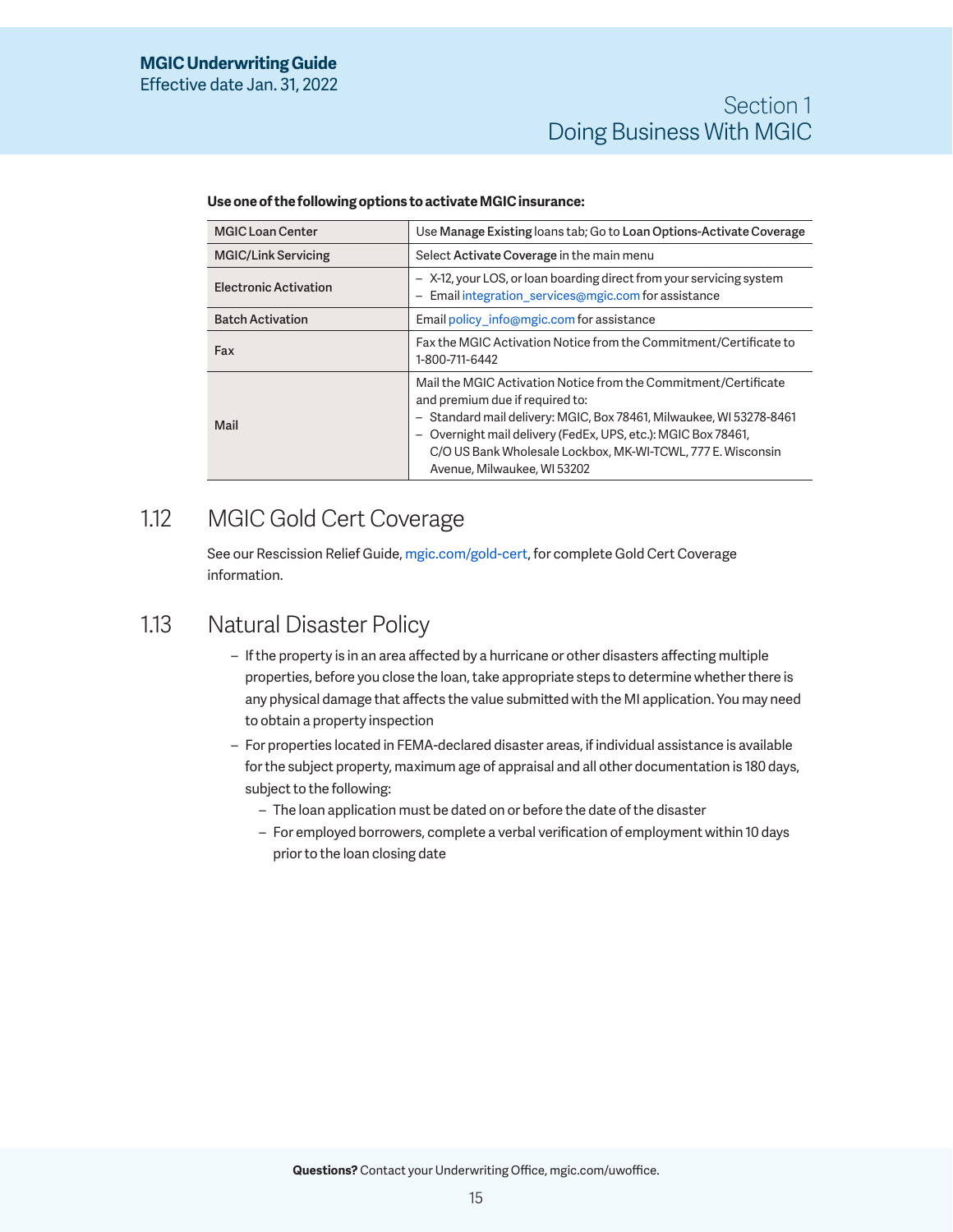# <span id="page-15-1"></span><span id="page-15-0"></span>Section 2 MGIC Go! Loans

# 2.01 Introduction

Loans that receive a valid DU Approve or Loan Product Advisor Accept response are eligible for mortgage insurance through our MGIC Go! streamlined underwriting program, provided they also meet guidelines in Section 2. This program allows you to quickly determine MGIC eligibility by:

- Applying a few overlays
- Following the DU Underwriting Findings report or Loan Product Advisor Feedback Certificate
- Following the respective Agency selling guide requirements for items the Findings/Feedback does not address

Please note: We do not automatically approve an application based solely on a specific Agency AUS decision. All loans are subject to MGIC underwriter discretion.

#### **Underwriting to Agency AUS**

For an Agency AUS response to be valid, you must adhere to the requirements as outlined for DU and Loan Product Advisor in the appropriate Agency selling guide. Examples include, but are not limited to the items listed below. You must:

- Employ prudent underwriting and due diligence when reviewing all loan origination file documentation
- Resolve any red flags
- Ensure accurate data entry to the AUS (and MI submission if delegated)
- Ensure that the AUS response that you submit to us does not materially differ from the final AUS response
- Underwrite all aspects of the loan origination file that DU or Loan Product Advisor cannot evaluate (out of scope) to ensure all Agency requirements are met (e.g., condominium project eligibility)

AUS other than DU or Loan Product Advisor are not eligible under the MGIC Go! streamlined underwriting program.

For loans that aren't processed through an Agency AUS or that do not qualify for MGIC Go!, follow our Standard Underwriting Guidelines ([Section 3\)](#page-23-2).

#### **Agency AUS appraisal waivers**

We'll accept certain automated tools as appraisal alternatives under the following circumstances:

- You must follow Agency guidelines
- The loan file must contain the final valid:
	- DU Findings Report reflecting the exercised DU offered appraisal waiver
	- Loan Product Advisor reflecting the exercised Automated Collateral Evaluation (ACE) results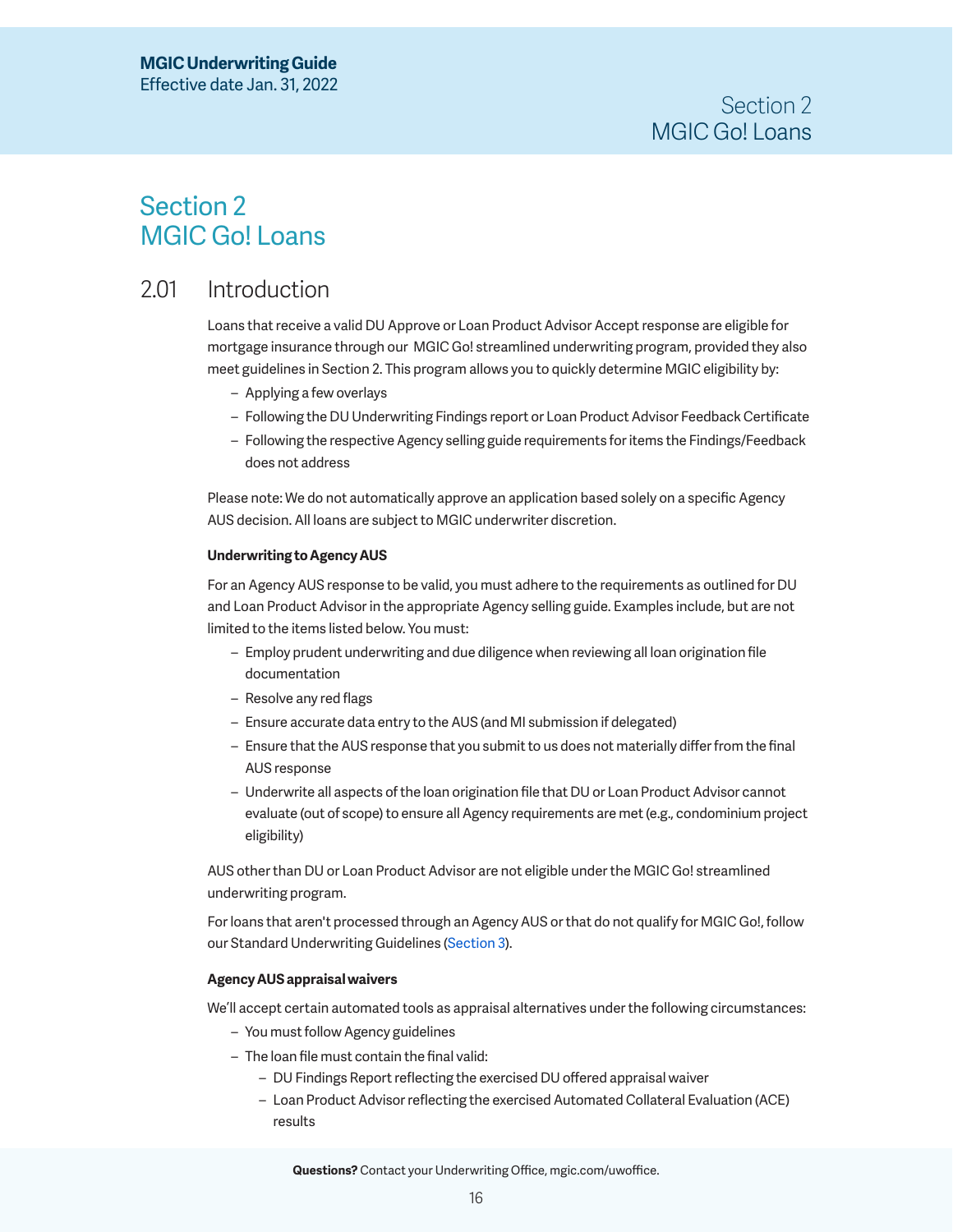<span id="page-16-0"></span>– Rescission relief will not be valid if there is an appraisal on file that has not been submitted, the appraisal waiver was invalid under the Agencies' published guidelines, or if the property has physical damage or an environmental impairment

See our Rescission Relief Guide, [mgic.com/gold-cert](https://www.mgic.com/-/media/mi/servicing/71-43852-guide-pdf-rescission-relief.pdf), for complete Valuation Defect Rescission Relief information (RRG 2.02).

MGIC's Master Policy governs all loans submitted to and insured by MGIC, regardless of any representation and warranty relief granted by the Agencies or other investors.

# 2.02 Underwriting Summaries

[2.02.01 National – MGIC Go! Overlays](#page-17-1) [2.02.02 Housing Finance Agency \(HFA\) – MGIC Go! Overlays](#page-19-0) [2.02.03 Puerto Rico – MGIC Go! Overlays for a DU Approve/ELIGIBLE or Loan Product Advisor](#page-20-1)  [Accept/ELIGIBLE Response](#page-20-1) [2.02.04 Guam – MGIC Go! Overlays](#page-21-1)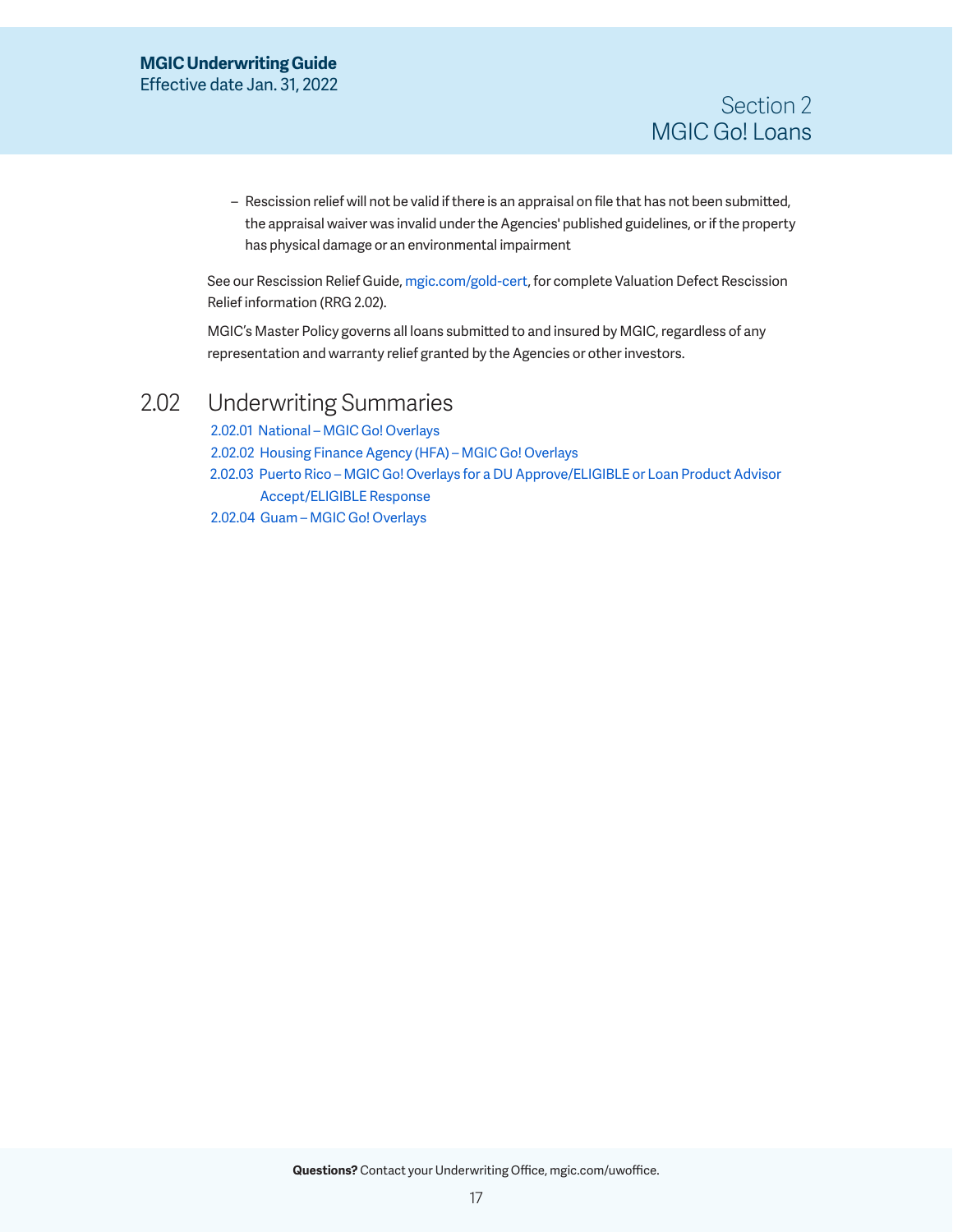$\mathbb{R}$ 

## <span id="page-17-1"></span><span id="page-17-0"></span>2.02.01 National – MGIC Go! Overlays

Apply the following MGIC Go! overlays; otherwise, refer to the respective Agency selling guide for requirements not provided in the Findings/Feedback.

For properties in Guam, see [2.02.04;](#page-21-1) for properties in Puerto Rico, [2.02.03.](#page-20-1)

# 2.02.01a National MGIC Go! Overlays for a DU Approve/ELIGIBLE or Loan Product Advisor Accept/ELIGIBLE Response

 $\mathbb{R}$ 

| Occupancy                   | <b>Property Type</b>                                                                                                                                                                                                                                                                                                                                                                                                                                                                                                                                                                                                                                                                                                                                                                                                                                                                                                                                                                                                                                       | Max.<br><b>LTV/CLTV</b> | Min.<br><b>Credit Score</b> | Max. Total DTI <sup>1</sup> |
|-----------------------------|------------------------------------------------------------------------------------------------------------------------------------------------------------------------------------------------------------------------------------------------------------------------------------------------------------------------------------------------------------------------------------------------------------------------------------------------------------------------------------------------------------------------------------------------------------------------------------------------------------------------------------------------------------------------------------------------------------------------------------------------------------------------------------------------------------------------------------------------------------------------------------------------------------------------------------------------------------------------------------------------------------------------------------------------------------|-------------------------|-----------------------------|-----------------------------|
| Primary Residence           | 1-2 Unit Detached, Attached, Condominium, Co-Op,<br>Manufactured Home                                                                                                                                                                                                                                                                                                                                                                                                                                                                                                                                                                                                                                                                                                                                                                                                                                                                                                                                                                                      | Per AUS                 | 620 <sup>2</sup>            | Per AUS                     |
|                             | 3-4 Unit                                                                                                                                                                                                                                                                                                                                                                                                                                                                                                                                                                                                                                                                                                                                                                                                                                                                                                                                                                                                                                                   | Per AUS                 | 700                         | 45%                         |
| Second Home                 | 1-Unit Detached, Attached, Condominium, Co-Op,<br>90%<br>620 <sup>2</sup><br>Manufactured Home                                                                                                                                                                                                                                                                                                                                                                                                                                                                                                                                                                                                                                                                                                                                                                                                                                                                                                                                                             |                         |                             | Per AUS                     |
| <b>Underwriting Options</b> | Delegated (UWG 1.07) or non-delegated (UWG 1.08)                                                                                                                                                                                                                                                                                                                                                                                                                                                                                                                                                                                                                                                                                                                                                                                                                                                                                                                                                                                                           |                         |                             |                             |
| Credit                      | If no borrower has an Agency-acceptable credit score, follow the respective Agency's requirements for nontraditional credit.<br><sup>2</sup> DU Approve/Eligible per Fannie Mae's average median credit score calculation.                                                                                                                                                                                                                                                                                                                                                                                                                                                                                                                                                                                                                                                                                                                                                                                                                                 |                         |                             |                             |
| Property Type               | - Fannie Mae MH Advantage/Freddie Mac CHOICEHome eligible properties must be identified to MGIC as<br>manufactured homes<br>- MGIC condominium maximum project exposure: 33% of sold units                                                                                                                                                                                                                                                                                                                                                                                                                                                                                                                                                                                                                                                                                                                                                                                                                                                                 |                         |                             |                             |
| <b>Other Requirements</b>   | - Loans must follow UWG Section 2 requirements<br>- Fannie Mae RefiNow and Freddie Mac Refi Possible eligible when MGIC insures the loan being refinanced<br>- Lender-negotiated Agency waivers or variances require MGIC approval<br>- Borrowers who are non-permanent resident aliens must have a minimum 2-year history of US residency and, if<br>income is used to qualify, the legal right to work in the US<br>- Purchase LTV calculation: Use lesser of sales price or appraised value regardless of the presence of a community<br>land trust, a Community Seconds mortgage with a subsidized sales price or a deed restriction that does not survive<br>foreclosure<br>- Ineligible:<br>- Investment properties<br>- Sweat equity exceeding 5% of the property value<br>- Fannie Mae high LTV refinance loans and Freddie Mac Enhanced Relief Refinance<br>- Borrowers who have been issued an Individual Tax Identification Number (ITIN) in lieu of a Social Security Number<br>- Borrowers who are foreign nationals with diplomatic immunity |                         |                             |                             |
| Notes                       | <sup>1</sup> When qualifying your borrower for MGIC mortgage insurance, note that we do not require you to include the mortgage<br>insurance premium in the DTI calculation.<br><sup>2</sup> Eligibility is subject to availability of regulatory approved premium rates.<br>We reserve the right to decline an application for excessive borrower exposure or history of claim or rescission.                                                                                                                                                                                                                                                                                                                                                                                                                                                                                                                                                                                                                                                             |                         |                             |                             |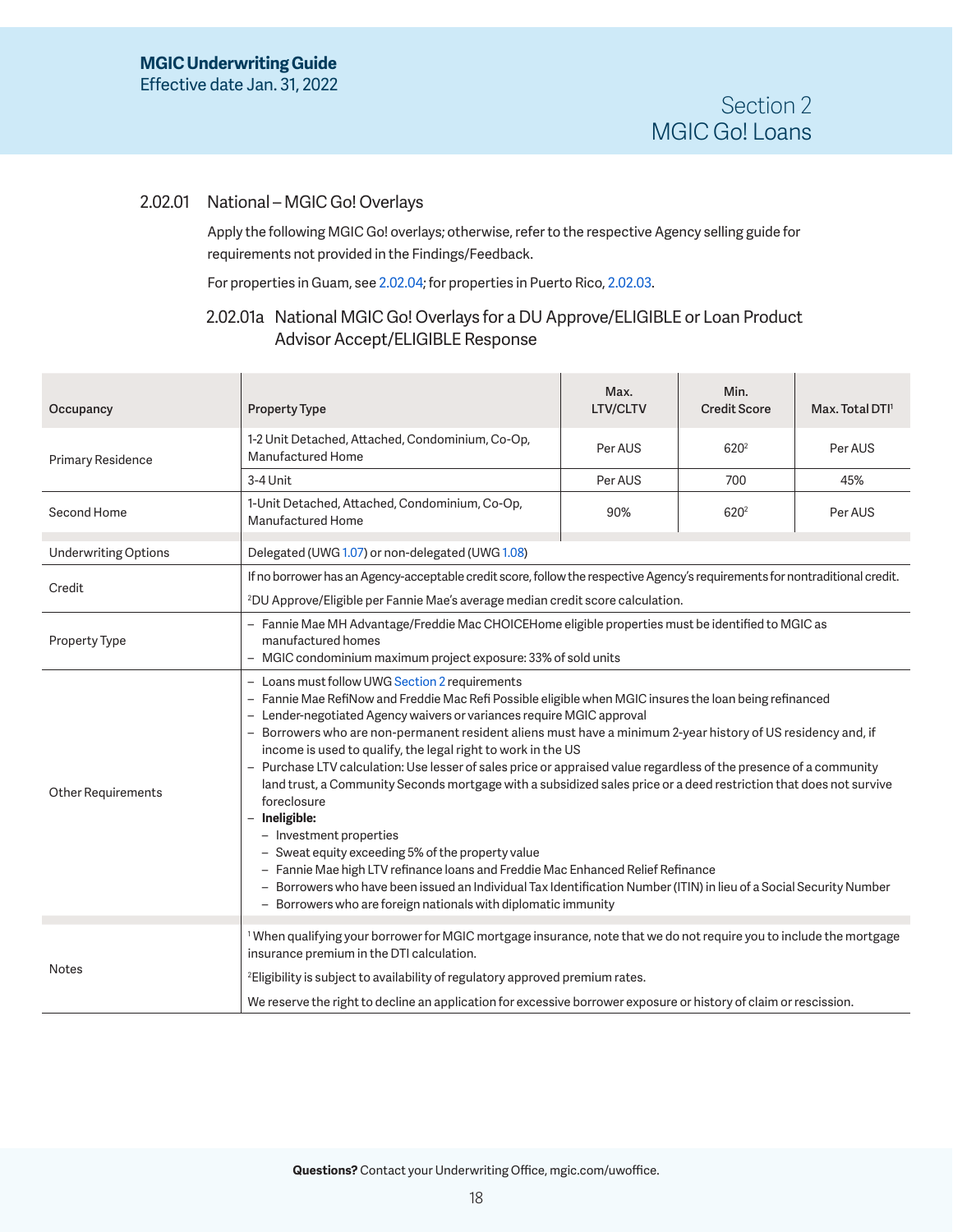# 2.02.01b National MGIC Go! Overlays for a DU Approve/INELIGIBLE or Loan Product Advisor Accept/INELIGIBLE Response due to LTV or Loan Type

| Occupancy                   | <b>Property Type</b>                                                                                                                                                                                                                                                                                                                                                                                                                                                                                                                                                                                                                                                                                                                                                                                                                                                                                                                                                                                                              | Max.<br><b>LTV/CLTV</b> | Min.<br><b>Credit Score</b> | Max. Total DTI <sup>1</sup> |
|-----------------------------|-----------------------------------------------------------------------------------------------------------------------------------------------------------------------------------------------------------------------------------------------------------------------------------------------------------------------------------------------------------------------------------------------------------------------------------------------------------------------------------------------------------------------------------------------------------------------------------------------------------------------------------------------------------------------------------------------------------------------------------------------------------------------------------------------------------------------------------------------------------------------------------------------------------------------------------------------------------------------------------------------------------------------------------|-------------------------|-----------------------------|-----------------------------|
| Primary Residence           | 1-Unit Detached, Attached, Condominium, Co-Op,<br>Manufactured Home (see Property Type below for<br>additional overlays)                                                                                                                                                                                                                                                                                                                                                                                                                                                                                                                                                                                                                                                                                                                                                                                                                                                                                                          | 97%                     | 620                         | Per AUS                     |
| Second Home                 | 1-Unit Detached, Attached, Condominium, Co-Op                                                                                                                                                                                                                                                                                                                                                                                                                                                                                                                                                                                                                                                                                                                                                                                                                                                                                                                                                                                     | 90%                     | 620                         | Per AUS                     |
| <b>Underwriting Options</b> | Delegated (UWG 1.07) or non-delegated (UWG 1.08)                                                                                                                                                                                                                                                                                                                                                                                                                                                                                                                                                                                                                                                                                                                                                                                                                                                                                                                                                                                  |                         |                             |                             |
| Loan Type                   | - Fixed-rate<br>- Fully amortizing ARM with an initial fixed period of at least 5 years<br>- Ineligible: Balloon loans, interest-only loans                                                                                                                                                                                                                                                                                                                                                                                                                                                                                                                                                                                                                                                                                                                                                                                                                                                                                       |                         |                             |                             |
| Credit                      | Ineligible: When no borrower has a valid credit score                                                                                                                                                                                                                                                                                                                                                                                                                                                                                                                                                                                                                                                                                                                                                                                                                                                                                                                                                                             |                         |                             |                             |
| Property Type               | - Manufactured homes<br>- Maximum LTV: Fannie Mae MH Advantage/Freddie Mac CHOICEHome loans, ≤97%; all other manufactured home<br>loans, ≤95%<br>- Fannie Mae MH Advantage/Freddie Mac CHOICEHome eligible properties must be identified to MGIC as<br>manufactured homes<br>- MGIC condominium maximum project exposure: 33% of sold units<br>- Ineligible: 2-4 unit properties                                                                                                                                                                                                                                                                                                                                                                                                                                                                                                                                                                                                                                                  |                         |                             |                             |
| <b>Other Requirements</b>   | - Loans must follow UWG Section 2 requirements<br>- Borrowers who are non-permanent resident aliens must have a minimum 2-year history of US residency and, if<br>income is used to qualify, the legal right to work in the US<br>- Purchase LTV calculation: Use lesser of sales price or appraised value regardless of the presence of a community<br>land trust, a Community Seconds mortgage with a subsidized sales price or a deed restriction that does not survive<br>foreclosure<br>- Ineligible:<br>- Cash-out refinances<br>- Investment properties<br>- Lender-negotiated Agency waivers or variances<br>- Sweat equity exceeding 5% of the property value<br>- Fannie Mae Home Ready, HomeStyle Energy, HFA Preferred and high-LTV refinance loans<br>- Freddie Mac Enhanced Relief Refinance, Home Possible, HFA Advantage<br>- Borrowers who have been issued an Individual Tax Identification Number (ITIN) in lieu of a Social Security Number<br>- Borrowers who are foreign nationals with diplomatic immunity |                         |                             |                             |
| <b>Notes</b>                | <sup>1</sup> When qualifying your borrower for MGIC mortgage insurance, note that we do not require you to include the mortgage<br>insurance premium in the DTI calculation.<br>We reserve the right to decline an application for excessive borrower exposure or history of claim or rescission.                                                                                                                                                                                                                                                                                                                                                                                                                                                                                                                                                                                                                                                                                                                                 |                         |                             |                             |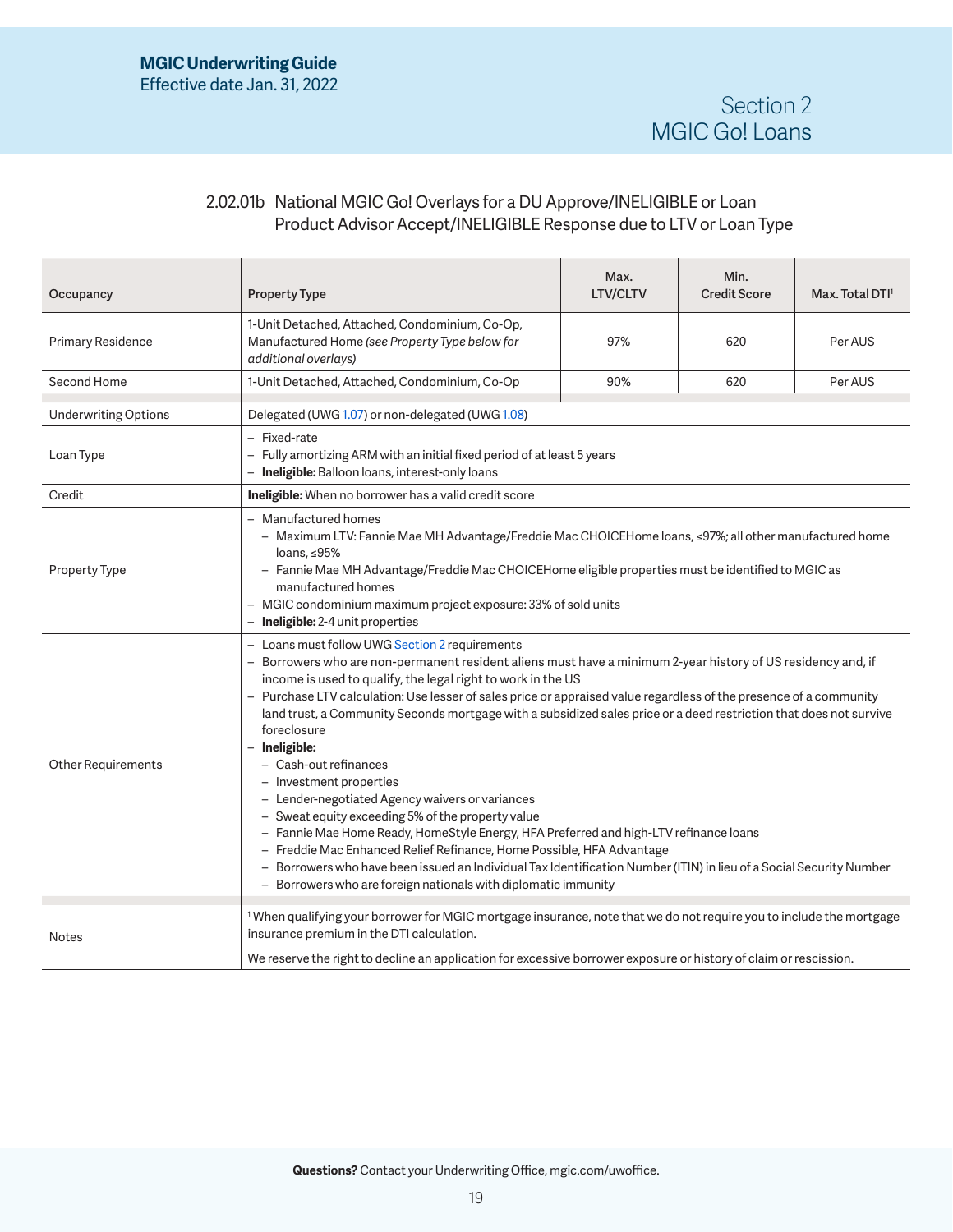## <span id="page-19-1"></span><span id="page-19-0"></span>2.02.02 Housing Finance Agency (HFA) – MGIC Go! Overlays

Exclusively for loans:

- Originated and closed as part of an HFA first mortgage program
	- Enter MGIC Program #2881 (state HFAs) and #3881 (local HFAs)
- With an Agency AU decision of:
	- DU Approve/Eligible or
	- Loan Product Advisor Accept/Eligible

Apply the following MGIC Go! overlays; otherwise, refer to the respective Agency selling guide for requirements not provided in the Findings/Feedback.

For properties in Guam, see [2.02.04;](#page-21-1) for properties in Puerto Rico, [2.02.03.](#page-20-1)

| Occupancy                   | <b>Property Type</b>                                                                                                                                                                                                                                                                                                                                                                                                                                                                                                                                                                                                                                                                                                                                                                                                                                                                                                                                                                                                                                                                             | Max.<br><b>LTV/CLTV</b> | Min.<br><b>Credit Score</b> | Max. Total DTI <sup>1</sup> |
|-----------------------------|--------------------------------------------------------------------------------------------------------------------------------------------------------------------------------------------------------------------------------------------------------------------------------------------------------------------------------------------------------------------------------------------------------------------------------------------------------------------------------------------------------------------------------------------------------------------------------------------------------------------------------------------------------------------------------------------------------------------------------------------------------------------------------------------------------------------------------------------------------------------------------------------------------------------------------------------------------------------------------------------------------------------------------------------------------------------------------------------------|-------------------------|-----------------------------|-----------------------------|
| Primary Residence           | 1-Unit Detached, Attached, Condominium, Co-Op,<br>Manufactured Home (see Property Type below for<br>additional overlays)                                                                                                                                                                                                                                                                                                                                                                                                                                                                                                                                                                                                                                                                                                                                                                                                                                                                                                                                                                         | 97%/105%                | 620 <sup>2</sup>            | Per AUS                     |
|                             | 2-Unit                                                                                                                                                                                                                                                                                                                                                                                                                                                                                                                                                                                                                                                                                                                                                                                                                                                                                                                                                                                                                                                                                           | 95%/105%                | 620 <sup>2</sup>            | Per AUS                     |
|                             | 3-4 Unit                                                                                                                                                                                                                                                                                                                                                                                                                                                                                                                                                                                                                                                                                                                                                                                                                                                                                                                                                                                                                                                                                         | 95%/105%                | 700                         | 45%                         |
| <b>Underwriting Options</b> | Delegated (UWG 1.07) or non-delegated (UWG 1.08)                                                                                                                                                                                                                                                                                                                                                                                                                                                                                                                                                                                                                                                                                                                                                                                                                                                                                                                                                                                                                                                 |                         |                             |                             |
| Credit                      | If no borrower has an Agency-acceptable credit score, follow the respective Agency's requirements for nontraditional credit.<br><sup>2</sup> DU Approve/Eligible per Fannie Mae's average median credit score calculation.                                                                                                                                                                                                                                                                                                                                                                                                                                                                                                                                                                                                                                                                                                                                                                                                                                                                       |                         |                             |                             |
| Property Type               | - Manufactured homes<br>- Maximum LTV: Fannie Mae MH Advantage/Freddie Mac CHOICEHome loans, ≤97%; all other manufactured home<br>loans, ≤95%<br>- Fannie Mae MH Advantage/Freddie Mac CHOICEHome eligible properties must be identified to MGIC as<br>manufactured homes<br>- MGIC condominium maximum project exposure: 33% of sold units                                                                                                                                                                                                                                                                                                                                                                                                                                                                                                                                                                                                                                                                                                                                                      |                         |                             |                             |
| <b>Other Requirements</b>   | - Loans must follow UWG Section 2 requirements<br>- Lender-negotiated Agency waivers or variances require MGIC approval<br>- The HFA may have additional criteria for eligibility; lenders are responsible for assuring each loan complies with both<br>HFA program requirements and MGIC requirements<br>- Borrowers who are non-permanent resident aliens must have a minimum 2-year history of US residency and, if<br>income is used to qualify, the legal right to work in the US<br>- Purchase LTV calculation: Use lesser of sales price or appraised value regardless of the presence of a community land<br>trust, a Community Seconds mortgage with a subsidized sales price or a deed restriction that does not survive foreclosure<br>- Ineligible:<br>- Sweat equity exceeding 5% of the property value<br>- Fannie Mae high LTV refinance loans and Freddie Mac Enhanced Relief Refinance<br>- Borrowers who have been issued an Individual Tax Identification Number (ITIN) in lieu of a Social Security Number<br>- Borrowers who are foreign nationals with diplomatic immunity |                         |                             |                             |
| <b>Notes</b>                | <sup>1</sup> When qualifying your borrower for MGIC mortgage insurance, note that we do not require you to include the mortgage<br>insurance premium in the DTI calculation.<br><sup>2</sup> Eligibility is subject to availability of regulatory approved premium rates.<br>We reserve the right to decline an application for excessive borrower exposure or history of claim or rescission.                                                                                                                                                                                                                                                                                                                                                                                                                                                                                                                                                                                                                                                                                                   |                         |                             |                             |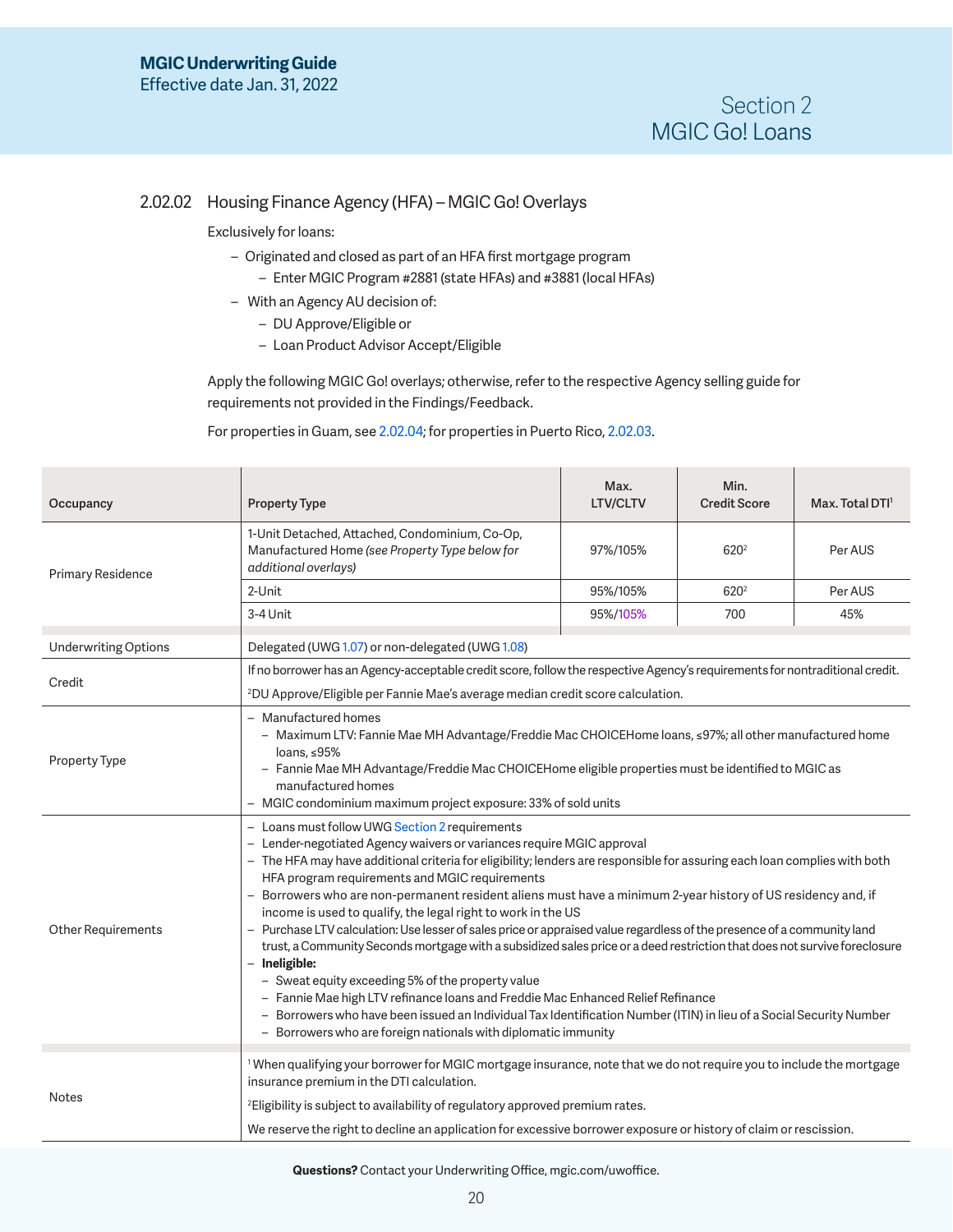# <span id="page-20-1"></span><span id="page-20-0"></span>2.02.03 Puerto Rico – MGIC Go! Overlays for a DU Approve/ELIGIBLE or Loan Product Advisor Accept/ELIGIBLE Response

Apply the following MGIC Go! overlays; otherwise, refer to the respective Agency selling guide for requirements not provided in the Findings/Feedback.

| Occupancy                   | Loan Purpose                                                                                                                                                                                                                                                                                                                                                                                                                                                                                                                                                                                                                                                                                                                                                                                                                                                                                                                                                                                                                                                                                                                                                               | Units   | Max.<br><b>LTV/CLTV</b> | Min.<br><b>Credit Score</b> | Max. Total<br>DTI <sup>1</sup> |
|-----------------------------|----------------------------------------------------------------------------------------------------------------------------------------------------------------------------------------------------------------------------------------------------------------------------------------------------------------------------------------------------------------------------------------------------------------------------------------------------------------------------------------------------------------------------------------------------------------------------------------------------------------------------------------------------------------------------------------------------------------------------------------------------------------------------------------------------------------------------------------------------------------------------------------------------------------------------------------------------------------------------------------------------------------------------------------------------------------------------------------------------------------------------------------------------------------------------|---------|-------------------------|-----------------------------|--------------------------------|
|                             | Purchase, Construction-Permanent                                                                                                                                                                                                                                                                                                                                                                                                                                                                                                                                                                                                                                                                                                                                                                                                                                                                                                                                                                                                                                                                                                                                           | $1 - 2$ | 95%                     | 700                         | 45%                            |
| Primary Residence           | Rate-Term Refinance, Construction-Permanent                                                                                                                                                                                                                                                                                                                                                                                                                                                                                                                                                                                                                                                                                                                                                                                                                                                                                                                                                                                                                                                                                                                                | $1 - 2$ | 90%                     | 700                         | 45%                            |
| Second Home                 | Purchase, Rate/Term Refinance,<br>Construction-Permanent                                                                                                                                                                                                                                                                                                                                                                                                                                                                                                                                                                                                                                                                                                                                                                                                                                                                                                                                                                                                                                                                                                                   | 1       | 90%                     | 700                         | 45%                            |
| <b>Underwriting Options</b> | Non-delegated (UWG 1.08)                                                                                                                                                                                                                                                                                                                                                                                                                                                                                                                                                                                                                                                                                                                                                                                                                                                                                                                                                                                                                                                                                                                                                   |         |                         |                             |                                |
| Credit                      | If no borrower has an Agency-acceptable credit score, follow the respective Agency's requirements for nontraditional<br>credit.                                                                                                                                                                                                                                                                                                                                                                                                                                                                                                                                                                                                                                                                                                                                                                                                                                                                                                                                                                                                                                            |         |                         |                             |                                |
| <b>Property Type</b>        | - Condominiums must meet all MGIC project requirements (UWG 3.13.05)<br>- Condominiums must have separate rooms for living and sleeping<br>- All condominium units must have at least one owned or assigned parking space, or condominium projects must have<br>at least one parking space per unit<br>- MGIC condominium maximum project exposure: 33% of sold units<br>All properties must be constructed using reinforced concrete walls and concrete slabs<br>- Minimum 500 square feet of living area for attached housing units<br>- Ineligible: Manufactured homes, nonwarrantable projects, investment properties, 3- to 4-unit properties, co-ops,<br>wood-and-zinc-constructed properties; studio or efficiency apartments                                                                                                                                                                                                                                                                                                                                                                                                                                       |         |                         |                             |                                |
| Borrower's Own Funds        | - Primary residence: Minimum 3% borrower's own funds<br>Second home: Minimum 10% borrower's own funds                                                                                                                                                                                                                                                                                                                                                                                                                                                                                                                                                                                                                                                                                                                                                                                                                                                                                                                                                                                                                                                                      |         |                         |                             |                                |
| <b>Other Requirements</b>   | - Loans must follow UWG Section 2 requirements<br>- Fannie Mae RefiNow and Freddie Mac Refi Possible eligible when MGIC insures the loan being refinanced<br>- Lender-negotiated Agency waivers or variances require MGIC approval<br>- Maximum MI coverage - 95% LTV, 30%; 90% LTV, 25%; 85% LTV, 12%<br>- Borrowers who are non-permanent resident aliens must have a minimum 2-year history of US residency and, if<br>income is used to qualify, the legal right to work in the US<br>- Purchase LTV calculation: Use lesser of sales price or appraised value regardless of the presence of a community<br>land trust, a Community Seconds mortgage with a subsidized sales price or a deed restriction that does not survive<br>foreclosure<br>- Ineligible:<br>- Sweat equity exceeding 5% of the property value<br>- Fannie Mae high-balance loans, Freddie Mac super conforming loans<br>- Fannie Mae high LTV refinance and Freddie Mac Enhanced Relief Refinance loans<br>- Borrowers who have been issued an Individual Tax Identification Number (ITIN) in lieu of a Social Security Number<br>- Borrowers who are foreign nationals with diplomatic immunity |         |                         |                             |                                |
| <b>Notes</b>                | <sup>1</sup> When qualifying your borrower for MGIC mortgage insurance, note that we do not require you to include the mortgage<br>insurance premium in the DTI calculation.<br>We reserve the right to decline an application for excessive borrower exposure or history of claim or rescission.                                                                                                                                                                                                                                                                                                                                                                                                                                                                                                                                                                                                                                                                                                                                                                                                                                                                          |         |                         |                             |                                |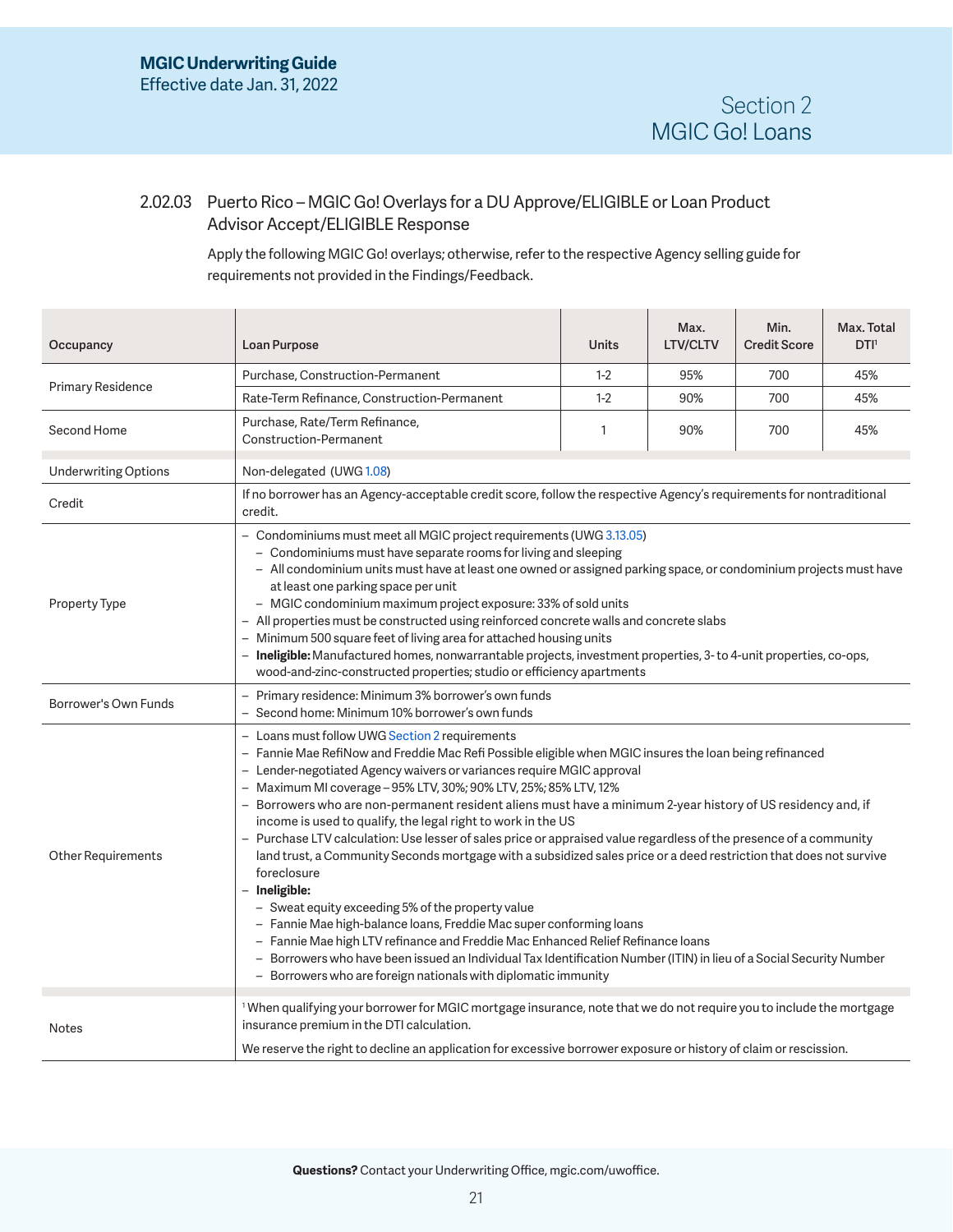# <span id="page-21-1"></span><span id="page-21-0"></span>2.02.04 Guam – MGIC Go! Overlays

Apply the following MGIC Go! overlays; otherwise, refer to the respective Agency selling guide for requirements not provided in the Findings/Feedback.

# 2.02.04a Guam MGIC Go! Overlays for a DU Approve/ELIGIBLE or Loan Product Advisor Accept/ELIGIBLE response

| Occupancy                   | <b>Property Type</b>                                                                                                                                                                                                                                                                                                                                                                                                                                                                                                                                                                                                                                                                                                                                                                                                                                                                                                 | Max.<br><b>LTV/CLTV</b> | Min.<br><b>Credit Score</b> | Max. Total DTI <sup>1</sup> |
|-----------------------------|----------------------------------------------------------------------------------------------------------------------------------------------------------------------------------------------------------------------------------------------------------------------------------------------------------------------------------------------------------------------------------------------------------------------------------------------------------------------------------------------------------------------------------------------------------------------------------------------------------------------------------------------------------------------------------------------------------------------------------------------------------------------------------------------------------------------------------------------------------------------------------------------------------------------|-------------------------|-----------------------------|-----------------------------|
| Primary Residence           | 1-Unit Detached, Attached, Condominium                                                                                                                                                                                                                                                                                                                                                                                                                                                                                                                                                                                                                                                                                                                                                                                                                                                                               | 97%/105%                | 620                         | Per AUS                     |
| <b>Underwriting Options</b> | Delegated (UWG 1.07) or non-delegated (UWG 1.08)                                                                                                                                                                                                                                                                                                                                                                                                                                                                                                                                                                                                                                                                                                                                                                                                                                                                     |                         |                             |                             |
| Credit                      | If no borrower has an Agency-acceptable credit score, follow the respective Agency's requirements for nontraditional<br>credit.                                                                                                                                                                                                                                                                                                                                                                                                                                                                                                                                                                                                                                                                                                                                                                                      |                         |                             |                             |
| <b>Property Type</b>        | - MGIC condominium maximum project exposure: 33% of sold units<br><b>Ineligible:</b> Co-ops, manufactured homes, 2- to 4-unit properties                                                                                                                                                                                                                                                                                                                                                                                                                                                                                                                                                                                                                                                                                                                                                                             |                         |                             |                             |
| <b>Other Requirements</b>   | - Loans must follow UWG Section 2 requirements<br>- Lender-negotiated Agency waivers or variances require MGIC approval<br>- Borrowers who are non-permanent resident aliens must have a minimum 2-year history of US residency and, if<br>income is used to qualify, the legal right to work in the US<br>- Purchase LTV calculation: Use lesser of sales price or appraised value regardless of the presence of a community<br>land trust, a Community Seconds mortgage with a subsidized sales price or a deed restriction that does not survive<br>foreclosure<br>- Ineligible:<br>- Sweat equity exceeding 5% of the property value<br>- Fannie Mae high LTV refinance loans and Freddie Mac Enhanced Relief Refinance<br>- Borrowers who have been issued an Individual Tax Identification Number (ITIN) in lieu of a Social Security Number<br>- Borrowers who are foreign nationals with diplomatic immunity |                         |                             |                             |
| <b>Notes</b>                | <sup>1</sup> When qualifying your borrower for MGIC mortgage insurance, note that we do not require you to include the mortgage<br>insurance premium in the DTI calculation.<br>We reserve the right to decline an application for excessive borrower exposure or history of claim or rescission.                                                                                                                                                                                                                                                                                                                                                                                                                                                                                                                                                                                                                    |                         |                             |                             |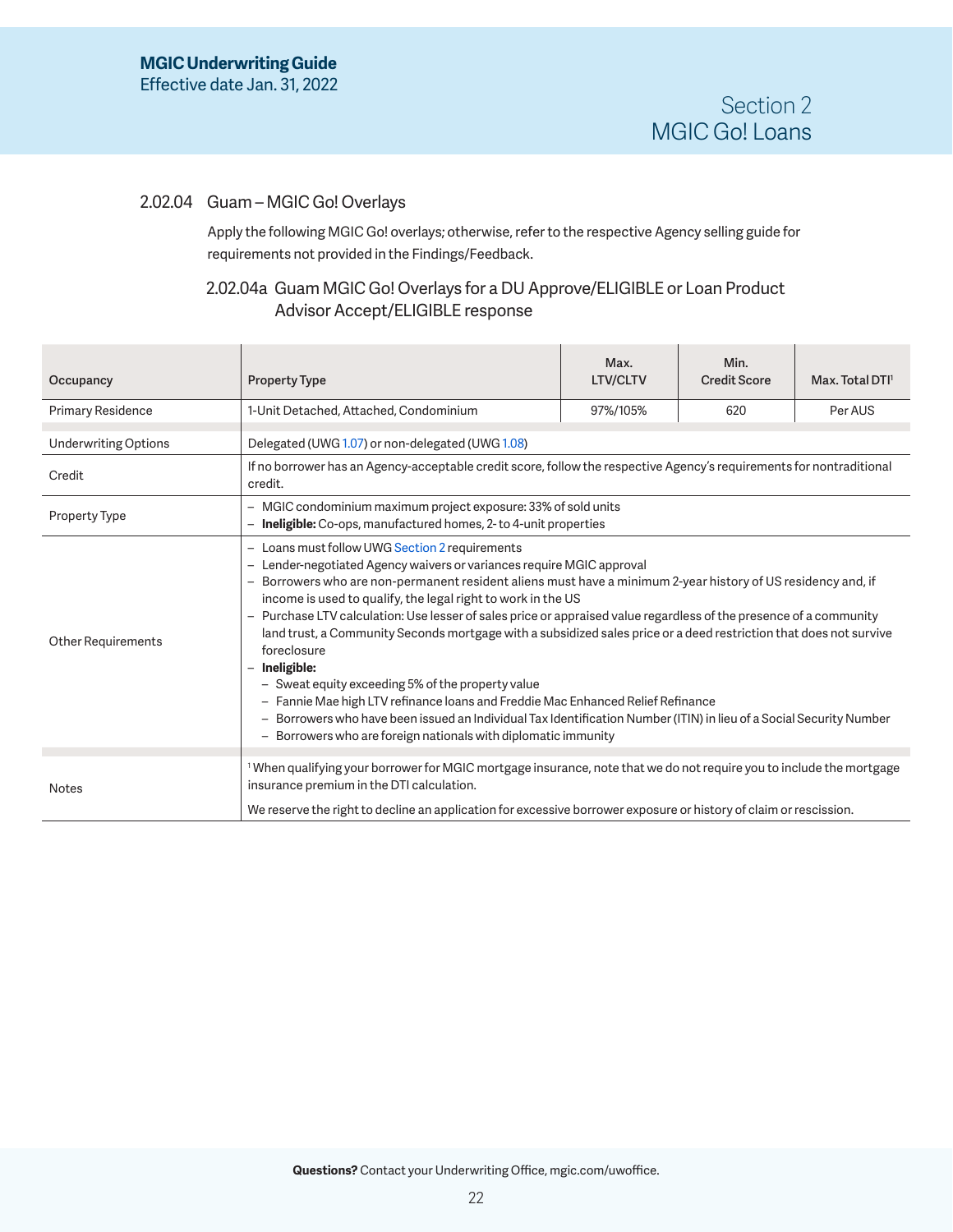# 2.02.04b Guam MGIC Go! Overlays for a DU Approve/INELIGIBLE or Loan Product Advisor Accept/INELIGIBLE Response Due to LTV or Loan Type

| Occupancy                   | <b>Property Type</b>                                                                                                                                                                                                                                                                                                                                                                                                                                                                                                                                                                                                                                                                                                                                                                                                                                                                                                                                                                                                                                 | Max.<br><b>LTV/CLTV</b>                                                                                                             | Min.<br><b>Credit Score</b> | Max. Total DTI <sup>1</sup> |  |
|-----------------------------|------------------------------------------------------------------------------------------------------------------------------------------------------------------------------------------------------------------------------------------------------------------------------------------------------------------------------------------------------------------------------------------------------------------------------------------------------------------------------------------------------------------------------------------------------------------------------------------------------------------------------------------------------------------------------------------------------------------------------------------------------------------------------------------------------------------------------------------------------------------------------------------------------------------------------------------------------------------------------------------------------------------------------------------------------|-------------------------------------------------------------------------------------------------------------------------------------|-----------------------------|-----------------------------|--|
| <b>Primary Residence</b>    | 1-Unit Detached, Attached, Condominium                                                                                                                                                                                                                                                                                                                                                                                                                                                                                                                                                                                                                                                                                                                                                                                                                                                                                                                                                                                                               | 97%                                                                                                                                 | 620                         | 45%                         |  |
| <b>Underwriting Options</b> | Delegated (UWG 1.07) or non-delegated (UWG 1.08)                                                                                                                                                                                                                                                                                                                                                                                                                                                                                                                                                                                                                                                                                                                                                                                                                                                                                                                                                                                                     |                                                                                                                                     |                             |                             |  |
| Loan Type                   | - Fixed-rate<br>- Fully amortizing ARM with an initial term of 5 years or more (Qualify ARMs using UWG 3.08.02)<br>- Ineligible: Balloon loans, interest-only loans                                                                                                                                                                                                                                                                                                                                                                                                                                                                                                                                                                                                                                                                                                                                                                                                                                                                                  |                                                                                                                                     |                             |                             |  |
| Credit                      | Ineligible: When no borrower has a valid credit score                                                                                                                                                                                                                                                                                                                                                                                                                                                                                                                                                                                                                                                                                                                                                                                                                                                                                                                                                                                                |                                                                                                                                     |                             |                             |  |
| <b>Property Type</b>        |                                                                                                                                                                                                                                                                                                                                                                                                                                                                                                                                                                                                                                                                                                                                                                                                                                                                                                                                                                                                                                                      | - MGIC condominium maximum project exposure: 33% of sold units<br>- Ineligible: Co-ops, manufactured homes, 2- to 4-unit properties |                             |                             |  |
| <b>Other Requirements</b>   | - Loans must follow UWG Section 2 requirements<br>- Borrowers who are non-permanent resident aliens must have a minimum 2-year history of US residency and, if<br>income is used to qualify, the legal right to work in the US<br>- Purchase LTV calculation: Use lesser of sales price or appraised value regardless of the presence of a community<br>land trust, a Community Seconds mortgage with a subsidized sales price or a deed restriction that does not survive<br>foreclosure<br>- Ineligible:<br>- Sweat equity exceeding 5% of the property value<br>- Fannie Mae HomeReady, high-balance and HomeStyle Energy loans<br>- Freddie Mac Home Possible and super conforming loans<br>- Fannie Mae high LTV refinance loans and Freddie Mac Enhanced Relief Refinance<br>- Lender-negotiated Agency waivers or variances<br>- Cash-out refinances<br>- Borrowers who have been issued an Individual Tax Identification Number (ITIN) in lieu of a Social Security Number<br>- Borrowers who are foreign nationals with diplomatic immunity |                                                                                                                                     |                             |                             |  |
| <b>Notes</b>                | <sup>1</sup> When qualifying your borrower for MGIC mortgage insurance, note that we do not require you to include the mortgage<br>insurance premium in the DTI calculation.<br>We reserve the right to decline an application for excessive borrower exposure or history of claim or rescission.                                                                                                                                                                                                                                                                                                                                                                                                                                                                                                                                                                                                                                                                                                                                                    |                                                                                                                                     |                             |                             |  |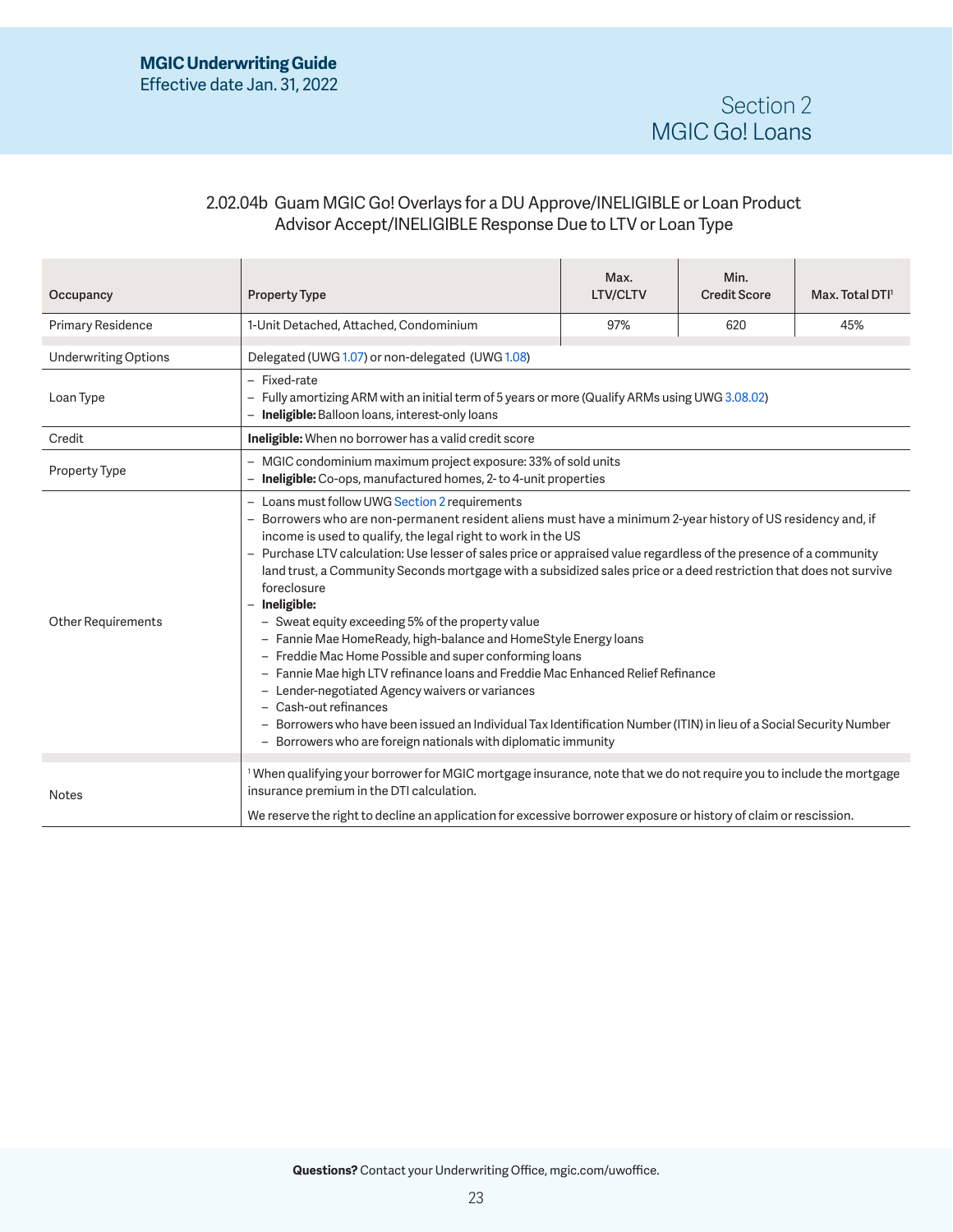# <span id="page-23-2"></span><span id="page-23-1"></span>Section 3 MGIC Standard Loans

# 3.01 Introduction

Our Standard Underwriting Guidelines apply to loans that are not processed through an Agency AUS (otherwise known as manually underwritten loans) or loans that do not qualify for MGIC Go! streamlined underwriting [\(Section 2](#page-15-1)).

We'll consider insuring loans that fall outside of these requirements on a case-by-case basis. If you would like us to consider such a loan, submit it for non-delegated underwriting [\(1.08\)](#page-12-2).

# **Aligning with the Agencies**

For standard loans, where indicated, you may follow standard Agency guidelines and Agency selling guide documentation requirements ([1.03.03\)](#page-7-1), along with any specified MGIC guidelines and requirements.

If you have questions about the contents of this Guide or specific loan eligibility, please contact your MGIC representative or an MGIC underwriting office, [mgic.com/contact.](https://www.mgic.com/contact)

# <span id="page-23-0"></span>3.02 Underwriting Summaries

[3.02.01 National Underwriting Summary](#page-24-1) [3.02.02 Housing Finance Agency \(HFA\)/Community Lending](#page-27-1) [3.02.03 Guam – Primary Residence](#page-30-1) [3.02.04 Puerto Rico Underwriting Summaries](#page-31-2) [3.02.05 High LTV Refinance Option/Enhanced Relief Refinance Mortgage Loans](#page-33-1)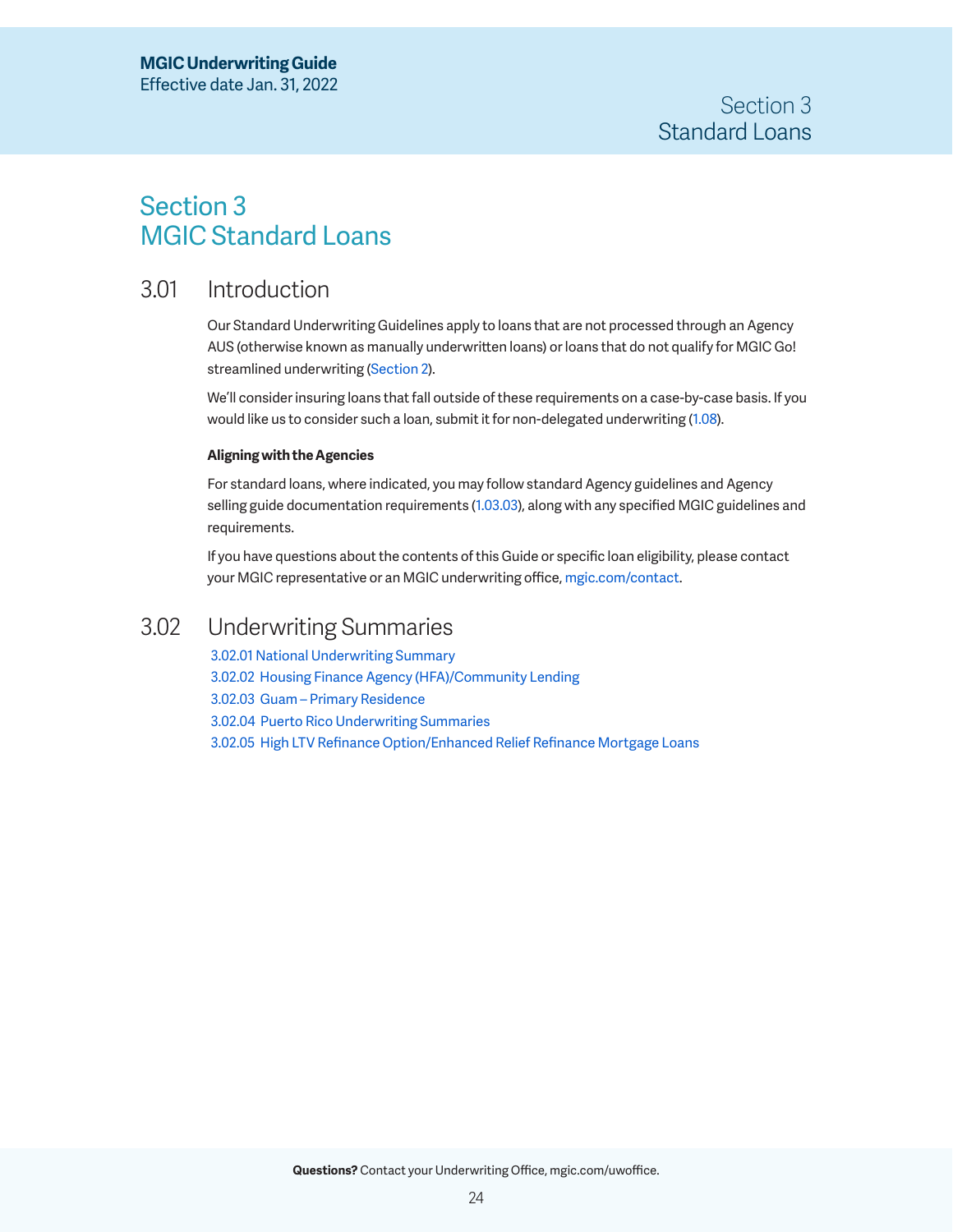# <span id="page-24-1"></span><span id="page-24-0"></span>3.02.01 National Underwriting Summary

# 3.02.01a National – Primary Residence

For properties in Guam, see [3.02.03;](#page-30-1) for properties in Puerto Rico, [3.02.04.](#page-31-2)

| Loan Purpose                                                                             | <b>Property Type</b>                             | Max.<br><b>LTV/CLTV</b> | Max.<br>Loan Amount    | Min.<br><b>Credit Score</b> | Max. Total<br>DTI <sup>3</sup> | Min. Reserves<br>(No. months'<br>PITI) |
|------------------------------------------------------------------------------------------|--------------------------------------------------|-------------------------|------------------------|-----------------------------|--------------------------------|----------------------------------------|
| Purchase, Rate/Term Refinance,<br>Construction-Permanent,<br>Home Improvement/Renovation | 1-Unit Detached, Attached,<br>Condominium, Co-Op |                         | \$975,000              | 680                         | 45%                            | 2                                      |
|                                                                                          |                                                  | 97%                     | \$650,0001             | 660                         | 45%                            |                                        |
|                                                                                          |                                                  | 95%                     | \$975,000              | 680                         | 45%:<br>41% if nonfixed-       |                                        |
|                                                                                          | 2-Unit                                           | 95%                     | \$975,000              | 680                         | rate/payment<br>< 5 years      |                                        |
| Purchase, Rate/Term Refinance,<br>Construction-Permanent                                 | Manufactured Home                                | 95%                     | \$650,000 <sup>2</sup> | 660                         | 45%                            | 2                                      |
|                                                                                          |                                                  |                         |                        |                             |                                |                                        |

#### 1 FHFA high cost: Up to the county-specific loan limit as specified by FHFA for designated high-cost areas

#### 2 Up to the loan limit specified by FHFA for AK and HI

| <b>Underwriting Options</b>    | Delegated (UWG 1.07) or non-delegated (UWG 1.08)                                                                                                                                                                                 |
|--------------------------------|----------------------------------------------------------------------------------------------------------------------------------------------------------------------------------------------------------------------------------|
| Loan Type                      | - Fixed-rate<br>- Fully amortizing ARM: Maximum 95% LTV/CLTV for ARMs with an initial term < 5 years.<br>- Balloon: Maximum 95% LTV/CLTV with an initial term of 5 years or more.                                                |
| Loan Purpose                   | - Fannie Mae RefiNow and Freddie Mac Refi Possible eligible when MGIC insures the loan being refinanced<br>- Construction-permanent- <b>Ineligible:</b> Attached, condominium, co-op<br>- Ineligible: Cash-out refinance         |
| Manufactured Homes             | - ARMs must have an initial term of 5 years or more<br>- Fannie Mae MH Advantage/Freddie Mac CHOICEHome mortgages must be identified to MGIC as manufactured<br>homes<br>- Ineligible: Single-wide, leasehold, temporary buydown |
| Nontraditional Credit          | When no borrower has a valid credit score:<br>- Follow our nontraditional credit guidelines (UWG 3.11.04)<br>- Maximum 90% LTV<br>- Requires non-delegated underwriting (UWG 1.08)                                               |
| Borrower's Own Funds           | - Minimum 3% borrower's own funds toward the down payment, closing costs, prepaids and reserves<br>- Gifts of cash can apply toward the 3%: Maximum DTI 41%; credit score $\geq$ 720 (UWG 3.10.04b)                              |
| Interested Party Contributions | Maximum contribution<br>$-$ > 90% LTV/CLTV - 3%<br>$-$ ≤ 90% LTV/CLTV - 6%                                                                                                                                                       |
| <b>Notes</b>                   | <sup>3</sup> When qualifying your borrower for MGIC mortgage insurance, note that we do not require you to include the mortgage<br>insurance premium in the DTI calculation.                                                     |
|                                | We reserve the right to decline an application for excessive borrower exposure or history of claim or rescission.                                                                                                                |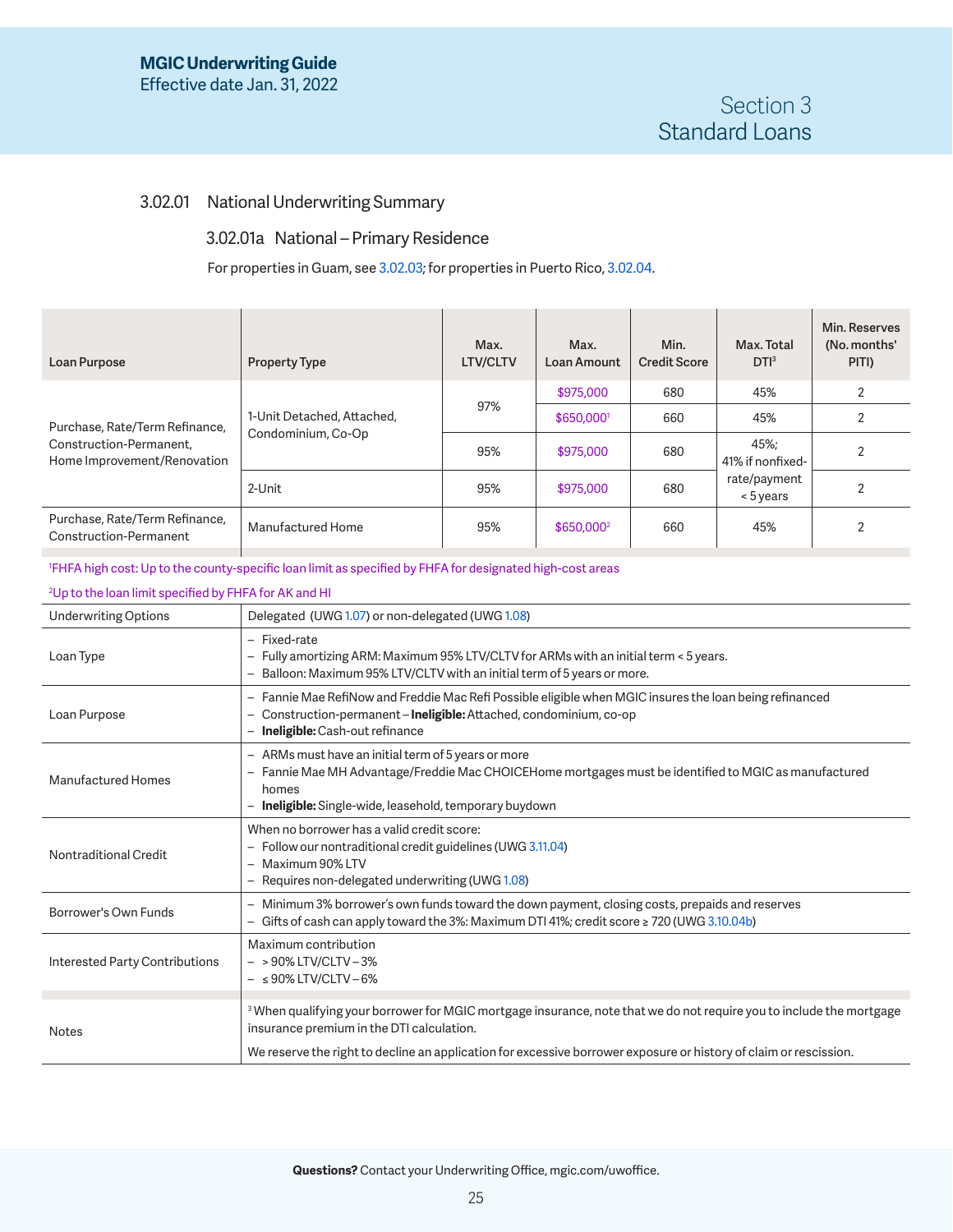# 3.02.01b National – Second Home

For properties in Guam, see [3.02.03;](#page-30-1) for properties in Puerto Rico, [3.02.04.](#page-31-2)

| Loan Purpose                                                                             | <b>Property Type</b>                             | Max.<br>LTV/CLTV | Max.<br>Loan Amount    | Min.<br><b>Credit Score</b> | Max. Total<br>DTI <sup>3</sup>                          | Min. Reserves<br>(No. months'<br>PITI) |
|------------------------------------------------------------------------------------------|--------------------------------------------------|------------------|------------------------|-----------------------------|---------------------------------------------------------|----------------------------------------|
| Purchase, Rate/Term Refinance,<br>Construction-Permanent,<br>Home Improvement/Renovation | 1-Unit Detached, Attached,<br>Condominium, Co-Op | 90%              | \$650,0001             | 700                         | 45%:<br>41% if nonfixed-<br>rate/payment<br>$< 5$ years |                                        |
|                                                                                          |                                                  | 90%              | \$975,000              | 720                         | 45%                                                     | 6                                      |
| Purchase, Rate/Term Refinance,<br>Construction-Permanent                                 | Manufactured Home                                | 90%              | \$650,000 <sup>2</sup> | 700                         | 45%                                                     |                                        |
|                                                                                          |                                                  |                  |                        |                             |                                                         |                                        |

1 FHFA high cost: Up to the county-specific loan limit as specified by FHFA for designated high-cost areas

#### 2 Up to the loan limit specified by FHFA for AK and HI

| <b>Underwriting Options</b>           | Delegated (UWG 1.07) or non-delegated (UWG 1.08)                                                                                                                                                                                                                                                  |
|---------------------------------------|---------------------------------------------------------------------------------------------------------------------------------------------------------------------------------------------------------------------------------------------------------------------------------------------------|
| Loan Type                             | - Fixed-rate<br>- Fully amortizing ARM: Loan amounts > \$650,000 must have an initial term of 5 years or more<br>Balloon with an initial term of 5 years or more                                                                                                                                  |
| Loan Purpose                          | Construction-permanent- <b>Ineligible:</b> Attached, condominium, co-op                                                                                                                                                                                                                           |
| <b>Manufactured Homes</b>             | - ARMs must have an initial term of 5 years or more<br>- Fannie Mae MH Advantage/Freddie Mac CHOICEHome mortgages must be identified to MGIC as manufactured<br>homes<br><b>Ineligible:</b> Single-wide, leasehold, temporary buydown                                                             |
| Nontraditional Credit                 | <b>Ineligible:</b> When no borrower has a valid credit score                                                                                                                                                                                                                                      |
| Borrower's Own Funds                  | Minimum 5% borrower's own funds toward the down payment, closing costs, prepaids and reserves                                                                                                                                                                                                     |
| <b>Interested Party Contributions</b> | Maximum contribution 6%                                                                                                                                                                                                                                                                           |
| Other Program Requirements            | - The borrower must own no residential properties other than the primary residence<br>Rental income from subject property may not be used to qualify<br>$\overline{\phantom{0}}$                                                                                                                  |
| Notes                                 | <sup>3</sup> When qualifying your borrower for MGIC mortgage insurance, note that we do not require you to include the mortgage<br>insurance premium in the DTI calculation.<br>We reserve the right to decline an application for excessive borrower exposure or history of claim or rescission. |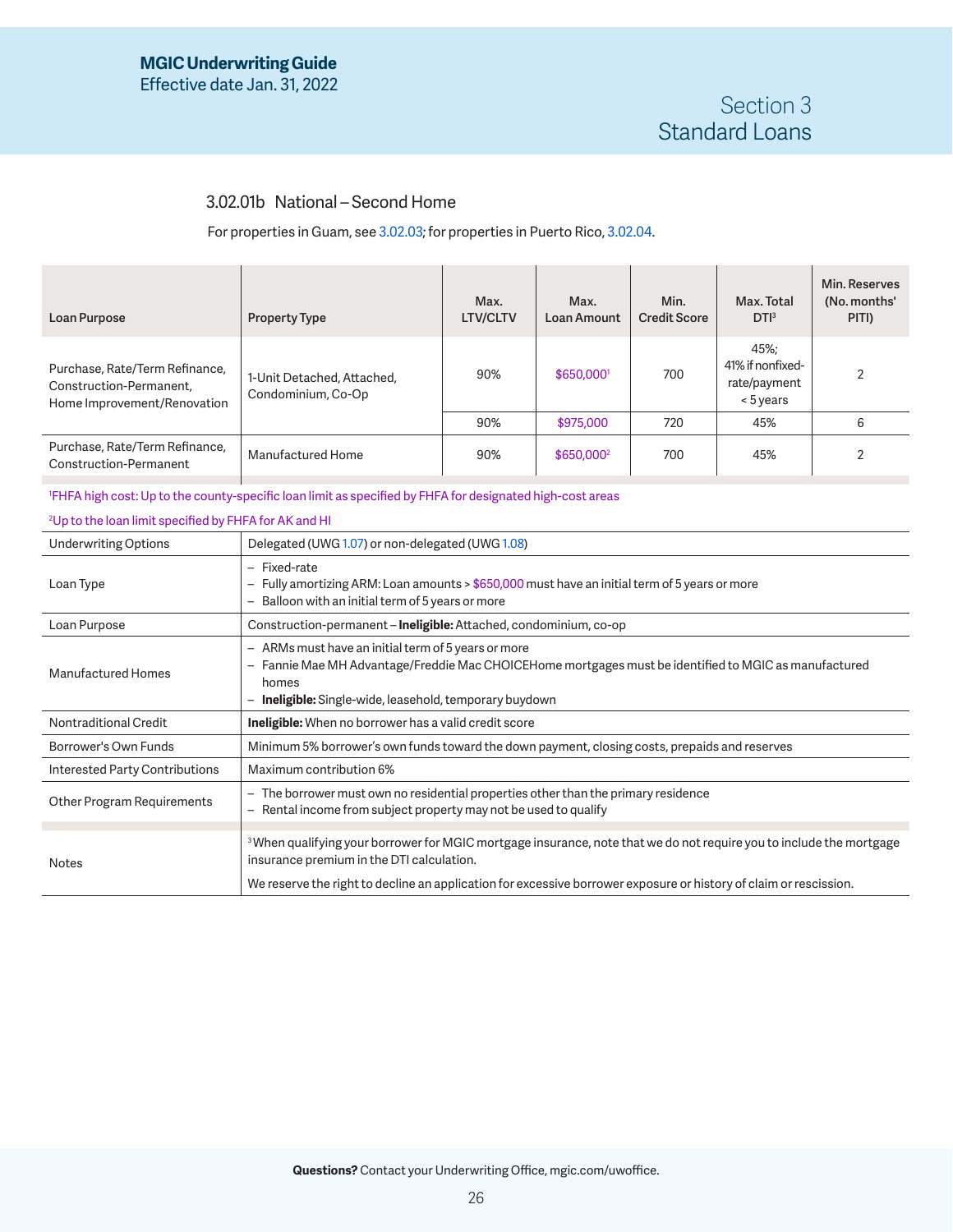# <span id="page-26-0"></span>3.02.01c National – Primary Residence, Loan Amount > \$975,000

For properties in Guam, see [3.02.03;](#page-30-1) for properties in Puerto Rico, [3.02.04.](#page-31-2)

| Loan Purpose                                              | <b>Property Type</b>                                                                                                                                                                                                   | Max.<br><b>LTV/CLTV</b> | Max.<br>Loan Amount | Min.<br><b>Credit Score</b> | Max. Total<br>DTI <sup>1</sup> | Min. Reserves<br>(No. months'<br>PITI) |
|-----------------------------------------------------------|------------------------------------------------------------------------------------------------------------------------------------------------------------------------------------------------------------------------|-------------------------|---------------------|-----------------------------|--------------------------------|----------------------------------------|
|                                                           |                                                                                                                                                                                                                        | 95%                     | \$1,150,000         | 740                         | 43%                            | 9                                      |
| Purchase, Rate/Term Refinance,<br>Construction-Permanent, | 1-Unit Detached, Attached,                                                                                                                                                                                             | 90%                     | \$1,150,000         | 680                         | 45%                            | 9                                      |
| Home Improvement/Renovation                               | Condominium, Co-Op                                                                                                                                                                                                     | 90%                     | \$1,650,000         | 720                         | 43%                            | 12                                     |
|                                                           |                                                                                                                                                                                                                        | 85%                     | \$2,150,000         | 740                         | 43%                            | 12                                     |
| <b>Underwriting Options</b>                               | - Non-delegated > \$1,000,000 (UWG 1.08)<br>- Delegated < \$1,000,000 (UWG 1.07)                                                                                                                                       |                         |                     |                             |                                |                                        |
| Loan Type                                                 | - Fixed-rate<br>- Fully amortizing ARM with an initial term of 5 years or more<br>- Balloon with an initial term of 5 years or more<br>- Ineligible: Temporary buydown                                                 |                         |                     |                             |                                |                                        |
| Loan Purpose                                              | Construction-permanent-Ineligible: Attached, condominium, co-op                                                                                                                                                        |                         |                     |                             |                                |                                        |
| Nontraditional Credit                                     | Ineligible: When no borrower has a valid credit score                                                                                                                                                                  |                         |                     |                             |                                |                                        |
| Borrower's Own Funds                                      | Minimum borrower's own funds toward the down payment, closing costs, prepaids and reserves:<br>- Loan amount $\leq$ \$1,150,000:5%<br>$-$ Loan amount $> $1,150,000:10\%$                                              |                         |                     |                             |                                |                                        |
| Interested Party Contributions                            | Maximum contribution<br>$-$ > 90% LTV/CLTV - 3%<br>$-$ ≤ 90% LTV/CLTV - 6%                                                                                                                                             |                         |                     |                             |                                |                                        |
| MI Coverage                                               | Maximum coverage<br>$-95\%$ LTV $-30\%$<br>$-90\%$ LTV $-25\%$<br>$-85\%$ LTV $-12\%$                                                                                                                                  |                         |                     |                             |                                |                                        |
| <b>Appraisal Requirements</b>                             | - Loan amount ≤ \$1,000,000 - A Uniform Residential Appraisal Report (URAR)<br>- Loan amount > \$1,000,000 - 2 independent URARs or 1 independent URAR plus an appraiser-provided field review<br>supporting its value |                         |                     |                             |                                |                                        |
| <b>Notes</b>                                              | <sup>1</sup> When qualifying your borrower for MGIC mortgage insurance, note that we do not require you to include the mortgage<br>insurance premium in the DTI calculation.                                           |                         |                     |                             |                                |                                        |
|                                                           | We reserve the right to decline an application for excessive borrower exposure or history of claim or rescission.                                                                                                      |                         |                     |                             |                                |                                        |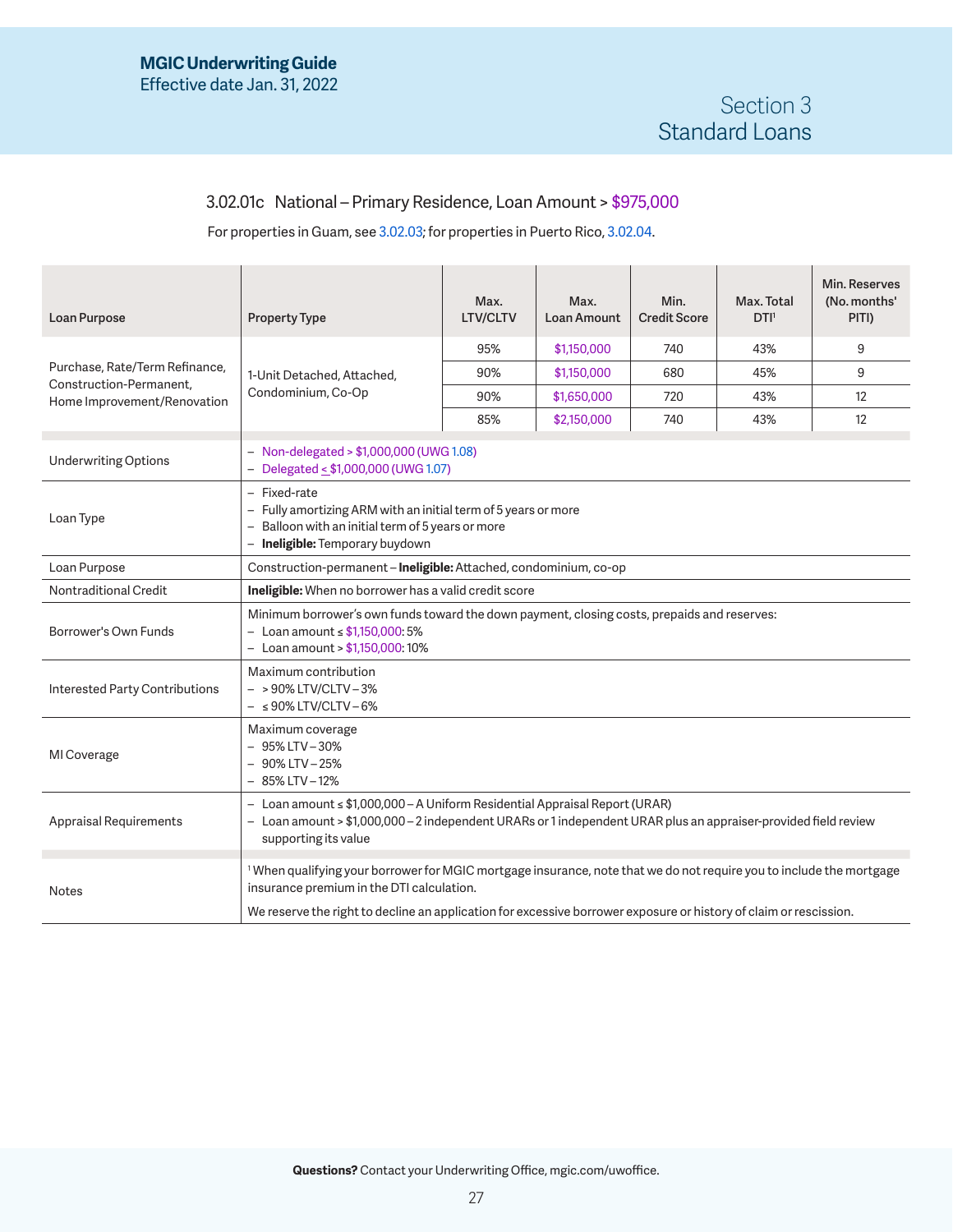# <span id="page-27-1"></span><span id="page-27-0"></span>3.02.02 Housing Finance Agency (HFA)/Community Lending

## 3.02.02a Definitions/MGIC Program Codes

Our HFA/Community Lending program is exclusively for loans:

- Originated and closed as part of an HFA or community lending first lien mortgage program
- That do not meet MGIC Go! eligibility for HFAs or are not processed through an Agency AUS

A community lending program is one that employs income limits, geographic targeting (regardless of income), or both in order to concentrate lending activity on under-served borrowers and communities.

MGIC Program Codes:

- For state HFAs, enter MGIC program code 2881
- For local HFAs, enter 3881
- For community lending programs, enter 4881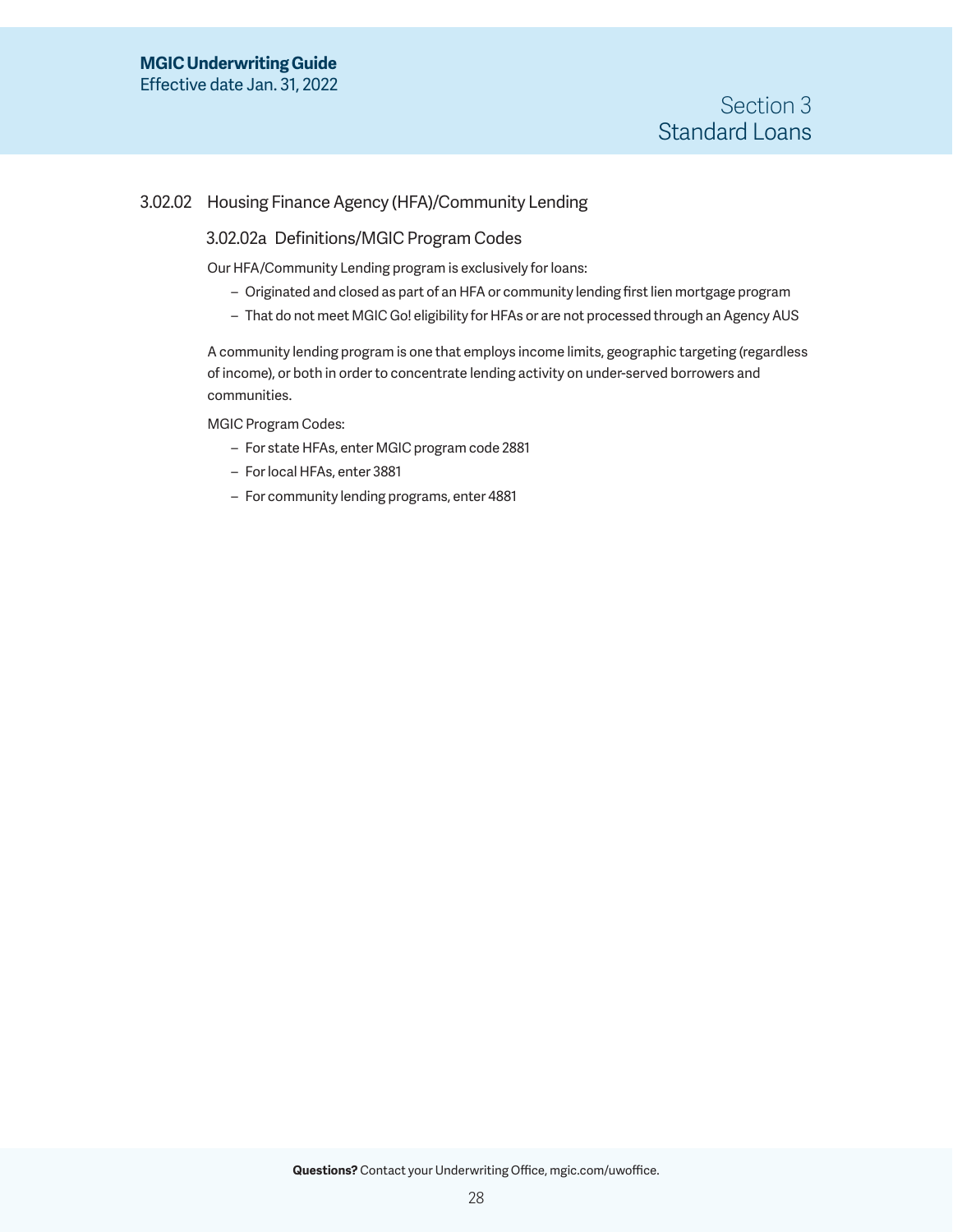# 3.02.02b HFA – Primary Residence

When submitting your loan, enter MGIC program code 2881 for state HFAs and 3881 for local HFAs.

For properties in Guam, see [3.02.03;](#page-30-1) for properties in Puerto Rico, [3.02.04.](#page-31-2)

| Loan Purpose                                                                             | <b>Property Type</b>                             | Max.<br><b>LTV/CLTV</b> | Max.<br>Loan Amount    | Min.<br><b>Credit Score</b> | Max. Total<br>DTI <sup>3</sup> | Min. Reserves<br>(No. months'<br>PITI) |
|------------------------------------------------------------------------------------------|--------------------------------------------------|-------------------------|------------------------|-----------------------------|--------------------------------|----------------------------------------|
| Purchase, Rate/Term Refinance,<br>Construction-Permanent,<br>Home Improvement/Renovation | 1-Unit Detached, Attached,<br>Condominium, Co-Op | 97%/105%                | \$650,0001             | 660                         | 45%                            |                                        |
|                                                                                          | 2-Unit                                           | 95%/105%                | \$975,000              | 680                         | 45%                            |                                        |
| Purchase, Rate/Term Refinance,<br>Construction-Permanent                                 | Manufactured Home                                | 95%/95%                 | \$650,000 <sup>2</sup> | 660                         | 45%                            |                                        |

1 FHFA high cost: Up to the county-specific loan limit as specified by FHFA for designated high-cost areas

#### 2 Up to the loan limit specified by FHFA for AK and HI

| - ≤ 97% LTV/CLTV - Delegated (UWG 1.07) or non-delegated (UWG 1.08)<br>- > 97% CLTV - Non-delegated (UWG 1.08)                                                                                                                                                                                                                                                                                                                                                                                                                                                                                                |
|---------------------------------------------------------------------------------------------------------------------------------------------------------------------------------------------------------------------------------------------------------------------------------------------------------------------------------------------------------------------------------------------------------------------------------------------------------------------------------------------------------------------------------------------------------------------------------------------------------------|
| - Fixed-rate<br>- Fully amortizing ARM with an initial term of 5 years or more                                                                                                                                                                                                                                                                                                                                                                                                                                                                                                                                |
| Construction-permanent- <b>Ineligible:</b> Attached, condominium, co-op                                                                                                                                                                                                                                                                                                                                                                                                                                                                                                                                       |
| - Fannie Mae MH Advantage/Freddie Mac CHOICEHome mortgages must be identified to MGIC as manufactured<br>homes<br><b>Ineligible:</b> Single-wide, leasehold, temporary buydown                                                                                                                                                                                                                                                                                                                                                                                                                                |
| - Down payment assistance (e.g., loans, grants, etc.) may be used for down payment, closing costs and reserves after<br>the minimum borrower contribution has been met. (See UWG 3.10.01)<br>Must meet Fannie Mae's Community Seconds or Freddie Mac's Affordable Seconds guidelines, HFA's down payment<br>assistance program or other MGIC-acceptable source of down payment assistance<br>If monthly payment is required (including deferred), include secondary financing in CLTV and monthly payment in<br>proposed housing payment<br>- Ineligible: Funds provided by an interested party or the lender |
| When no borrower has a valid credit score:<br>- Follow our nontraditional credit guidelines (UWG 3.11.04)<br>- Maximum 90% LTV<br>- Requires non-delegated underwriting (UWG 1.08)                                                                                                                                                                                                                                                                                                                                                                                                                            |
| Minimum borrower's own funds toward the down payment, closing costs, prepaids and reserves:<br>$-1$ unit: 1%<br>- Gifts of cash can apply toward the 1%: Maximum DTI 41%; credit score ≥ 720; (see UWG 3.10.04b)<br>$-2$ units: $3%$                                                                                                                                                                                                                                                                                                                                                                          |
| Maximum contribution<br>$-$ > 90% LTV/CLTV - 3%<br>$-$ ≤ 90% LTV/CLTV - 6%                                                                                                                                                                                                                                                                                                                                                                                                                                                                                                                                    |
| Medical collections - Up to \$1,000 aggregate may remain unpaid at closing                                                                                                                                                                                                                                                                                                                                                                                                                                                                                                                                    |
| <sup>3</sup> When qualifying your borrower for MGIC mortgage insurance, note that we do not require you to include the mortgage<br>insurance premium in the DTI calculation.<br>We reserve the right to decline an application for excessive borrower exposure or history of claim or rescission.                                                                                                                                                                                                                                                                                                             |
|                                                                                                                                                                                                                                                                                                                                                                                                                                                                                                                                                                                                               |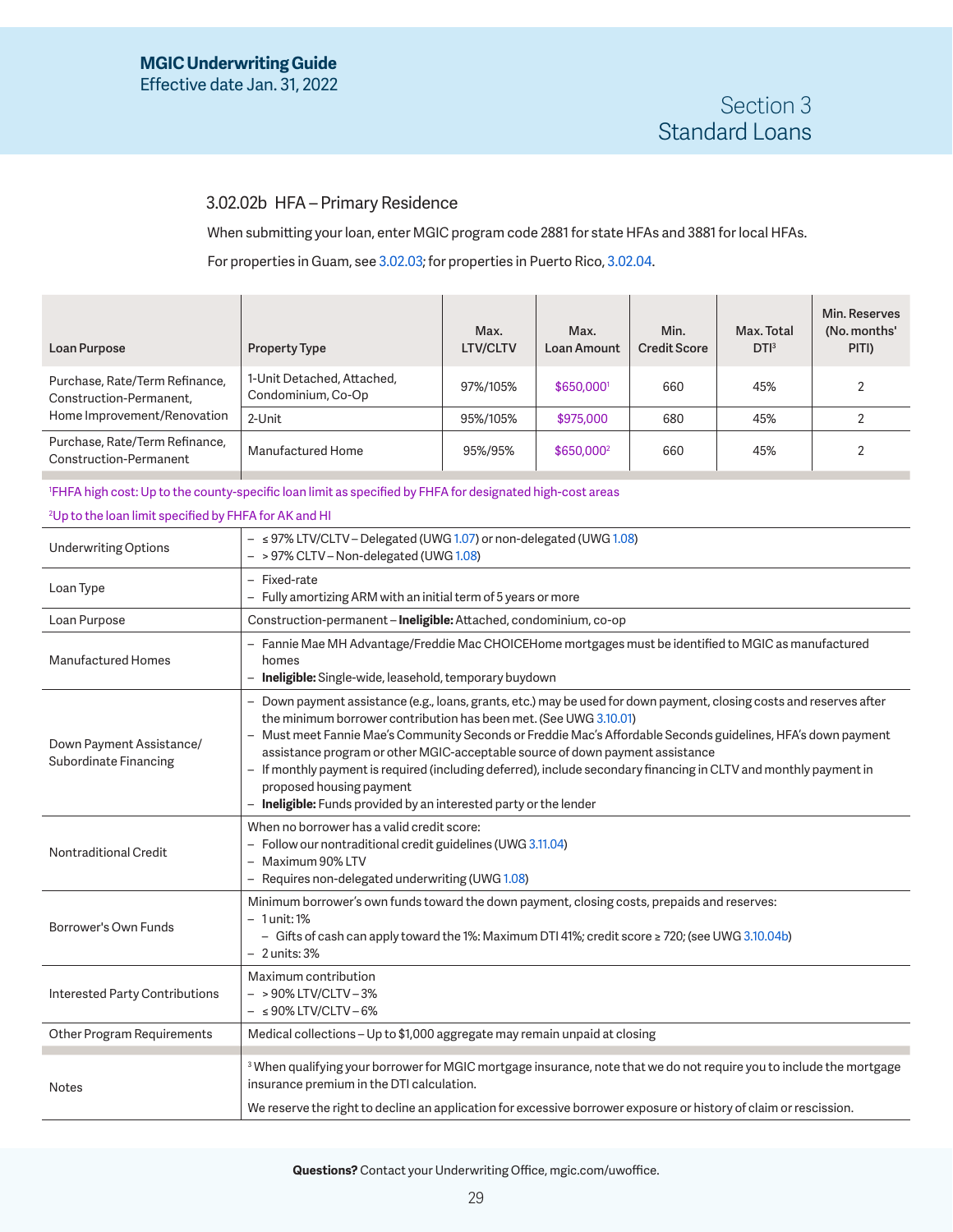# 3.02.02c Community Lending – Primary Residence

When submitting your loan, enter MGIC program code 4881.

For properties in Guam, see [3.02.03;](#page-30-1) for properties in Puerto Rico, [3.02.04.](#page-31-2)

| Loan Purpose                                                                             | <b>Property Type</b>                             | Max.<br><b>LTV/CLTV</b> | Max.<br>Loan Amount    | Min.<br><b>Credit Score</b> | Max. Total<br>DTI <sup>3</sup> | Min. Reserves<br>(No. months'<br>PITI) |
|------------------------------------------------------------------------------------------|--------------------------------------------------|-------------------------|------------------------|-----------------------------|--------------------------------|----------------------------------------|
| Purchase, Rate/Term Refinance,<br>Construction-Permanent,<br>Home Improvement/Renovation | 1-Unit Detached, Attached,<br>Condominium, Co-Op | 97%/105%                | \$650,0001             | 660                         | 45%                            |                                        |
|                                                                                          | 2-Unit                                           | 95%/105%                | \$975,000              | 680                         | 45%                            |                                        |
| Purchase, Rate/Term Refinance,<br>Construction-Permanent                                 | Manufactured Home                                | 95%/95%                 | \$650,000 <sup>2</sup> | 660                         | 45%                            |                                        |

1 FHFA high cost: Up to the county-specific loan limit as specified by FHFA for designated high-cost areas

#### 2 Up to the loan limit specified by FHFA for AK and HI

| <b>Underwriting Options</b>                       | - ≤ 97% LTV/CLTV - Delegated (UWG 1.07) or non-delegated (UWG 1.08)<br>- > 97% CLTV - Non-delegated (UWG 1.08)                                                                                                                                                                                                                                                                                                                                                                                               |
|---------------------------------------------------|--------------------------------------------------------------------------------------------------------------------------------------------------------------------------------------------------------------------------------------------------------------------------------------------------------------------------------------------------------------------------------------------------------------------------------------------------------------------------------------------------------------|
| Loan Type                                         | - Fixed-rate<br>- Fully amortizing ARM with an initial term of 5 years or more                                                                                                                                                                                                                                                                                                                                                                                                                               |
| Loan Purpose                                      | Construction-permanent- <b>Ineligible:</b> Attached, condominium, co-op                                                                                                                                                                                                                                                                                                                                                                                                                                      |
| Manufactured Homes                                | - Fannie Mae MH Advantage/Freddie Mac CHOICEHome mortgages must be identified to MGIC as manufactured<br>homes<br>- Ineligible: Single-wide, leasehold, temporary buydown                                                                                                                                                                                                                                                                                                                                    |
| Down Payment Assistance/<br>Subordinate Financing | - Down payment assistance (e.g., loans, grants, etc.) may be used for down payment, closing costs and reserves after<br>the minimum borrower contribution has been met. (See UWG 3.10.01)<br>- Must meet Fannie Mae's Community Seconds or Freddie Mac's Affordable Seconds guidelines<br>- If monthly payment is required (including deferred), include secondary financing in CLTV and monthly payment in<br>proposed housing payment<br>- Ineligible: Funds provided by an interested party or the lender |
| Nontraditional Credit                             | When no borrower has a valid credit score:<br>- Follow our nontraditional credit guidelines (UWG 3.11.04)<br>- Maximum 90% LTV<br>- Requires non-delegated underwriting (UWG 1.08)                                                                                                                                                                                                                                                                                                                           |
| Borrower's Own Funds                              | Minimum borrower's own funds toward the down payment, closing costs, prepaids and reserves:<br>$-1$ unit: 1%<br>- Gifts of cash can apply toward the 1%: Maximum DTI 41%; credit score $\geq$ 720; (see UWG 3.10.04b)<br>$-2$ units: $3%$                                                                                                                                                                                                                                                                    |
| Interested Party Contributions                    | Maximum contribution<br>$-$ > 90% LTV/CLTV - 3%<br>$-$ ≤ 90% LTV/CLTV - 6%                                                                                                                                                                                                                                                                                                                                                                                                                                   |
| Other Program Requirements                        | Medical collections - Up to \$1,000 aggregate may remain unpaid at closing                                                                                                                                                                                                                                                                                                                                                                                                                                   |
| Notes                                             | <sup>3</sup> When qualifying your borrower for MGIC mortgage insurance, note that we do not require you to include the mortgage<br>insurance premium in the DTI calculation.<br>We reserve the right to decline an application for excessive borrower exposure or history of claim or rescission.                                                                                                                                                                                                            |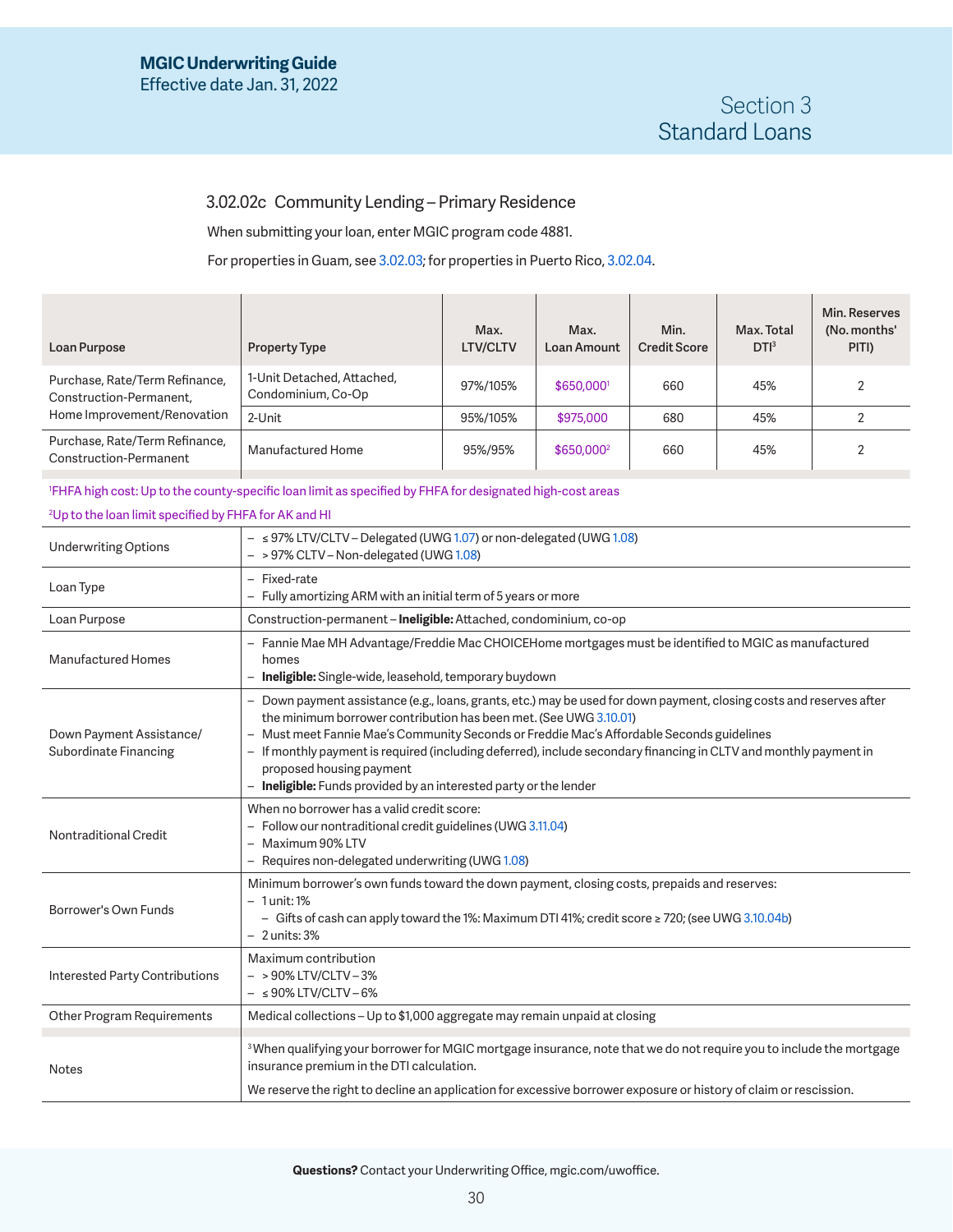# Section 3 Standard Loans

# <span id="page-30-1"></span><span id="page-30-0"></span>3.02.03 Guam – Primary Residence

| Loan Purpose                                                                             | <b>Property Type</b>                                                                                                                                                                                | Max.<br>LTV/CLTV                                                                                                  | Max.<br>Loan Amount | Min.<br><b>Credit Score</b> | Max. Total<br>DTI <sup>1</sup>                        | Min. Reserves<br>(No. months'<br>PITI) |  |
|------------------------------------------------------------------------------------------|-----------------------------------------------------------------------------------------------------------------------------------------------------------------------------------------------------|-------------------------------------------------------------------------------------------------------------------|---------------------|-----------------------------|-------------------------------------------------------|----------------------------------------|--|
| Purchase, Rate/Term Refinance,<br>Construction-Permanent.<br>Home Improvement/Renovation | 1-Unit Detached, Attached,<br>Condominium                                                                                                                                                           | 95%                                                                                                               | \$650,000           | 680                         | 45%,<br>41% if nonfixed-<br>payment/rate<br>< 5 years | 2                                      |  |
| <b>Underwriting Options</b>                                                              | Delegated (UWG 1.07) or non-delegated (UWG 1.08)                                                                                                                                                    |                                                                                                                   |                     |                             |                                                       |                                        |  |
| Loan Type                                                                                | - Fixed-rate<br>- Fully amortizing ARM                                                                                                                                                              |                                                                                                                   |                     |                             |                                                       |                                        |  |
| Loan Purpose                                                                             |                                                                                                                                                                                                     | Construction-permanent-Ineligible: Attached, condominium                                                          |                     |                             |                                                       |                                        |  |
| Nontraditional Credit                                                                    | When no borrower has a valid credit score:<br>- Follow our nontraditional credit guidelines (UWG 3.11.04)<br>- Maximum 90% LTV<br>- Requires non-delegated underwriting (UWG 1.08)                  |                                                                                                                   |                     |                             |                                                       |                                        |  |
| Borrower's Own Funds                                                                     | - Minimum 3% borrower's own funds toward the down payment, closing costs, prepaids and reserves<br>- Gifts of cash can apply toward the 3%: Maximum DTI 41%; credit score $\geq$ 720 (UWG 3.10.04b) |                                                                                                                   |                     |                             |                                                       |                                        |  |
| Interested Party Contributions                                                           | Maximum contribution<br>$-$ > 90% LTV/CLTV - 3%<br>$ \leq$ 90% LTV/CLTV – 6%                                                                                                                        |                                                                                                                   |                     |                             |                                                       |                                        |  |
| <b>Notes</b>                                                                             | <sup>1</sup> When qualifying your borrower for MGIC mortgage insurance, note that we do not require you to include the mortgage<br>insurance premium in the DTI calculation.                        |                                                                                                                   |                     |                             |                                                       |                                        |  |
|                                                                                          |                                                                                                                                                                                                     | We reserve the right to decline an application for excessive borrower exposure or history of claim or rescission. |                     |                             |                                                       |                                        |  |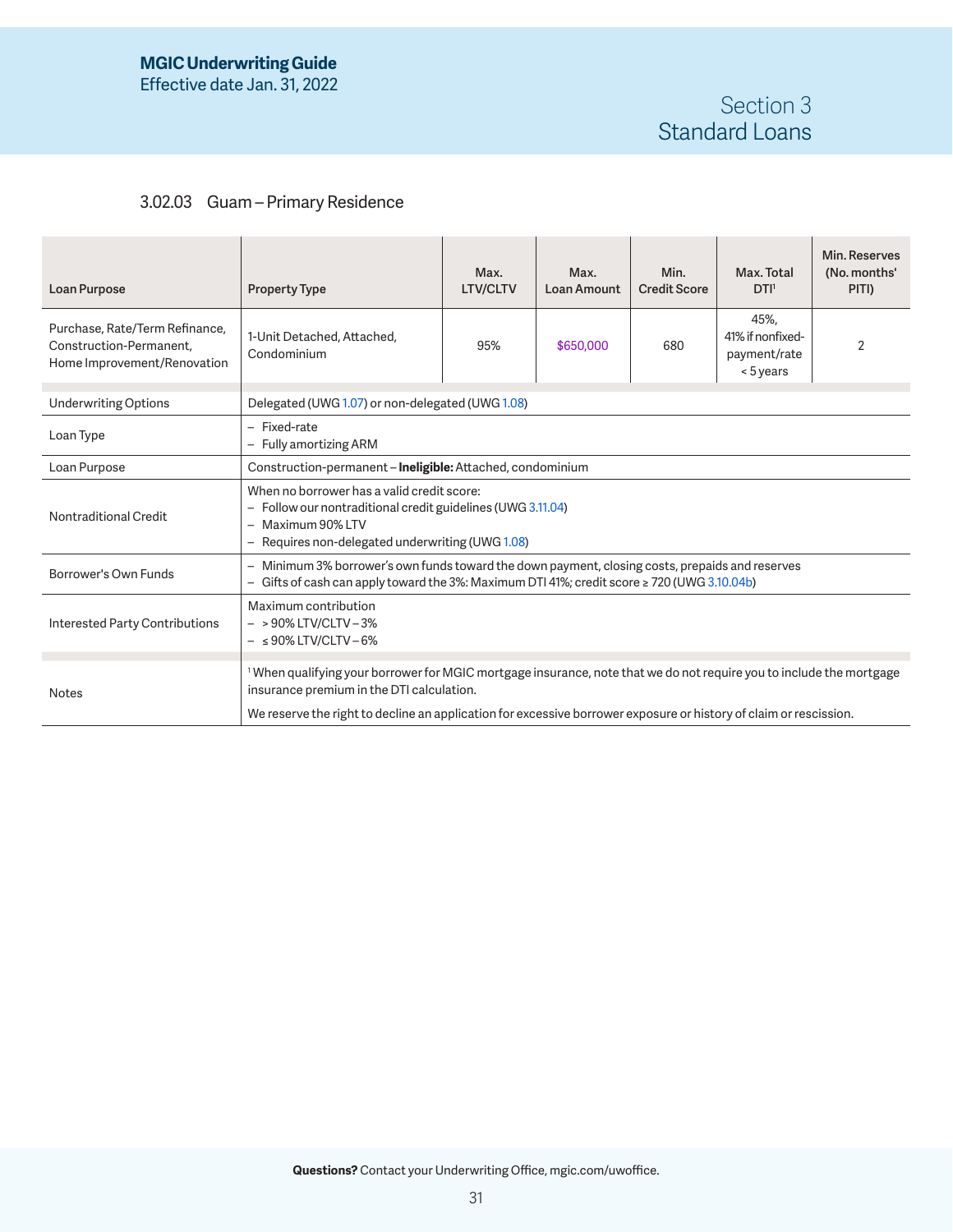# <span id="page-31-2"></span><span id="page-31-1"></span>3.02.04 Puerto Rico Underwriting Summaries

# <span id="page-31-0"></span>3.02.04a Puerto Rico – Primary Residence

| Loan Purpose                                           | <b>Property Type</b>                                                                                                                                                                                                                                                                                                                                                                                                                                                                                                                                         | Max.<br><b>LTV/CLTV</b>                                                                                             | Max.<br>Loan Amount | Min.<br><b>Credit Score</b> | Max. Total<br>DTI <sup>1</sup> | Min. Reserves<br>(No. months'<br>PITI) |
|--------------------------------------------------------|--------------------------------------------------------------------------------------------------------------------------------------------------------------------------------------------------------------------------------------------------------------------------------------------------------------------------------------------------------------------------------------------------------------------------------------------------------------------------------------------------------------------------------------------------------------|---------------------------------------------------------------------------------------------------------------------|---------------------|-----------------------------|--------------------------------|----------------------------------------|
| Purchase,                                              | 1-Unit Detached, Attached,<br>Condominium                                                                                                                                                                                                                                                                                                                                                                                                                                                                                                                    | 95%                                                                                                                 | \$650,000           | 700                         | 45%                            | $\overline{2}$                         |
| Construction-Permanent,<br>Home Improvement/Renovation | 2-Unit Detached, Attached,<br>Condominium                                                                                                                                                                                                                                                                                                                                                                                                                                                                                                                    | 95%                                                                                                                 | \$850,000           | 700                         | 45%                            | $\overline{2}$                         |
| Rate/Term Refinance                                    | 1-Unit Detached, Attached,<br>Condominium                                                                                                                                                                                                                                                                                                                                                                                                                                                                                                                    | 90%                                                                                                                 | \$650,000           | 700                         | 45%                            | $\overline{2}$                         |
|                                                        | 2-Unit Detached, Attached,<br>Condominium                                                                                                                                                                                                                                                                                                                                                                                                                                                                                                                    | 90%                                                                                                                 | \$850,000           | 700                         | 45%                            | $\overline{2}$                         |
| <b>Underwriting Options</b>                            | Non-delegated (UWG 1.08)                                                                                                                                                                                                                                                                                                                                                                                                                                                                                                                                     |                                                                                                                     |                     |                             |                                |                                        |
| Loan Type                                              | - Fixed-rate                                                                                                                                                                                                                                                                                                                                                                                                                                                                                                                                                 | – Fully amortizing ARM with an initial term of 5 years or more<br>- Balloon with an initial term of 5 years or more |                     |                             |                                |                                        |
| Loan Purpose                                           | - Fannie Mae RefiNow and Freddie Mac Refi Possible eligible when MGIC insures the loan being refinanced<br>- Construction-permanent-Ineligible: Attached, condominium                                                                                                                                                                                                                                                                                                                                                                                        |                                                                                                                     |                     |                             |                                |                                        |
| Nontraditional Credit                                  | When no borrower has a valid credit score:<br>- Follow our nontraditional credit guidelines (UWG 3.11.04)<br>- Maximum 90% LTV                                                                                                                                                                                                                                                                                                                                                                                                                               |                                                                                                                     |                     |                             |                                |                                        |
| Property Type                                          | - Condominiums must meet all MGIC project requirements (UWG 3.13.05)<br>- Condominiums must have separate rooms for living and sleeping<br>- All condominium units must have at least one owned or assigned parking space, or condominium projects must<br>have at least one parking space per unit<br>- All properties must be constructed using reinforced concrete walls and concrete slabs<br>- Minimum 500 square feet of living area for attached housing units<br>- Ineligible: Wood-and-zinc-constructed properties; studio or efficiency apartments |                                                                                                                     |                     |                             |                                |                                        |
| Borrower's Own Funds                                   | Minimum 3% borrower's own funds toward the down payment, closing costs, prepaids and reserves                                                                                                                                                                                                                                                                                                                                                                                                                                                                |                                                                                                                     |                     |                             |                                |                                        |
| <b>Interested Party Contributions</b>                  | Maximum contribution<br>- > 90% LTV/CLTV-3%<br>$ \leq$ 90% LTV/CLTV – 6%                                                                                                                                                                                                                                                                                                                                                                                                                                                                                     |                                                                                                                     |                     |                             |                                |                                        |
| MI Coverage                                            | Maximum coverage<br>$-95\%$ LTV $-30\%$<br>$-90\%$ LTV $-25\%$<br>$-85\%$ LTV $-12\%$                                                                                                                                                                                                                                                                                                                                                                                                                                                                        |                                                                                                                     |                     |                             |                                |                                        |
| <b>Notes</b>                                           | <sup>1</sup> When qualifying your borrower for MGIC mortgage insurance, note that we do not require you to include the mortgage<br>insurance premium in the DTI calculation.<br>We reserve the right to decline an application for excessive borrower exposure or history of claim or rescission.                                                                                                                                                                                                                                                            |                                                                                                                     |                     |                             |                                |                                        |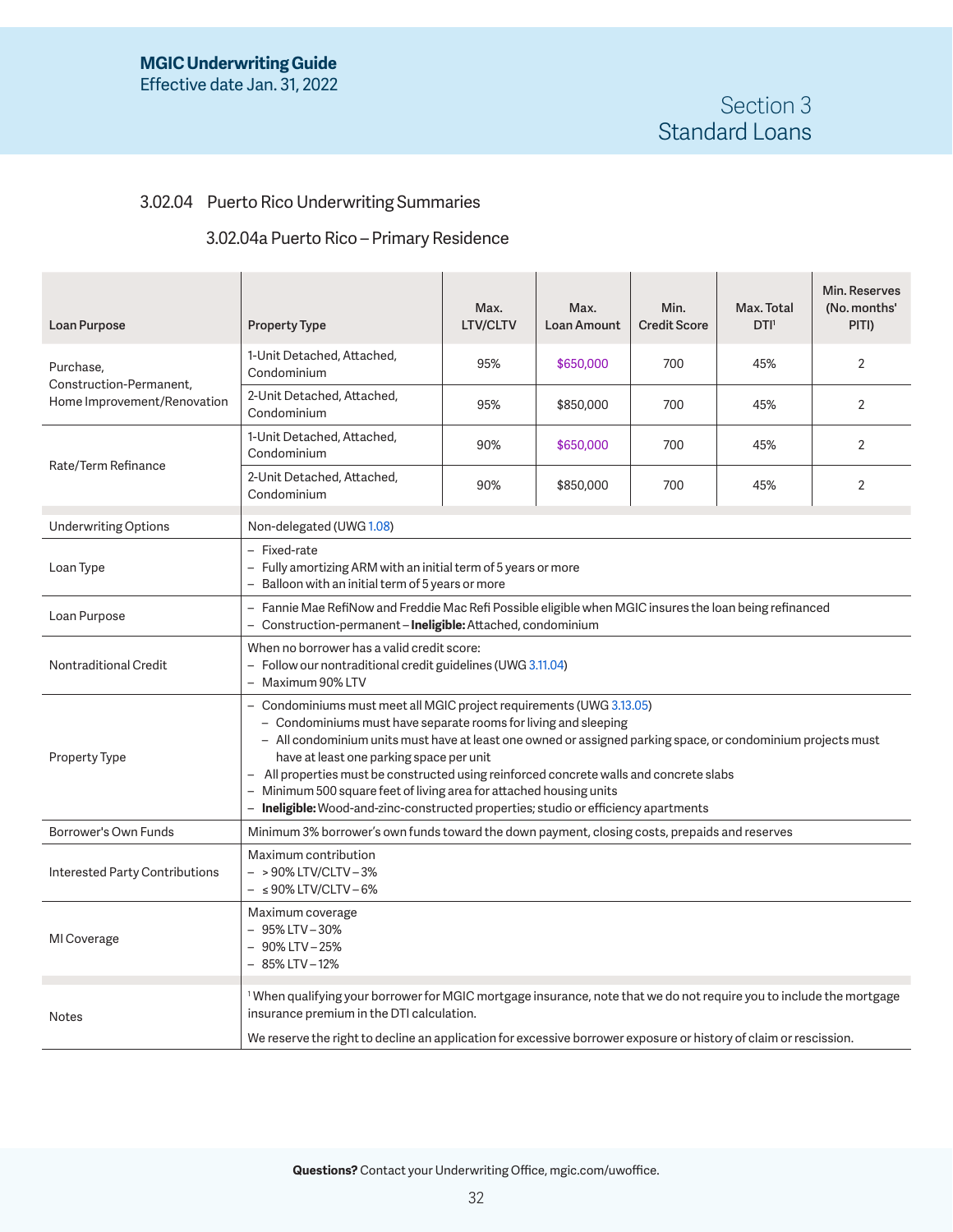# Section 3 Standard Loans

# <span id="page-32-0"></span>3.02.04b Puerto Rico – Second Home

| Loan Purpose                                                                             | <b>Property Type</b>                                                                                                                                                                                                                                                                                                                                                                                                                                                                                                                                                                                                                                                                                                                                                                                                                                                                                                     | Max.<br><b>LTV/CLTV</b>                                                                                             | Max.<br>Loan Amount | Min.<br><b>Credit Score</b> | Max. Total<br>DTI <sup>1</sup> | Min. Reserves<br>(No. months'<br>PITI) |  |
|------------------------------------------------------------------------------------------|--------------------------------------------------------------------------------------------------------------------------------------------------------------------------------------------------------------------------------------------------------------------------------------------------------------------------------------------------------------------------------------------------------------------------------------------------------------------------------------------------------------------------------------------------------------------------------------------------------------------------------------------------------------------------------------------------------------------------------------------------------------------------------------------------------------------------------------------------------------------------------------------------------------------------|---------------------------------------------------------------------------------------------------------------------|---------------------|-----------------------------|--------------------------------|----------------------------------------|--|
| Purchase, Rate/Term Refinance,<br>Construction-Permanent,<br>Home Improvement/Renovation | 1-Unit Detached, Attached,<br>Condominium                                                                                                                                                                                                                                                                                                                                                                                                                                                                                                                                                                                                                                                                                                                                                                                                                                                                                | 90%                                                                                                                 | \$650,000           | 700                         | 45%                            | 2                                      |  |
| <b>Underwriting Options</b>                                                              | Non-delegated (UWG 1.08)                                                                                                                                                                                                                                                                                                                                                                                                                                                                                                                                                                                                                                                                                                                                                                                                                                                                                                 |                                                                                                                     |                     |                             |                                |                                        |  |
| Loan Type                                                                                | - Fixed-rate                                                                                                                                                                                                                                                                                                                                                                                                                                                                                                                                                                                                                                                                                                                                                                                                                                                                                                             | - Fully amortizing ARM with an initial term of 5 years or more<br>- Balloon with an initial term of 5 years or more |                     |                             |                                |                                        |  |
| Loan Purpose                                                                             | Construction-permanent-Ineligible: Attached, condominium                                                                                                                                                                                                                                                                                                                                                                                                                                                                                                                                                                                                                                                                                                                                                                                                                                                                 |                                                                                                                     |                     |                             |                                |                                        |  |
| <b>Property Type</b>                                                                     | - Eligible properties must:<br>- Have the intended use and enjoyment for the exclusive benefit of the homeowner<br>- Have full kitchen facilities with standard-sized appliances<br>- Be outside the geographic location of the primary residence<br>- Have separate rooms for living and sleeping<br>- Have no lock-out bedrooms<br>- Not be part of a rental pool agreement<br>- Condominiums must meet all MGIC project requirements (UWG 3.13.05)<br>- All condominium units must have at least one owned or assigned parking space, or condominium projects must<br>have at least one parking space per unit<br>- All properties must be constructed using reinforced concrete walls and concrete slabs<br>- Minimum 500 square feet of living area for attached housing units<br>- Ineligible: Manufactured homes, investment properties, wood-and-zinc-constructed properties; studio or efficiency<br>apartments |                                                                                                                     |                     |                             |                                |                                        |  |
| Nontraditional Credit                                                                    | Ineligible: When no borrower has a valid credit score                                                                                                                                                                                                                                                                                                                                                                                                                                                                                                                                                                                                                                                                                                                                                                                                                                                                    |                                                                                                                     |                     |                             |                                |                                        |  |
| Borrower's Own Funds                                                                     | Minimum 10% borrower's own funds toward the down payment, closing costs, prepaids and reserves                                                                                                                                                                                                                                                                                                                                                                                                                                                                                                                                                                                                                                                                                                                                                                                                                           |                                                                                                                     |                     |                             |                                |                                        |  |
| Interested Party Contributions                                                           | Maximum contribution 3%                                                                                                                                                                                                                                                                                                                                                                                                                                                                                                                                                                                                                                                                                                                                                                                                                                                                                                  |                                                                                                                     |                     |                             |                                |                                        |  |
| MI Coverage                                                                              | Maximum coverage<br>$-90\%$ LTV $-25\%$<br>$-85\%$ LTV $-12\%$                                                                                                                                                                                                                                                                                                                                                                                                                                                                                                                                                                                                                                                                                                                                                                                                                                                           |                                                                                                                     |                     |                             |                                |                                        |  |
| Other Program Requirements                                                               | - The borrower must own no residential properties other than the primary residence<br>- Rental income is not considered for qualification purposes                                                                                                                                                                                                                                                                                                                                                                                                                                                                                                                                                                                                                                                                                                                                                                       |                                                                                                                     |                     |                             |                                |                                        |  |
| Notes                                                                                    | <sup>1</sup> When qualifying your borrower for MGIC mortgage insurance, note that we do not require you to include the mortgage<br>insurance premium in the DTI calculation.<br>We reserve the right to decline an application for excessive borrower exposure or history of claim or rescission.                                                                                                                                                                                                                                                                                                                                                                                                                                                                                                                                                                                                                        |                                                                                                                     |                     |                             |                                |                                        |  |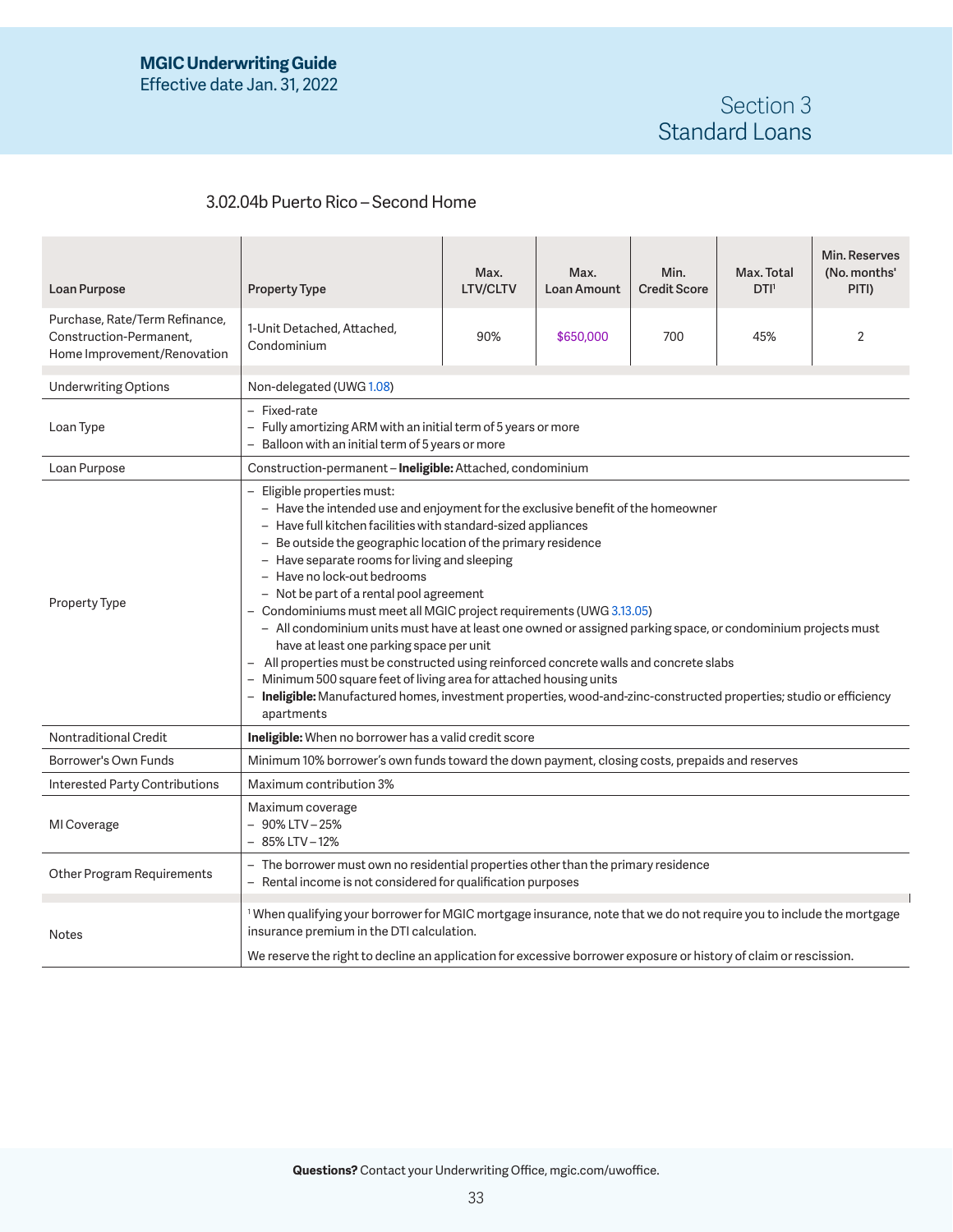# <span id="page-33-1"></span><span id="page-33-0"></span>3.02.05 High LTV Refinance Option/Enhanced Relief Refinance Mortgage Loans

Loans must meet [Section 3](#page-23-2) requirements.

| Eligible Loans            | - Loan being refinanced is currently insured by MGIC<br>- Loan being refinanced:<br>- Is owned or guaranteed by Fannie Mae and meets all requirements for high LTV refinance option<br>- Is owned or guaranteed by Freddie Mac and meets all requirements for Enhanced Relief Refinance Mortgages<br>- Requirement changes made by either Fannie Mae or Freddie Mac will be considered notices provided by MGIC for<br>purposes of our Refi-to-Mod (RTM) program, unless we provide notice that we are limiting the announced changes                                                                                                                                                                                    |
|---------------------------|--------------------------------------------------------------------------------------------------------------------------------------------------------------------------------------------------------------------------------------------------------------------------------------------------------------------------------------------------------------------------------------------------------------------------------------------------------------------------------------------------------------------------------------------------------------------------------------------------------------------------------------------------------------------------------------------------------------------------|
| Coverage Percentage       | No change to coverage from the original loan                                                                                                                                                                                                                                                                                                                                                                                                                                                                                                                                                                                                                                                                             |
| Premium Rate              | No change to existing premium from original loan                                                                                                                                                                                                                                                                                                                                                                                                                                                                                                                                                                                                                                                                         |
| <b>Submission Options</b> | - Send data via the Loan Center<br>- Send PDFs of the documents listed below through the Loan Center<br>- Fax the documents listed below to your MGIC Underwriting Service Center                                                                                                                                                                                                                                                                                                                                                                                                                                                                                                                                        |
| Documentation             | - RTM Request form<br>- DU/Loan Product Advisor Findings<br>- New 1003/65<br>- New 1008/1077                                                                                                                                                                                                                                                                                                                                                                                                                                                                                                                                                                                                                             |
| <b>Insured Represents</b> | - The loan is eligible for Fannie Mae's high LTV refinance option or Freddie Mac's Enhanced Relief Refinance Mortgage<br>program<br>- The loan meets all requirements of the applicable Fannie Mae high LTV refinance option or Freddie Mac Enhanced<br>Relief Refinance Mortgage program<br>- The refinanced loan has been delivered to Fannie Mae or Freddie Mac                                                                                                                                                                                                                                                                                                                                                       |
| Disaster Policy           | In an area affected by hurricanes or other significant disasters affecting multiple properties, before you close the loan,<br>take appropriate steps to determine whether there is any physical damage that affects the value you submitted with<br>the Insurance Application. You may need to obtain a property inspection (UWG 1.13).<br>- The transaction remains RTM-eligible if:<br>$-$ There is no physical damage<br>- There is physical damage, but the property is restored to its pre-event condition before the refinance is closed<br>- The transaction is no longer RTM-eligible if there is physical damage, and the property is not restored to its pre-event<br>condition before the refinance is closed |
|                           |                                                                                                                                                                                                                                                                                                                                                                                                                                                                                                                                                                                                                                                                                                                          |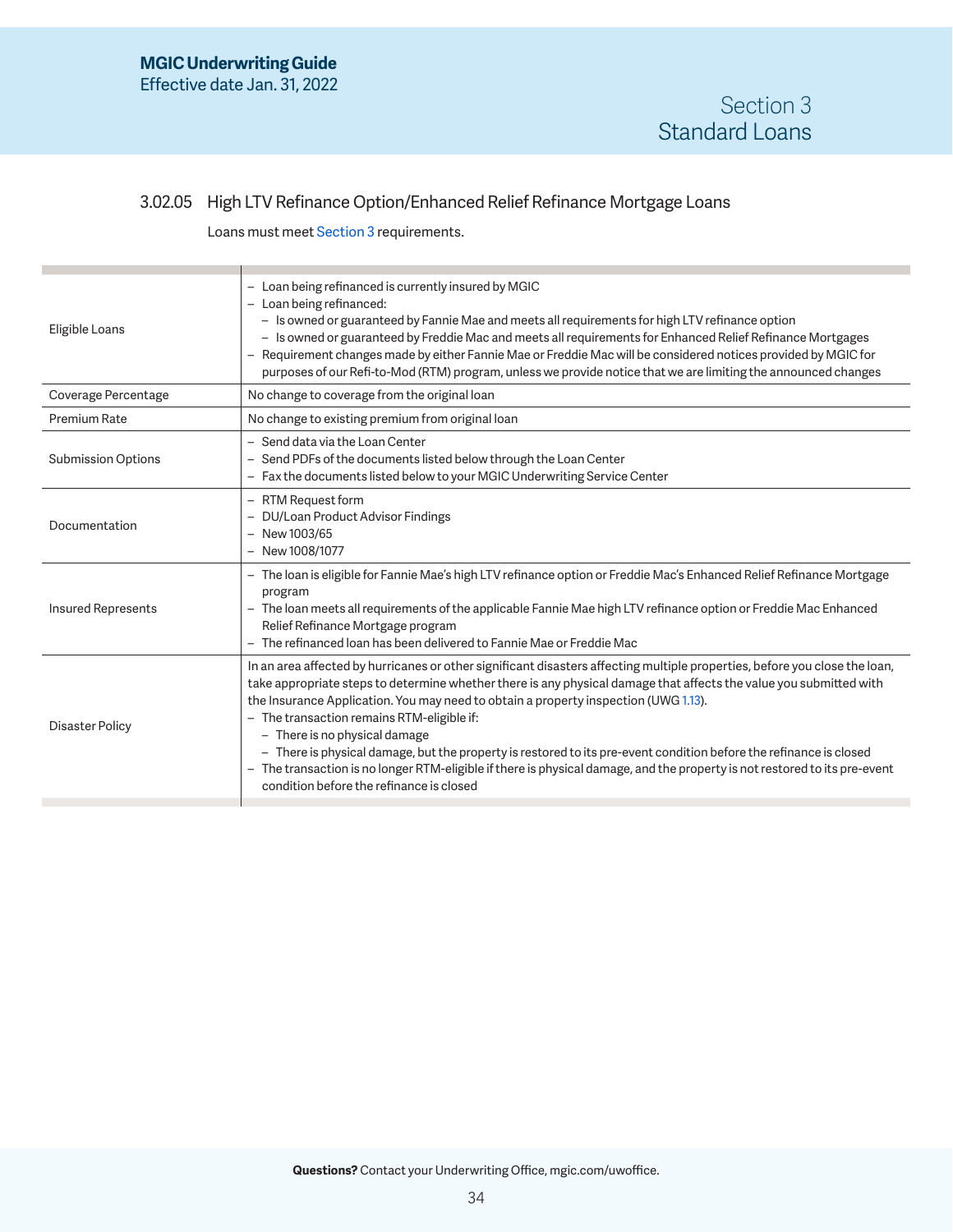# <span id="page-34-0"></span>3.03 Age of Documentation

Apply documentation effective dates and requirements according to the following schedule:

|                                                |                                                   | Documentation Type          |                                                                                                  |                            |  |
|------------------------------------------------|---------------------------------------------------|-----------------------------|--------------------------------------------------------------------------------------------------|----------------------------|--|
| Loan Purpose                                   | $As$ Of                                           | Appraisal                   | <b>Appraisal Recertification</b>                                                                 | All Other<br>Documentation |  |
| Purchase                                       | Loan closing                                      |                             |                                                                                                  |                            |  |
| Rate/Term Refinance                            | date                                              |                             | Required if appraisal dated > 4                                                                  |                            |  |
| Two-Time Close<br>Construction-Perm            | Loan closing<br>date of<br>permanent<br>financing | $12 \overline{ }$<br>months | months and $\leq 12$ months from<br>loan closing date                                            | 4 months                   |  |
| Single Close<br>Construction-Perm <sup>*</sup> | Insurance<br>activation date                      | 12<br>months                | Required if appraisal dated > 6<br>months and $\leq 12$ months from<br>insurance activation date | 12 months                  |  |

\*See [3.06.04](#page-38-1) for additional documentation requirements.

# 3.04 Borrowers

# 3.04.01 General Borrower Eligibility

Follow these MGIC guidelines:

- To be eligible for MGIC mortgage insurance, each borrower must:
	- Be a natural person or be represented by an inter vivos revocable trust
	- Have the legal capacity to reside in the United States and contract for a mortgage
	- Have a valid US-issued Social Security Number
- Borrowers are **ineligible** if they:
	- Have been issued an Individual Tax Identification Number (ITIN) in lieu of a Social Security Number
	- Have diplomatic immunity
	- Are foreign nationals
	- Are Corporations, LLCs or Partnerships
	- Are irrevocable trusts
	- Are non-US citizens lacking legal status to live and work in the United States

# 3.04.02 Co-Signer or Guarantor

Follow these MGIC guidelines:

- We do not allow the credit history of guarantors or co-signors to offset derogatory credit of the applicant
- The co-signer or guarantor's credit will be considered for eligibility and premium pricing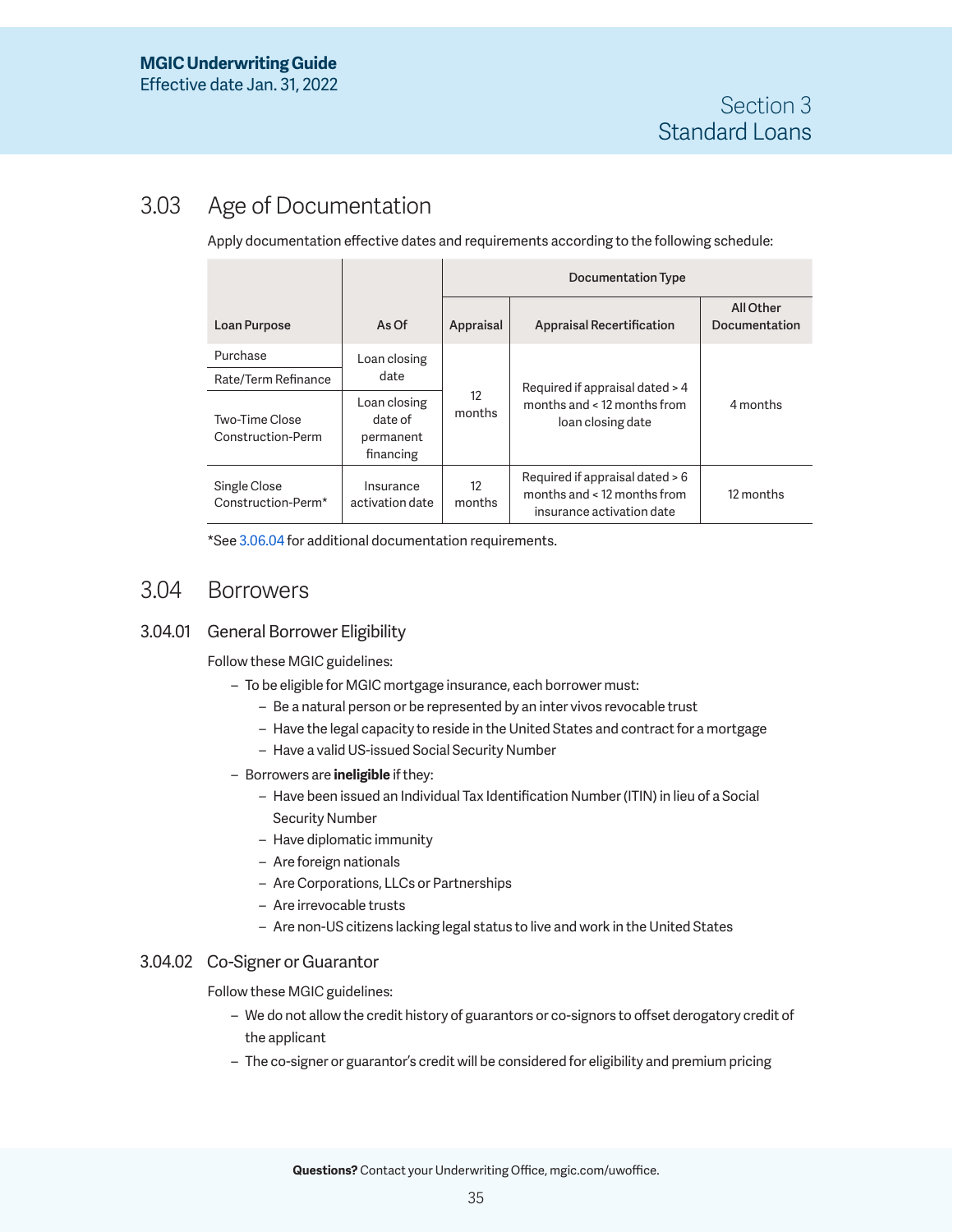### <span id="page-35-1"></span><span id="page-35-0"></span>3.04.03 Non-Occupant Co-Borrower

Follow these MGIC guidelines:

- The occupant borrower must meet all MGIC Underwriting Guidelines without including the non-occupant co-borrower's income and assets for qualifying purposes
- The non-occupant co-borrower's credit will be considered for eligibility and premium pricing
- The non-occupant co-borrower may not be an interested party (e.g., seller, builder, real estate agent)

#### 3.04.04 Inter Vivos Revocable Trust

### Follow these MGIC guidelines:

- A minimum of 1 primary beneficiary of the trust must occupy the property
- For qualifying, use the income and assets of at least 1 primary beneficiary who will occupy the property and become personally liable on the note as co-signer or guarantor and acknowledge the mortgage
- Retain a copy of the trust documents

### 3.04.05 Non-US Citizen (Permanent or Non-Permanent Resident Alien)

#### Follow these MGIC guidelines:

- The borrower must demonstrate legal residency. MGIC does not specify what documentation is required to confirm an individual's lawful status in the US
- The borrower must meet MGIC's employment ([3.09](#page-42-1)) and credit [\(3.11](#page-48-1)) guidelines
- If the borrower is a non-permanent resident alien:
	- They must have a minimum 2-year history of US residency
	- If income is used to qualify, they must have the legal right to work in the US
- Deferred Action for Childhood Arrivals (DACA) borrowers are eligible

#### 3.04.06 Borrower Exposure and Claim History

When we receive an application, we consider any other loans held by the same borrower that are currently or were previously insured by MGIC. We reserve the right to decline an application for excessive borrower exposure or history of claim or rescission.

# 3.05 Mortgage Eligibility

## <span id="page-35-2"></span>3.05.01 LTV/CLTV/HCLTV

We use LTV/CLTV/HCLTV calculations for underwriting and pricing.

#### 3.05.01a Determining Property Value

Follow these MGIC guidelines:

– Determine the property value by loan purpose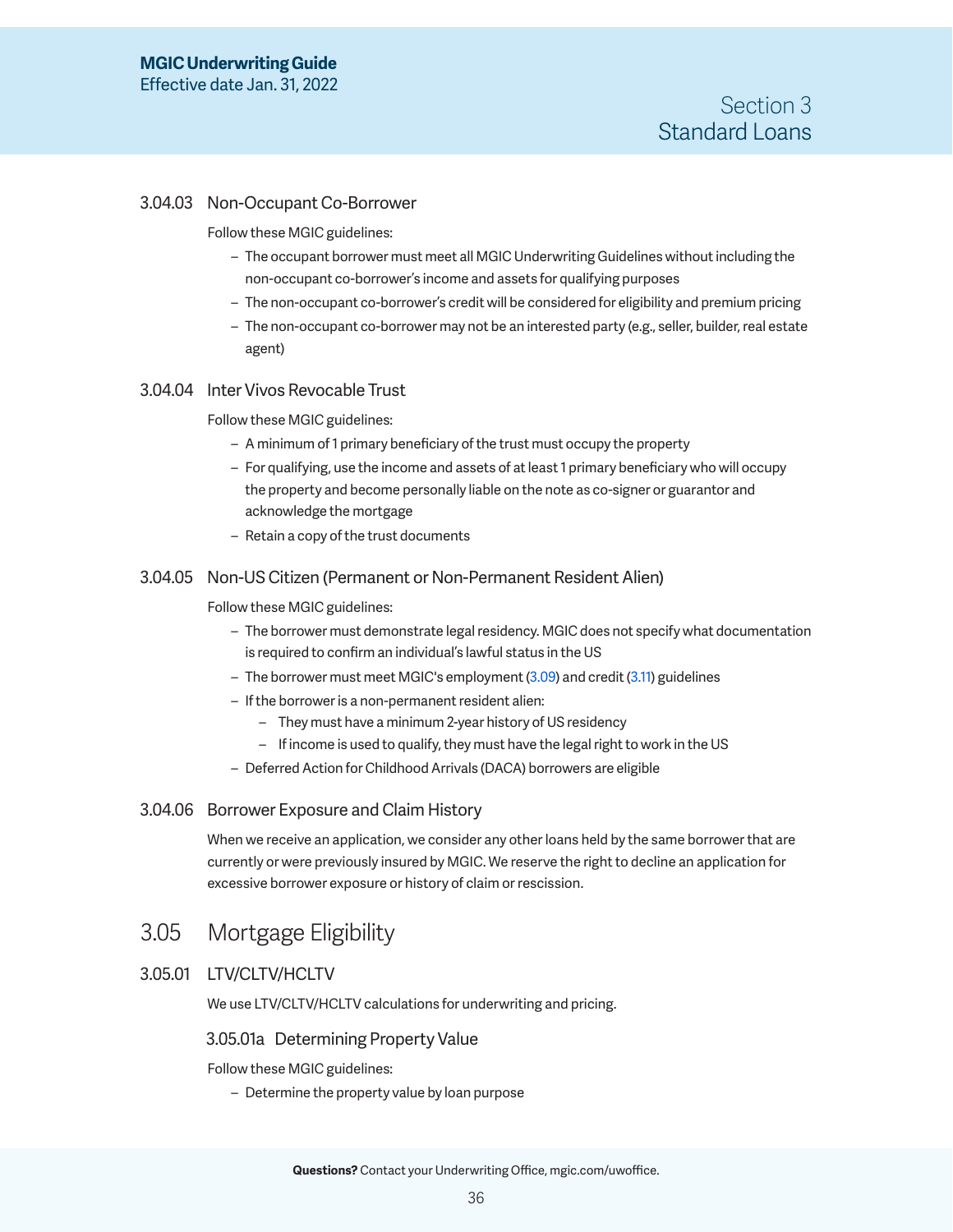| Loan Purpose                                            | How to Determine Property Value                                                 |
|---------------------------------------------------------|---------------------------------------------------------------------------------|
| Purchase                                                | Lesser of sales price or appraised value                                        |
| Purchase: Construction, Home<br>Improvement             | Lesser of sales price + cost of construction/improvements<br>or appraised value |
| Refinance: Rate/Term, Construction,<br>Home Improvement | Appraised value                                                                 |

– Note that upon application, the property value represented in that application establishes the "original value" as defined by our Master Policy

# 3.05.01b LTV/CLTV/HCLTV Calculations

Follow these MGIC guidelines:

- We use the base LTV to determine eligibility and premium rates. Exclude the amount of any financed mortgage insurance premium from the loan amount when calculating the LTV, CLTV or HCLTV
- To determine the LTV category, truncate the LTV/CLTV/HCLTV to 2 decimal places, then round up to the next whole percentage. For example:
	- If the calculation result is 95.010%, then the LTV category is 97%
	- If the calculation result is 90.009%, then the LTV category is 90%
- If property is in New York State, see [3.05.04](#page-37-1)
- See LTV requirements by transaction type in our Underwriting Summaries ([3.02\)](#page-23-0)

| <b>Calculations</b> |                                                          |  |
|---------------------|----------------------------------------------------------|--|
|                     | Base loan amount                                         |  |
| <b>Base LTV</b>     | Property value<br>÷                                      |  |
|                     | <b>Base LTV</b>                                          |  |
|                     |                                                          |  |
|                     | Base loan amount                                         |  |
|                     | Balance on all closed-end subordinate liens<br>$\ddot{}$ |  |
| <b>CLTV</b>         | Balance on all HELOCs<br>÷                               |  |
|                     | Subtotal                                                 |  |
|                     | Property value<br>÷                                      |  |
|                     | <b>CLTV</b>                                              |  |
|                     | Base loan amount                                         |  |
|                     |                                                          |  |
| <b>HCLTV</b>        | Balance on all closed-end subordinate liens<br>$\ddot{}$ |  |
|                     | Full amount of all HELOCs (drawn or not)<br>+            |  |
|                     | Subtotal                                                 |  |
|                     | Property value<br>÷                                      |  |
|                     | <b>HCLTV</b>                                             |  |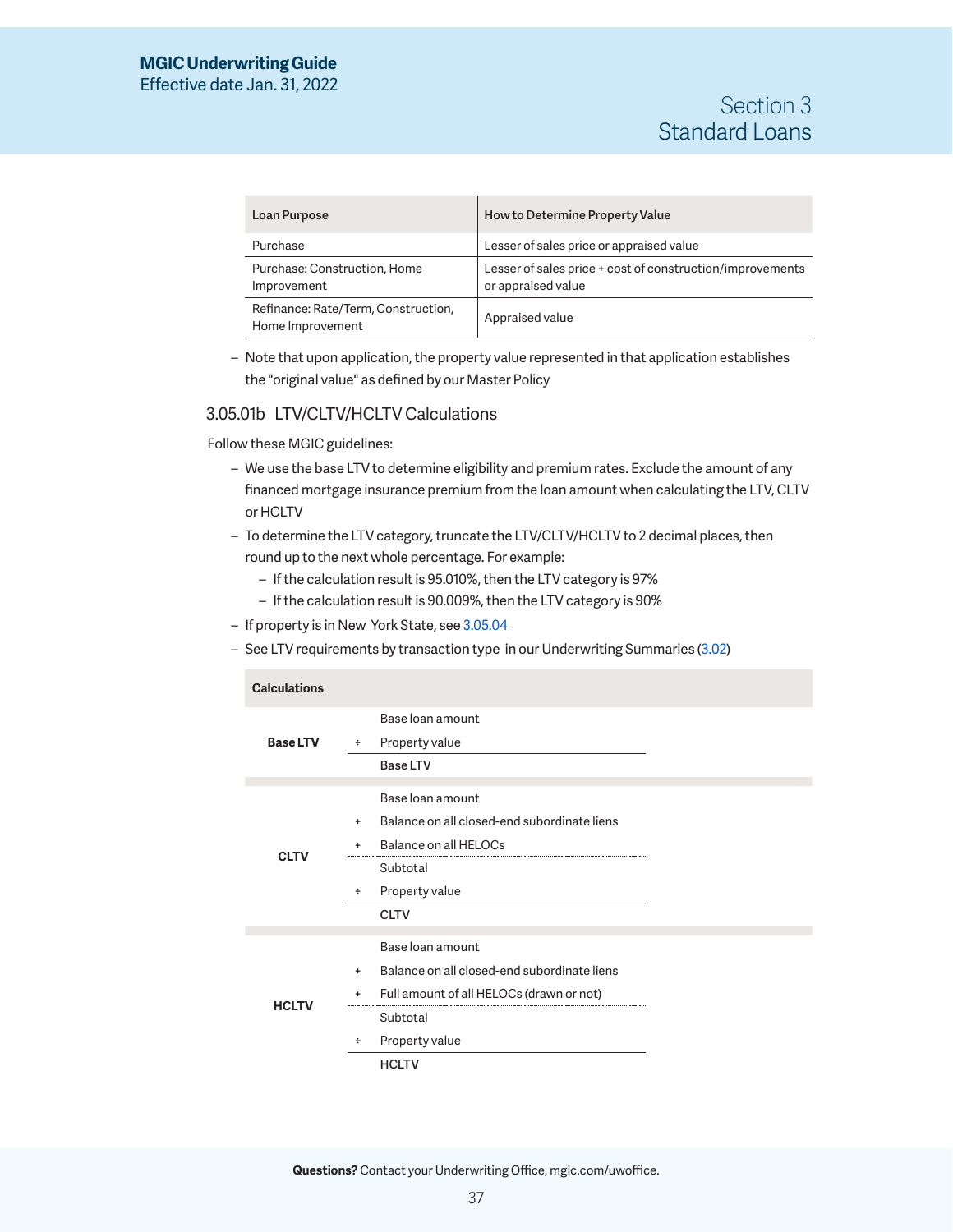## <span id="page-37-0"></span>3.05.02 Financed Premiums

Follow our Underwriting Summaries ([3.02\)](#page-23-0) as well as these MGIC guidelines:

- We allow borrower-paid mortgage insurance premiums to be financed with the loan up to:
	- Our maximum published loan limits
	- A maximum 103% LTV, including the financed premium

## <span id="page-37-4"></span>3.05.03 Subordinate Financing

Follow our Underwriting Summaries ([3.02\)](#page-23-0) as well as these MGIC guidelines:

- The CLTV and HCLTV must not exceed our maximum published limits
- The subordinate lien must:
	- Be recorded
	- Be at current market rates for second mortgages
	- Not be provided by any interested party to the transaction (e.g., seller, builder/developer, real estate agent, broker, etc.)
- Subordinate lien payments must:
	- Cover at least the interest due (negative amortization is **ineligible**)
	- Be included in the DTI ratio

# <span id="page-37-1"></span>3.05.04 New York State

Under New York State regulatory requirements, a purchase transaction is eligible for mortgage insurance based on the "fair market value" of the property as follows:

- If the property is a cooperative, the loan amount must be greater than 80% of the sales price to be eligible for mortgage insurance
- For all other properties, the loan amount must be greater than 80% of the appraised value to be eligible for mortgage insurance

# 3.06 Loan Purpose

<span id="page-37-2"></span>3.06.01 Purchase Transaction

Follow Agency guidelines and Agency selling guide documentation requirements and MGIC Underwriting Summaries [\(3.02](#page-23-0)).

<span id="page-37-3"></span>3.06.02 Rate-Term Refinance Transaction (aka Limited Cash-Out Refinance, No Cash-Out Refinance)

> Follow Agency guidelines and Agency selling guide documentation requirements, MGIC Underwriting Summaries [\(3.02](#page-23-0)) and these guidelines:

- We will allow the payoff of a nonpurchase-money subordinate lien provided:
	- It has been seasoned for at least 12 months prior to the loan application date AND
	- If HELOC, total draws within the last 12 months were less than \$2,000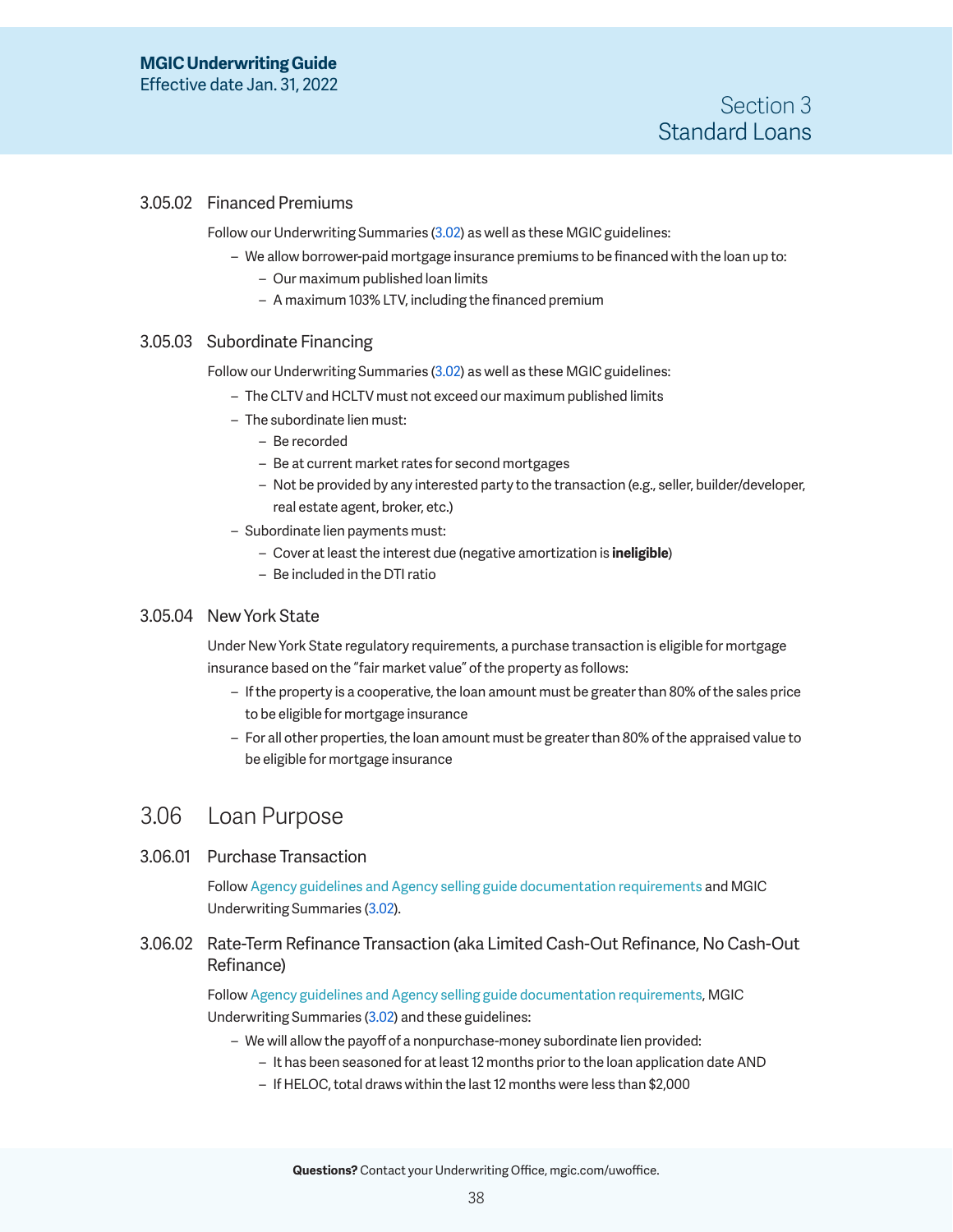- <span id="page-38-0"></span>– We will allow the payoff of an unseasoned subordinate lien provided the entire proceeds of the subordinate lien were used and documented for home improvements in accordance with our Home Improvement/Renovation guidelines ([3.06.05](#page-39-1))
	- Submit the subject loan for non-delegated underwriting [\(1.08](#page-12-2))
- We will allow the buyout of an owner's interest provided:
	- It is the result of a divorce, separation or dissolution of domestic partnership
	- The subject property was jointly owned for at least 12 months preceding the new loan AND
	- All parties have signed a written agreement stating the terms of the property transfer and the proposed disposition of the refinance proceeds
- Cash back to the borrower is limited to the lesser of \$2,000 or 2% of the loan amount

3.06.03 Cash-Out Refinance Transaction

Cash-out refinance transactions are **ineligible**.

# <span id="page-38-1"></span>3.06.04 Construction-Permanent Transaction

#### 3.06.04a Single-Close

*Single-close (or one-time close) transactions include both the interim construction financing and the permanent mortgage financing. Interim financing may involve a short-term, interestonly period whereby borrowers make periodic payments on the amount of funds drawn to date. The interim financing automatically converts to permanent financing upon completion of construction.* 

MGIC eligibility and premium rates are based on the terms of the permanent financing.

Follow our Underwriting Summaries ([3.02\)](#page-23-0) and these MGIC guidelines:

- Use Purchase Transaction [\(3.06.01\)](#page-37-2) guidelines when the borrower is not the owner of the lot as of loan closing date
- Use Rate-Term Refinance Transaction [\(3.06.02\)](#page-37-3) guidelines when the borrower has legal ownership of the lot as of loan closing date
- When documentation is more than 180 days old and less than 12 months old as of activation date, we require:
	- Verbal Verification of Employment within 10 days of insurance activation
	- Supporting documentation that the construction loan is current as of the date of activation and there were no late payments 30 days or greater
- Submit loan purpose as Construction-Perm to receive a 12-month Commitment/Certificate. See [1.10.04](#page-13-1) regarding extensions

## 3.06.04b Two-Time Close

#### *Two-time close transactions involve 2 different loan transactions and 2 separate loan closings.*

The interim construction financing is not eligible for mortgage insurance. The application must reflect the terms of the permanent financing.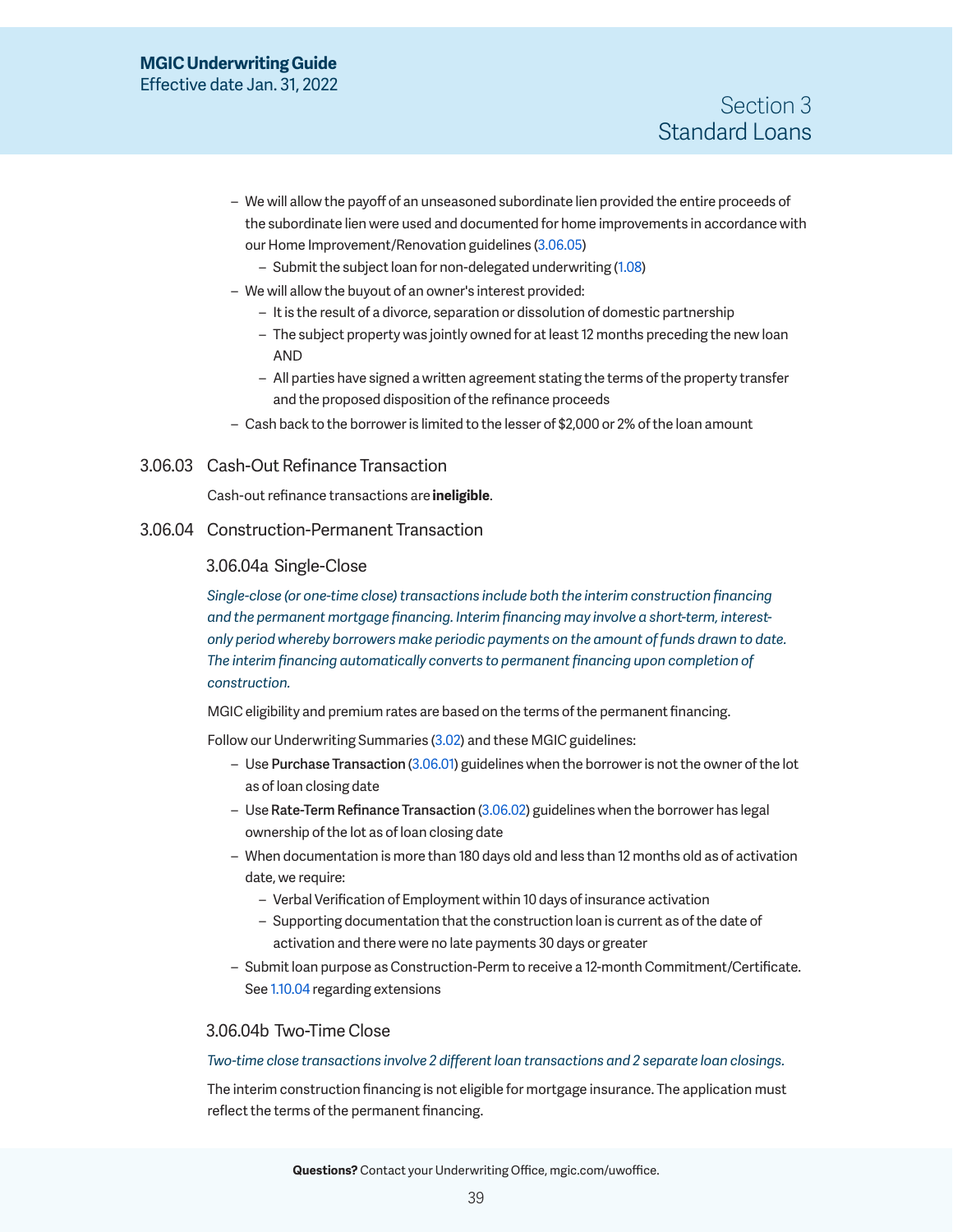<span id="page-39-0"></span>Follow our Underwriting Summaries ([3.02\)](#page-23-0) and these MGIC guidelines:

- Use guidelines for Rate-Term Refinance Transactions [\(3.06.02\)](#page-37-3)
- Submit loan purpose as Construction-Perm to receive a 12-month Commitment/Certificate. See [1.10.04](#page-13-1) regarding extensions

#### <span id="page-39-1"></span>3.06.05 Home Improvement/Renovation Transaction

*A home improvement/renovation mortgage loan allows a borrower to purchase a property or refinance their existing loan and include in the loan amount funds to cover the costs of repairs, remodeling or renovations that are permanently affixed to the property.*

Follow our Underwriting Summaries ([3.02\)](#page-23-0) and these MGIC guidelines:

- When the borrower is not the owner of the property as of loan closing date
	- Follow Purchase Transaction [\(3.06.01](#page-37-2)) guidelines
	- To determine property value for LTV calculations, use the lesser of:
		- Purchase price plus documented cost of improvements; OR
		- Current appraised value as completed per plans and specs
- When the borrower has legal ownership of the property as of loan closing date
	- Follow Rate-Term Refinance Transaction [\(3.06.02](#page-37-3)) guidelines, including ability to pay off unseasoned home improvement subordinate lien
	- To determine property value for LTV calculations, use current appraised value as completed per plans and specs
- Typical expenses and fees that may be included are:
	- Architectural, consulting and engineering fees
	- Labor
	- Materials
	- Permits
	- Title and property inspections
	- Contingency reserve not to exceed 15% of the improvement/renovation costs. All unused contingency reserves must be applied as a principal reduction
- Renovations must be completed in a workmanlike manner by professionals meeting industry standards
	- Document with the contract and any borrower-provided bids itemizing the cost of labor and materials
- We'll consider borrower-completed improvements provided:
	- The borrower has the skill to perform the work (for example, a borrower who is a licensed electrician may complete electrical work)
	- They do not exceed 10% of the "as completed" value of the property
	- They are clearly identified in the construction contract

### 3.06.06 Payoff of Installment Land Contract

Follow Agency guidelines and Agency selling guide documentation requirements.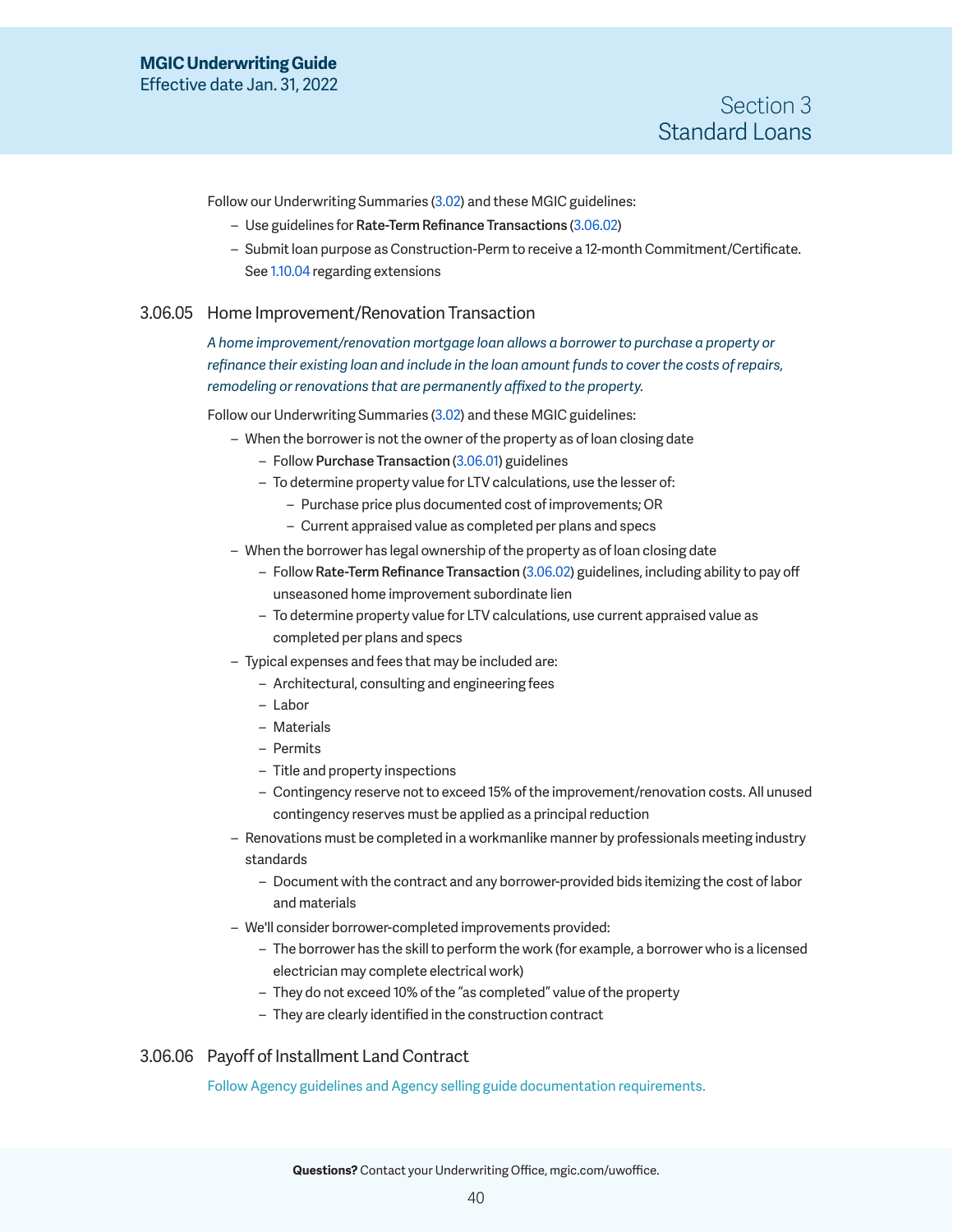## <span id="page-40-0"></span>3.06.07 Seasoned/Closed Loan

## *A loan is seasoned when one or more mortgage loan payments have been made prior to the application date.*

Follow MGIC Underwriting Summaries [\(3.02\)](#page-23-0) and these guidelines:

- We'll consider seasoned loans on a case-by-case basis provided the loan:
	- Is current, AND
	- Has had no late payments 30 days or greater
- Submit for non-delegated underwriting ([1.08](#page-12-2)) and include the following:
	- Origination file ([1.06.02\)](#page-9-1)
	- Closing file ([1.06.03\)](#page-9-2)
	- Ever to date loan payment history
	- Current credit report, if loan file credit report is older than 4 months
	- Current appraisal, if loan file appraisal is older than 12 months
	- Verbal Verification of Employment
- MGIC Underwriting Guidelines and premium rates in effect at the time of submission apply. You are responsible for all premium due based on the premium type

# 3.07 Occupancy Types

### 3.07.01 Primary Residence

Follow Agency guidelines and Agency selling guide documentation requirements, MGIC Underwriting Summaries [\(3.02](#page-23-0)) and these guidelines:

- Parents or legal guardians may purchase or refinance (rate-term only) a property to provide housing for an adult child with a physical or developmental disability who is unable to work or does not have sufficient income to qualify for a mortgage on their own
- Children may purchase or refinance (rate-term only) a property to provide housing for a parent or parents who are unable to work or do not have sufficient income to qualify for a mortgage on their own
- **Ineligible:** Properties intended for use as a group home

### 3.07.02 Second Home

Follow Agency guidelines and Agency selling guide documentation requirements, MGIC Underwriting Summaries [\(3.02](#page-23-0)) and these guidelines:

- Borrower must not own any other residential properties other than their primary residence
- Rental income from subject property may not be used to qualify
- **Ineligible:** Properties intended for use as a group home

### 3.07.03 Investment Property

Investment properties are **ineligible**.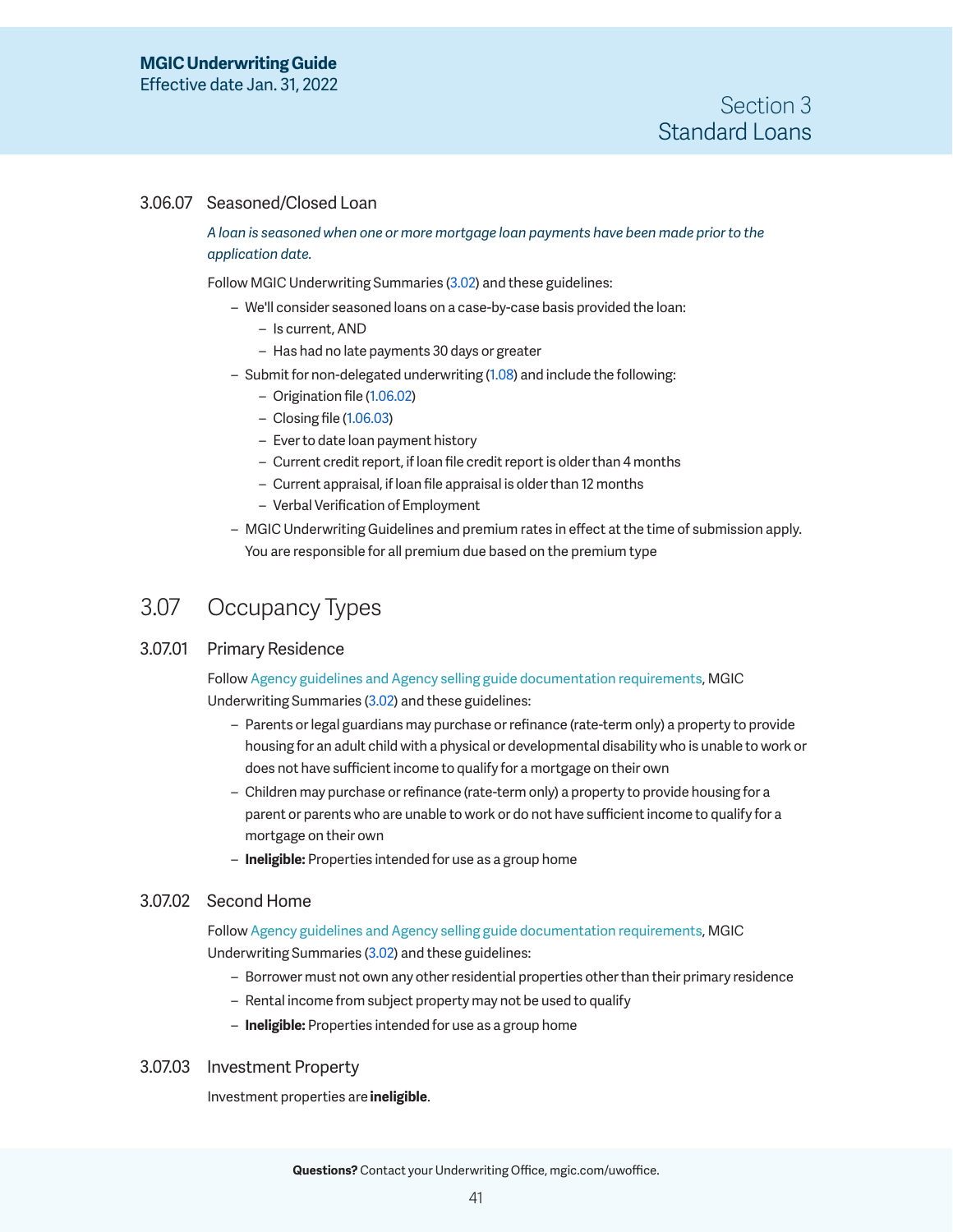# <span id="page-41-0"></span>3.08 Loan Types and Terms

# 3.08.01 Fixed-Rate Mortgage (FRM)

Follow MGIC Underwriting Summaries [\(3.02\)](#page-23-0) and these guidelines:

- Must be fully amortizing
- Maximum term: 40 years
	- If manufactured home, 30 years
- Must have level monthly principal and interest payments
- Must be qualified at the note rate

# <span id="page-41-1"></span>3.08.02 Adjustable-Rate Mortgage (ARM)

Follow MGIC Underwriting Summaries [\(3.02\)](#page-23-0) and these guidelines:

- Must be fully amortizing
- Maximum term: 40 years
	- If manufactured home, 30 years
- Minimum adjustment period: 6 months
- Maximum initial interest rate discount from Fully Indexed Accrual Rate (FIAR): 300 basis points
- Maximum margin: 300 basis points
- Must be based on a publicly available index that is not controlled by the lender or servicer

| <b>Initial Fixed Period</b> | <b>Adjusts</b>        | Max. 1st<br>Adjustment | Max.<br>Subsequent<br>Adjustments | Lifetime<br>Cap | Qualifying<br>Rate |
|-----------------------------|-----------------------|------------------------|-----------------------------------|-----------------|--------------------|
| > 6 months to < 1 year      | Annually              | $1\%$                  | 2%                                | 6%              |                    |
| $\geq 1$ year to < 3 years  | Annually              | 2%                     | 2%                                | 6%              | Greater of         |
| $\geq$ 3 years to < 5 years | Annually              | 3%                     | 2%                                | 6%              | Note Rate +        |
|                             | Annually              | 6%                     | 2%                                | 6%              | 2% or FIAR         |
| 5 years                     | Every 5 years         | 6%                     | 6%                                | 6%              |                    |
|                             | Annually              | 6%                     | 2%                                | 6%              |                    |
| > 5 years                   | Every 5 or more years | 6%                     | 6%                                | 6%              | Note Rate          |

## 3.08.03 Balloon Mortgage

Follow MGIC Underwriting Summaries [\(3.02\)](#page-23-0) and these guidelines:

- Minimum initial term: 5 years
- Maximum amortization term: 40 years
	- If manufactured home, 30 years
- Maximum LTV/CLTV: 95%
- Must be qualified at the note rate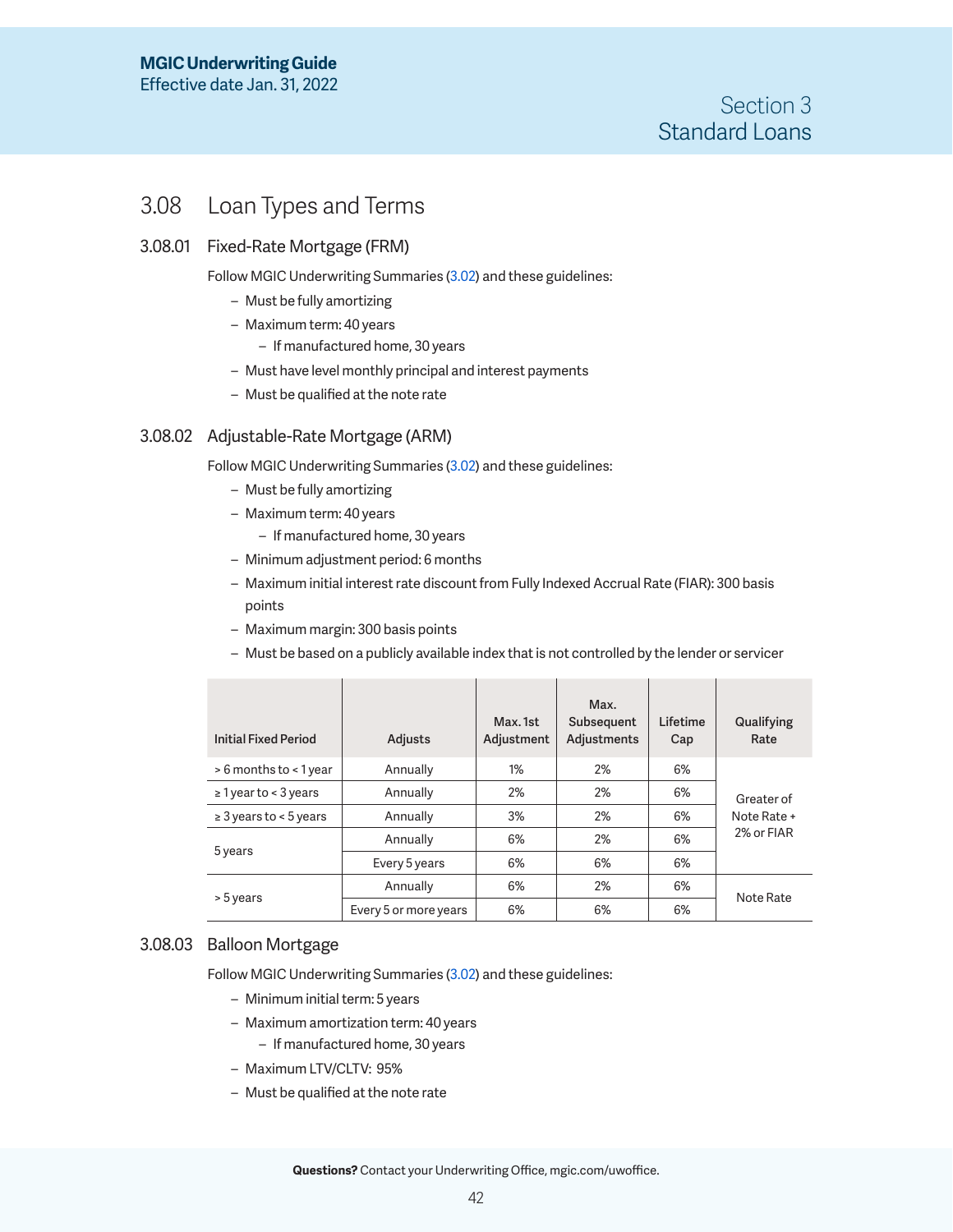- <span id="page-42-0"></span>– When the balloon payment is due, the loan must be renewed or replaced with a new first-lien mortgage loan:
	- At rates and terms generally prevailing in the marketplace
	- With no re-underwriting of the loan

## 3.08.04 Bi-Weekly Mortgage

Follow this MGIC guideline:

– Borrower must qualify using the monthly amortization payment [\(3.12.02](#page-53-1))

## 3.08.05 Interest Rate Buydown (Temporary or Permanent)

Follow MGIC Underwriting Summaries [\(3.02\)](#page-23-0) and these guidelines:

- Buydown funds may be paid by the:
	- Borrower
	- Employer as part of an employee relocation benefit
	- Lender
	- Seller as part of the maximum allowable interested party contribution
- Maximum temporary buydown:

| Eligible Loan Types                   | Max. Annual<br>Rate Increase | <b>Property Unit</b><br>Count | Max.<br><b>LTV/CLTV</b> | Buydown<br>Schedule |
|---------------------------------------|------------------------------|-------------------------------|-------------------------|---------------------|
| Fixed-rate,                           |                              |                               | 95%                     | $2\% - 1\%$         |
| ARMs with $\geq 5$ year initial<br>1% |                              |                               | 90%                     | $3\% - 2\% - 1\%$   |
| fixed period, Balloons                |                              |                               | 95%                     | $2\% - 1\%$         |

- Qualification:
	- ARM with an initial term of 5 years Use greater of note rate + 2% or FIAR
	- Fixed-rate or ARM with an initial term > 5 years Use note rate
	- **Ineligible:** Cash-out refinance transactions, manufactured homes

# 3.08.06 Ineligible Loan Types

Loan types **ineligible** for MGIC mortgage insurance include:

- Graduated-payment mortgages (GPM)
- Interest-only (IO) loans
- Loans that feature negative amortization (potential and scheduled)
- Pay-option ARMs (POA)

# <span id="page-42-1"></span>3.09 Income and Employment

Income stability is a key indicator of a borrower's ability to repay and stay current on a loan. Income fluctuation and trends, whether increasing or decreasing, deserve careful analysis when you are determining a borrower's monthly earnings.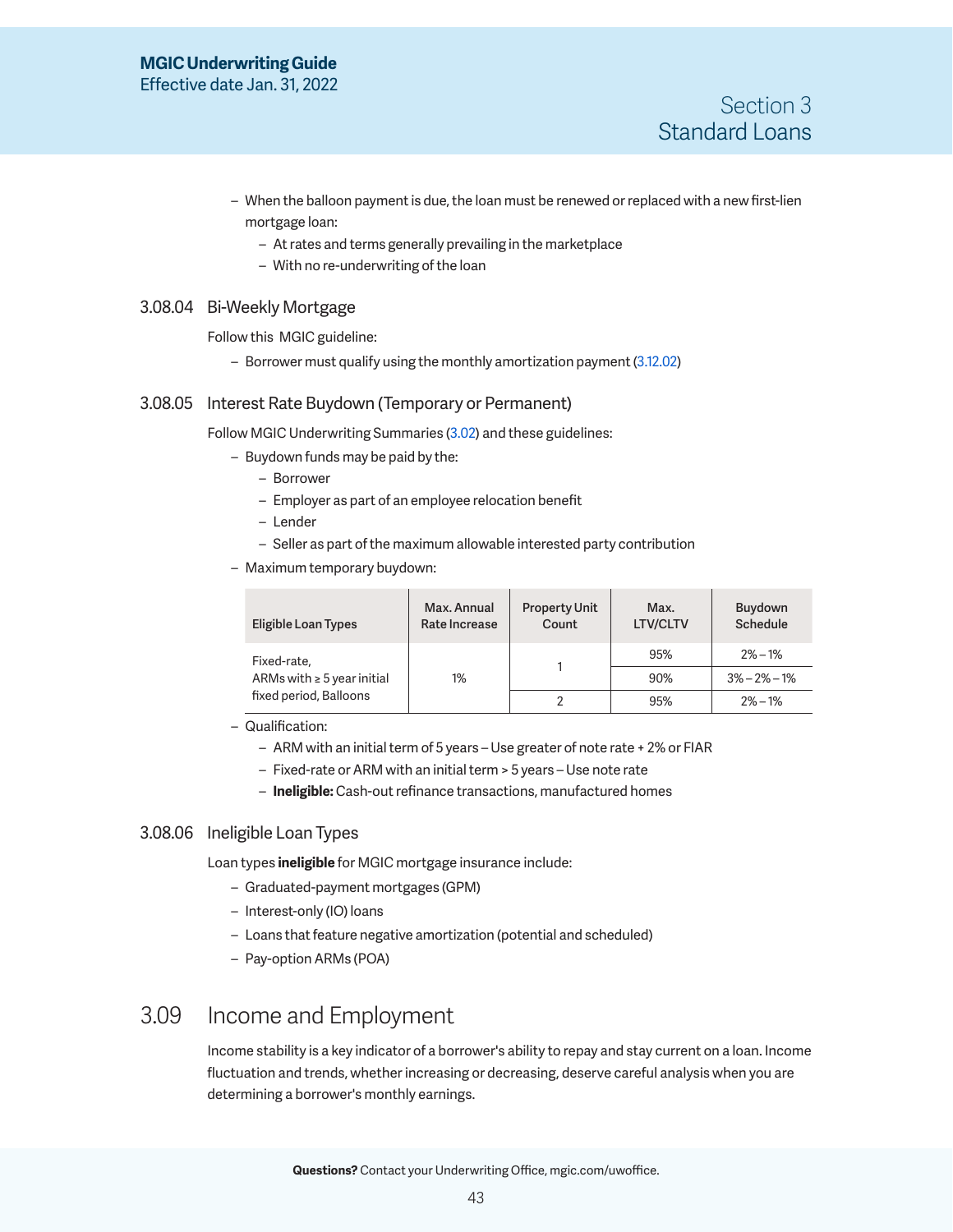### <span id="page-43-0"></span>3.09.01 General Income Guidelines

Follow these MGIC guidelines:

- Minimum 2-year employment history
	- We'll consider shorter histories if the loan application demonstrates factors that reasonably offset the shorter history (for example, a borrower who has recently completed an undergraduate or graduate degree, a medical residency, or an apprenticeship and is beginning employment in their field)
	- Income histories less than 24 months require non-delegated underwriting [\(1.08](#page-12-2))
- Qualifying income should be likely to continue for 3 years after the note date

# 3.09.02 Income Eligibility

Follow Agency guidelines and Agency selling guide documentation requirements for these eligible income types along with additional MGIC guidelines where noted below.

| Eligible Income Type                                | <b>Additional MGIC Guidelines</b>             |
|-----------------------------------------------------|-----------------------------------------------|
| Alimony, child support, maintenance                 |                                               |
| Automobile allowance                                |                                               |
| Boarder income                                      |                                               |
| Capital gains                                       |                                               |
| Commission income                                   |                                               |
| Disability income - long term                       |                                               |
| Disability income - short term                      | See guidelines for temporary leave, 3.09.02a  |
| Employment by others (base pay, bonus and overtime) |                                               |
| Employment offers or contracts / Future employment  | Start date $\leq 90$ days after the note date |
| Employment by relative                              |                                               |
| Foreign income                                      | Provide 2 years' tax returns                  |
| Foster care income                                  |                                               |
| Housing or parsonage income                         |                                               |
| Interest and dividends                              |                                               |
| Military income                                     |                                               |
| Mortgage Credit Certificates (MCCs)                 |                                               |
| Mortgage differential payments                      |                                               |
| Nontaxable/Tax-exempt income                        |                                               |
| Notes receivable income                             |                                               |
| Public assistance                                   |                                               |
| Rental income                                       |                                               |
| Retirement, government annuity and pension income   |                                               |
| Royalty payments                                    |                                               |
| Schedule K-1 income                                 |                                               |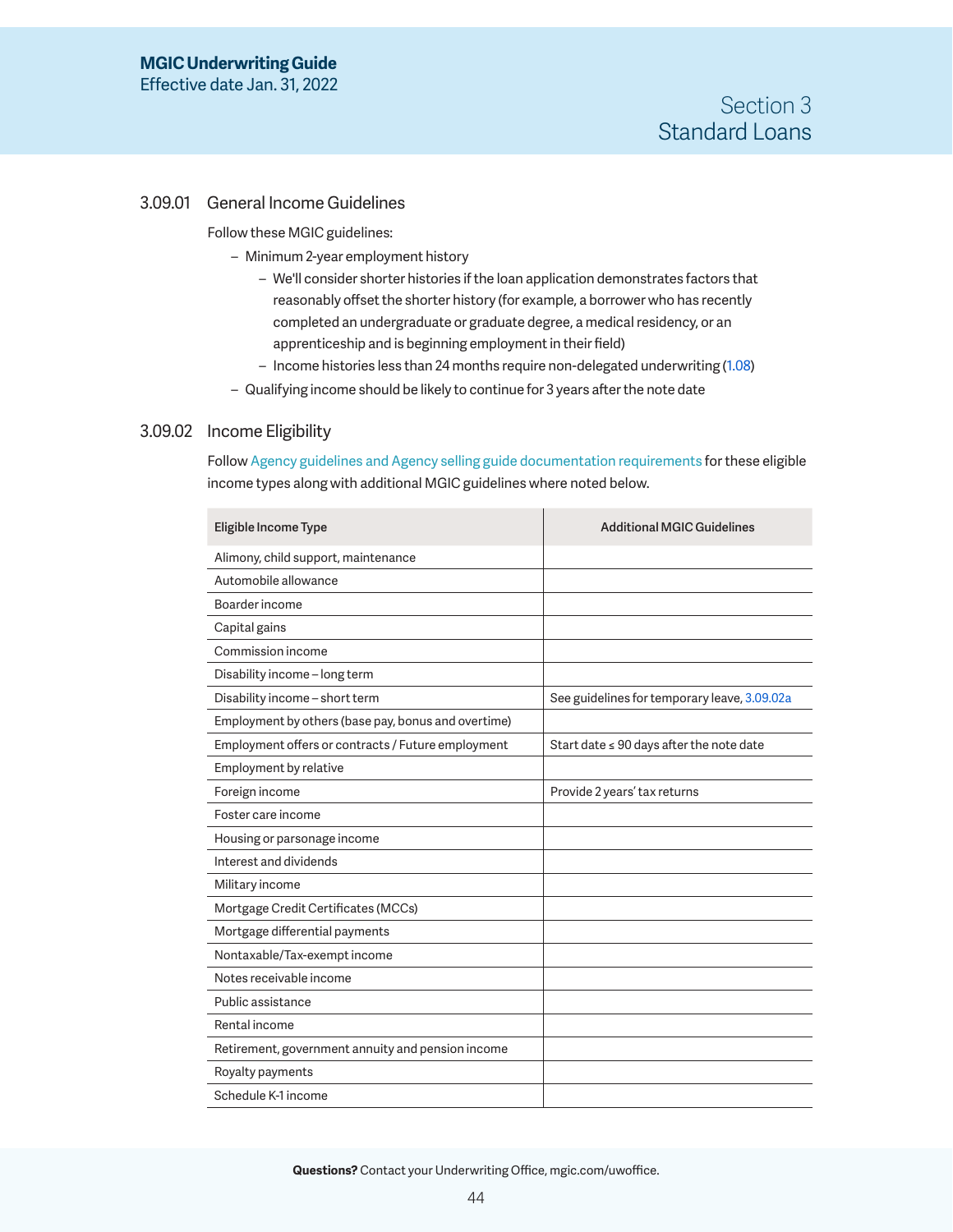| Seasonal income                               |                                              |
|-----------------------------------------------|----------------------------------------------|
| Second job or multiple jobs                   |                                              |
| Self-employed                                 | Minimum 2-year self-employment history       |
| Social Security                               |                                              |
| Temporary leave, maternity or paternity leave | See guidelines for temporary leave, 3.09.02a |
| Tip income                                    |                                              |
| Trust income                                  |                                              |
| Unemployment benefits                         |                                              |
| VA benefits                                   |                                              |
|                                               |                                              |

#### **Ineligible** Income Types

Asset depletion/Employment-related assets as income

Expense account reimbursement

Non-occupant co-borrower income ([3.04.03](#page-35-1))

Trailing co-borrower income

## <span id="page-44-0"></span>3.09.02a Temporary Leave: Short Term Disability, Maternity or Paternity Leave

If a borrower will be on temporary leave at the time of closing, and income from that borrower is needed to qualify, you must confirm employment and determine qualifying income.

#### Follow these MGIC guidelines:

- When the borrower intends to return to work on or before the first mortgage payment due date, use the regular employment income in the amount the borrower earned prior to the leave, or the borrower's verified post-leave income, if different
- When the borrower intends to return to work after the first mortgage payment due date, use the lesser of:
	- The regular employment income in the amount the borrower earned prior to the leave, or the borrower's verified post-leave income, if different; OR
	- The temporary leave income the borrower is earning while on leave
- If the temporary leave income is insufficient, you may supplement this income with available liquid reserves divided by the number of months between the first mortgage payment due date and the return to work date
	- Qualifying income = The lesser of the regular monthly employment income earned prior to the leave or temporary leave income earned while on leave plus supplemental income
	- Supplemental income = Liquid reserves divided by the number of months supplemental income is required
		- Available liquid reserves = Verified liquid assets minus funds to close the mortgage (e.g., down payment, closing costs, debt payoff) and PITI reserves
		- Number of months = Number of months between the first payment due date and the date borrower will return to work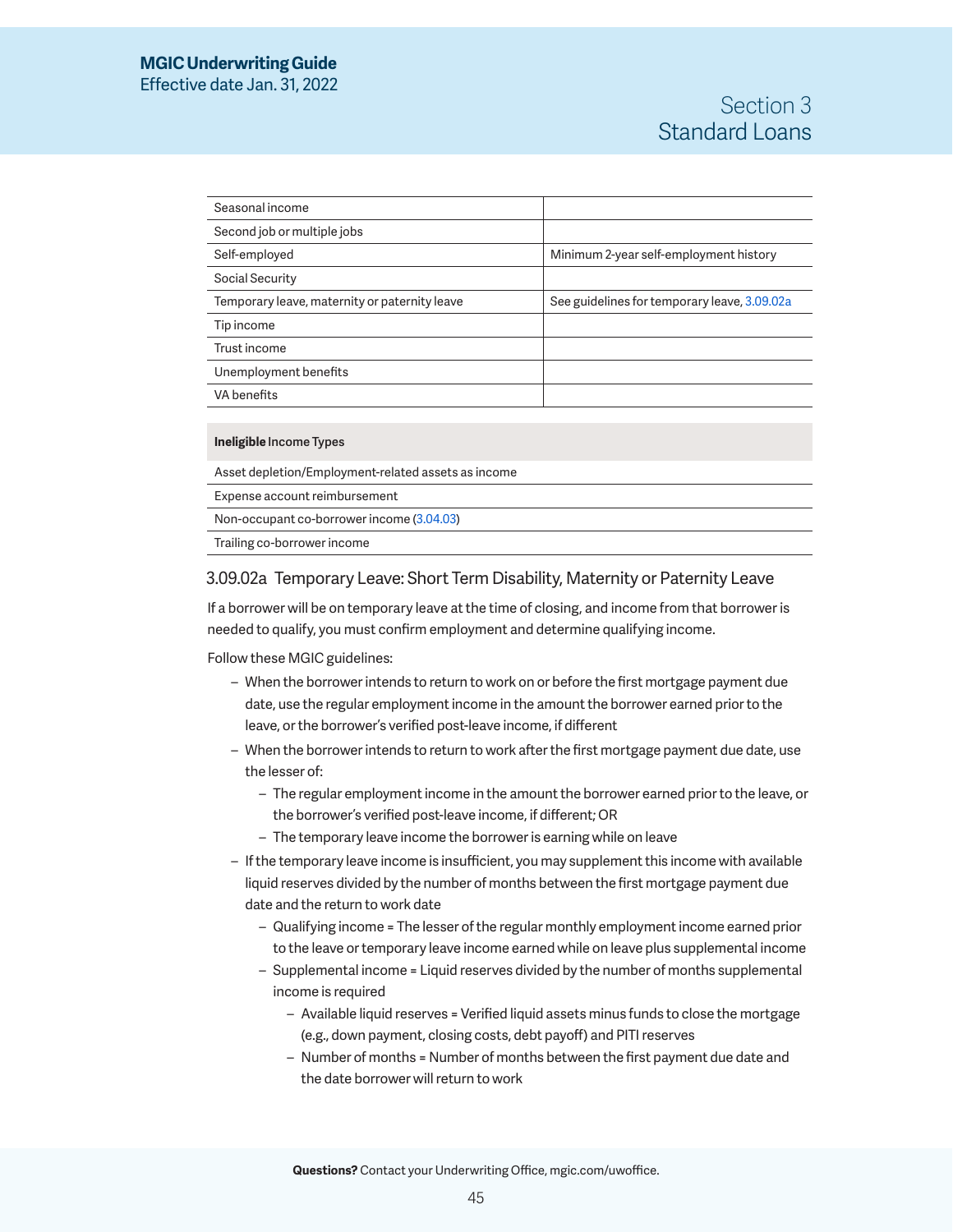<span id="page-45-0"></span>

| Example: Temporary Leave Income Received Until Return to Work |   |          |                                               |
|---------------------------------------------------------------|---|----------|-----------------------------------------------|
| Calculate available<br>liquid reserves                        |   | \$16,000 | Available liquid assets                       |
|                                                               |   | \$12,000 | Funds to close the mortgage and PITI reserves |
|                                                               |   | \$4,000  | Available liquid reserves                     |
|                                                               |   |          |                                               |
| Determine number of<br>months                                 |   | April 1  | First payment date                            |
|                                                               |   | June 1   | Date borrower will return to work             |
|                                                               |   | 2 months | Number of months of supplemental income       |
|                                                               |   |          |                                               |
| Calculate<br>supplemental income                              |   | \$4,000  | Available liquid reserves                     |
|                                                               | ÷ | 2        | Number of months of supplemental income       |
|                                                               |   | \$2,000  | Monthly supplemental income                   |
|                                                               |   |          |                                               |
| Calculate qualifying<br>income                                |   | \$3,000  | Monthly temporary leave income                |
|                                                               | ÷ | \$2,000  | Monthly supplemental income                   |
|                                                               |   | \$5,000  | Monthly qualifying income                     |

# 3.10 Assets

The types of assets a borrower uses to complete the mortgage loan transaction contribute to the level of risk of the loan, and the verification of those funds is critical. Generally, assets earned or saved over time are associated with less risk as they establish a history of financial stability.

# <span id="page-45-1"></span>3.10.01 Borrower's Own Funds

Minimum borrower's own funds requirements, expressed as a percentage of the loan amount, vary by property type and loan amount (see our Underwriting Summaries, [3.02](#page-23-0)). Our eligible asset type table [\(3.10.04\)](#page-46-1) identifies acceptable sources for borrower's own funds that are used towards down payment, closing costs, pre-paid expenses and reserves.

# <span id="page-45-2"></span>3.10.02 Reserves

Our minimum reserve requirements vary by loan amount and other characteristics (see our Underwriting Summaries, [3.02](#page-23-0)). Any asset eligible as a source for borrower's own funds or to complete the loan transaction is an acceptable source of reserves (see eligible asset type table, [3.10.04](#page-46-1)).

|                                       |        | # Months of reserves               |
|---------------------------------------|--------|------------------------------------|
| <b>Reserves</b><br><b>Calculation</b> | $\div$ | Monthly Housing Expense            |
|                                       |        | Funds remaining after loan closing |

# 3.10.03 Large Deposits

Follow Agency guidelines and Agency selling guide documentation requirements.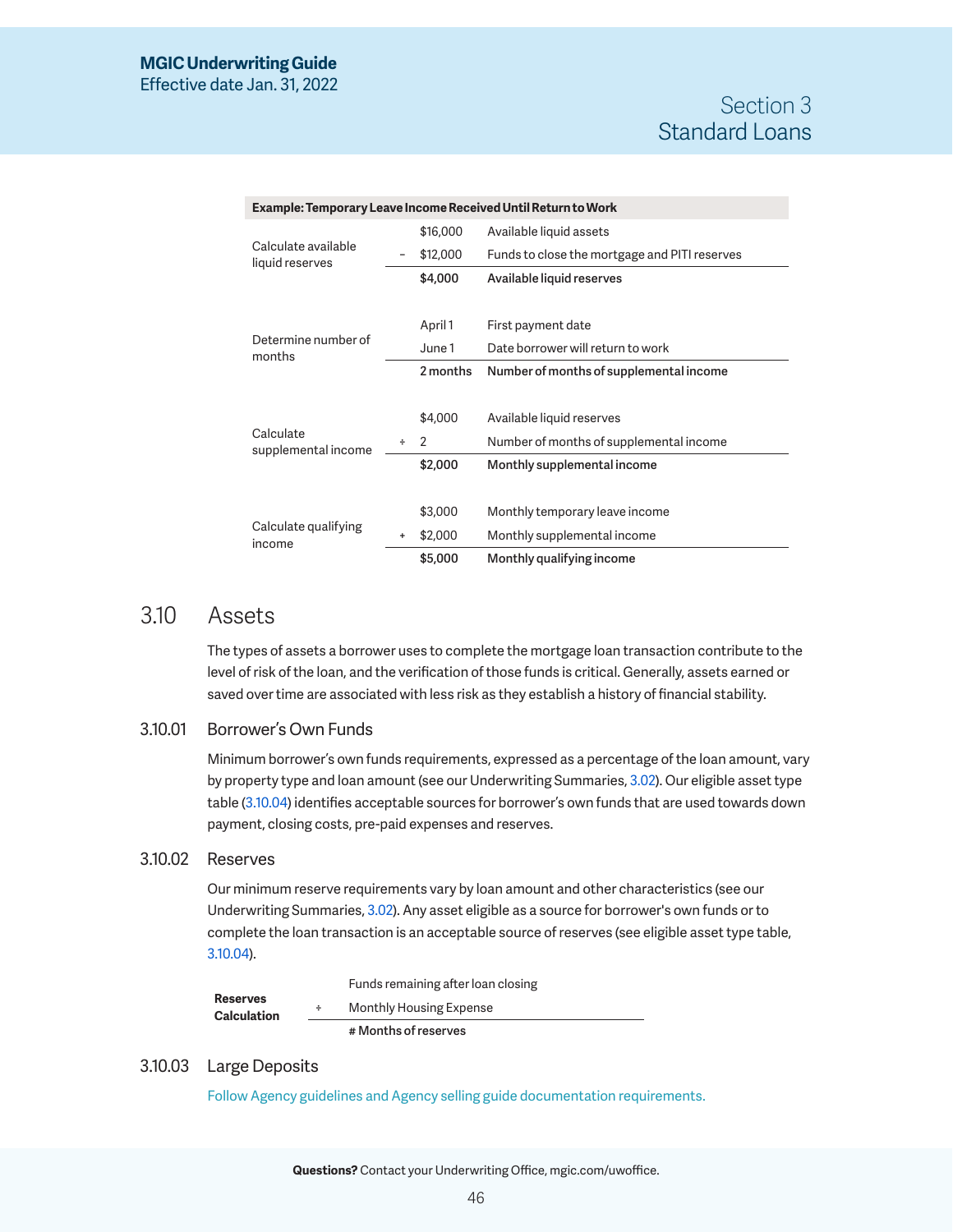# <span id="page-46-1"></span><span id="page-46-0"></span>3.10.04 Eligible Asset Types

All assets in the following table are acceptable sources of funds for reserves ([3.10.02](#page-45-2)) or to complete the mortgage loan transaction once borrower's own funds requirements have been met. Where indicated, they are eligible to meet borrower's own funds requirements ([3.10.01\)](#page-45-1).

Follow Agency guidelines and Agency selling guide documentation requirements along with additional MGIC guidelines where noted below.

| Asset type eligible for reserves and to complete<br>the loan transaction | Also eligible to meet<br>borrower's own<br>funds requirements | <b>Additional MGIC guidelines</b>                                                     |
|--------------------------------------------------------------------------|---------------------------------------------------------------|---------------------------------------------------------------------------------------|
| 1031 Exchange                                                            | ×                                                             |                                                                                       |
| Bridge loan                                                              | $\boldsymbol{\mathsf{x}}$                                     |                                                                                       |
| <b>Bonds</b>                                                             | $\pmb{\times}$                                                |                                                                                       |
| Borrower's real estate commission                                        | ×                                                             |                                                                                       |
| Business assets                                                          | $\pmb{\times}$                                                |                                                                                       |
| Cash on hand                                                             | $\boldsymbol{\mathsf{x}}$                                     |                                                                                       |
| Cash value life insurance                                                | ×                                                             |                                                                                       |
| Certificates of deposit                                                  | ×                                                             |                                                                                       |
| Checking accounts                                                        | $\boldsymbol{\mathsf{x}}$                                     |                                                                                       |
| Community/pooled savings                                                 | ×                                                             | See 3.10.04a                                                                          |
| Disaster relief grants                                                   |                                                               |                                                                                       |
| Earnest money deposit                                                    | $\pmb{\times}$                                                |                                                                                       |
| Employer assistance                                                      |                                                               |                                                                                       |
| Gifts (cash and equity)                                                  | $\boldsymbol{\mathsf{x}}$                                     | See 3.10.04b                                                                          |
| Grants/Donations from entities                                           |                                                               |                                                                                       |
| Individual Development Account (IDA)                                     | $\pmb{\times}$                                                |                                                                                       |
| Interested party contributions (IPCs)                                    |                                                               | See 3.10.04c                                                                          |
| Lease purchase/Rent credit for option to purchase                        | ×                                                             |                                                                                       |
| Lender contributions                                                     |                                                               |                                                                                       |
| Lender incentives                                                        |                                                               |                                                                                       |
| Money market accounts                                                    | $\pmb{\times}$                                                |                                                                                       |
| Mutual funds                                                             | $\pmb{\times}$                                                |                                                                                       |
| Real estate sale proceeds                                                | ×                                                             |                                                                                       |
| Retirement accounts                                                      | $\boldsymbol{\mathsf{x}}$                                     |                                                                                       |
| Savings accounts                                                         | ×                                                             |                                                                                       |
| Secured borrowed funds                                                   | ×                                                             | Source of borrowed funds may not<br>be from an interested party to the<br>transaction |
| Sale of personal assets                                                  | $\boldsymbol{\mathsf{x}}$                                     |                                                                                       |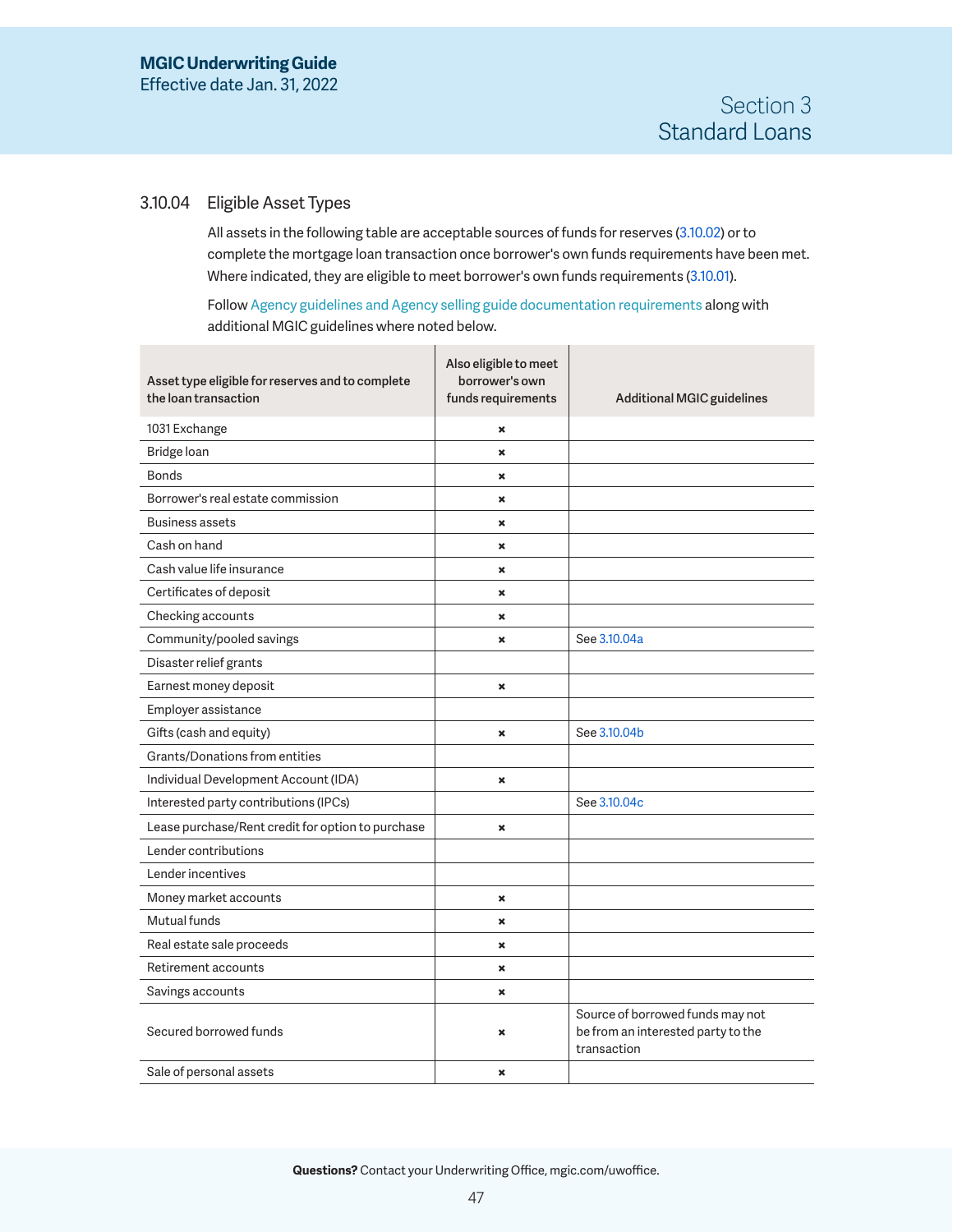Effective date Jan. 31, 2022

| <b>Stocks</b>                                                                                | × | See Ineligible Asset Types (3.10.05) for<br>exceptions |
|----------------------------------------------------------------------------------------------|---|--------------------------------------------------------|
| Subordinate financing (includes Community/<br>Affordable Seconds as defined by the Agencies) |   | See 3.05.03                                            |
| Sweat equity                                                                                 |   | See 3.10.04d                                           |
| Trade equity                                                                                 | × |                                                        |
| Trust accounts                                                                               | × |                                                        |

## <span id="page-47-1"></span>3.10.04a Community Savings

Follow these MGIC guidelines:

- Only funds deposited by the borrower are eligible
- Verify funds via account statements or directly from the non-profit organization administering the program
- Consider future required contributions a monthly debt obligation when calculating the DTI ratio [\(3.12.01\)](#page-52-1)

# <span id="page-47-0"></span>3.10.04b Gifts

Follow Agency guidelines and Agency selling guide documentation requirements, MGIC Underwriting Summaries [\(3.02](#page-23-0)) and these guidelines:

– Gift funds are an eligible source of funds toward the minimum borrower's own funds requirement, subject to the following:

| If the donor does not reside<br>with the borrower: | - Must be a 1-unit primary residence<br>Maximum DTI ratio: 41%<br>- Minimum credit score: 720<br>- Maximum loan amount: \$1,000,000<br>- Fixed-rate mortgage or ARM with initial fixed period of at least 5<br>years<br><b>Ineligible:</b> Subordinate financing |
|----------------------------------------------------|------------------------------------------------------------------------------------------------------------------------------------------------------------------------------------------------------------------------------------------------------------------|
| If the donor has resided                           | Provide:                                                                                                                                                                                                                                                         |
| with the borrower for the                          | Documentation supporting the most recent 12-month residency                                                                                                                                                                                                      |
| most recent 12 months and                          | - A letter of intent to continue occupying the property signed by the                                                                                                                                                                                            |
| intends to continue to do so:                      | donor                                                                                                                                                                                                                                                            |

# <span id="page-47-2"></span>3.10.04c Interested Party Contributions (IPCs)

Interested parties to the transaction may include, but are not limited to, the seller, builder/ developer, real estate agent, broker or any other individual or entity that benefits from or can influence the subject property sale. The lender is not considered an interested party unless they are affiliated with the builder/developer or property seller.

Follow MGIC Underwriting Summaries [\(3.02\)](#page-23-0) and these guidelines:

- IPCs are limited to:
	- Normal and customary closing costs, prepaid items not to exceed the actual amount
	- Payment of interest rate buydowns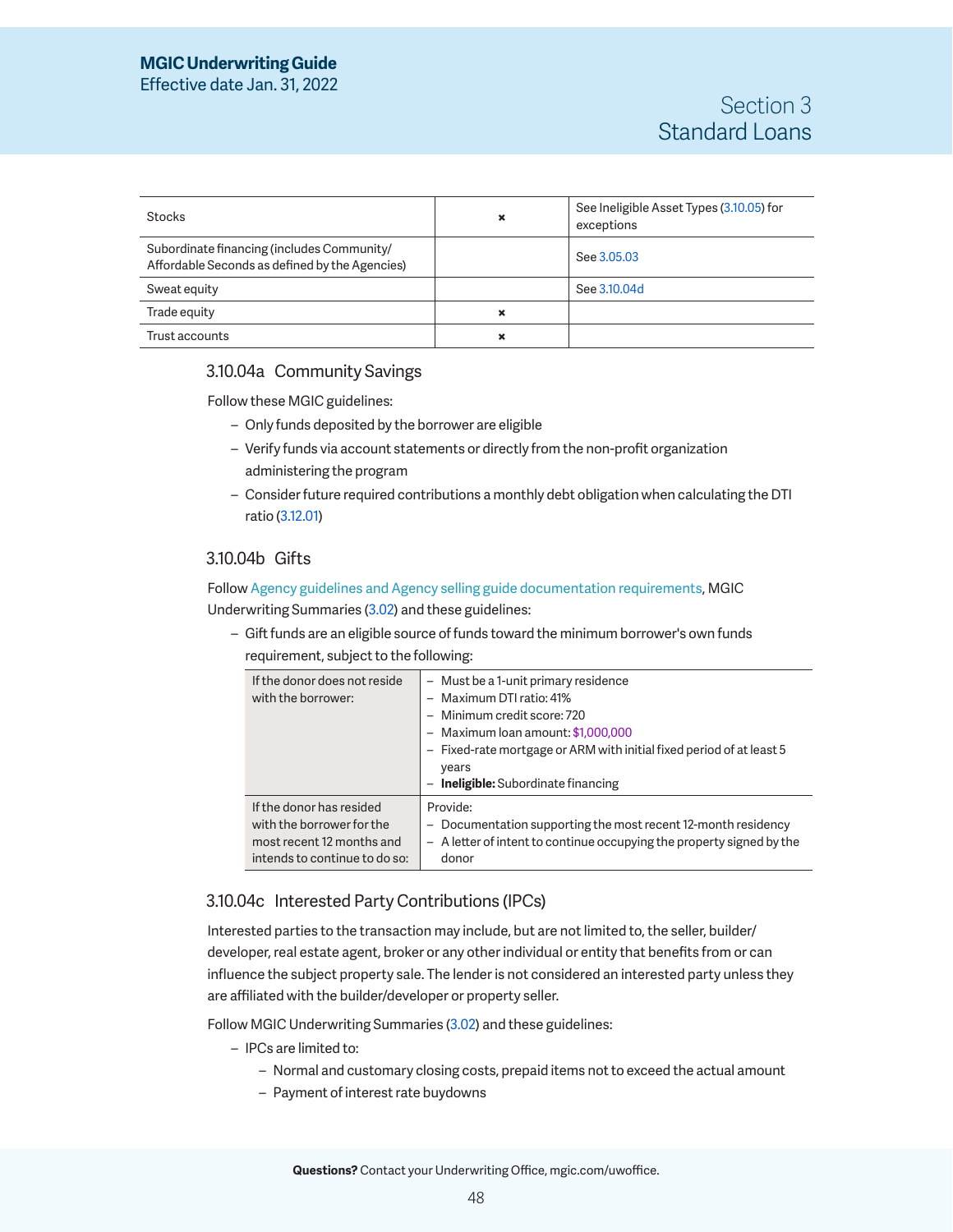- <span id="page-48-0"></span>– Deduct excessive IPCs and other incentives, such as sales concessions (e.g., cash, furniture, decorator allowance) from the sales price and recalculate the LTV and CLTV to determine eligibility and premium rates
- <span id="page-48-3"></span>– **Ineligible:** Transactions with payment abatements

# 3.10.04d Sweat Equity

Follow Agency guidelines and Agency selling guide documentation requirements and these MGIC guidelines:

- Purchase of a primary residence only
- Maximum sweat equity credit: 5% of the property value
- Borrower must have the skill to perform the work (for example, a borrower who is a licensed electrician may complete electrical work)
- Borrower-completed work must be outlined in the building contact or its equivalent

## <span id="page-48-2"></span>3.10.05 Ineligible Asset Types

The following types of assets are **ineligible** for down payment, closing costs, prepaid expenses and reserves, or to complete the transaction:

- Cash-out refinance proceeds
- Credit card advances or financing
- Funds held in foreign countries or foreign accounts
- Health Savings Accounts (HSA)
- Salary advance
- Certain types of stock:
	- Non-vested options
	- Non-vested restricted stock units
	- Companies not listed on a public exchange or marketplace
- Assets in a minor/custodial account
- Unsecured loans, other than those as part of an Employer Assistance Program
- Prorated real estate taxes

# <span id="page-48-1"></span>3.11 Credit

We evaluate borrowers' willingness and ability to manage debt by reviewing their credit history.

# <span id="page-48-4"></span>3.11.01 Credit Report

Follow these MGIC guidelines:

- Obtain a US credit report for each borrower on the loan application from data provided by at least 2 of the 3 national credit repositories: Equifax, Experian, or TransUnion
- Credit report inquiries within the most recent 90 days must be addressed by the borrower; if new credit was granted, verify terms and conditions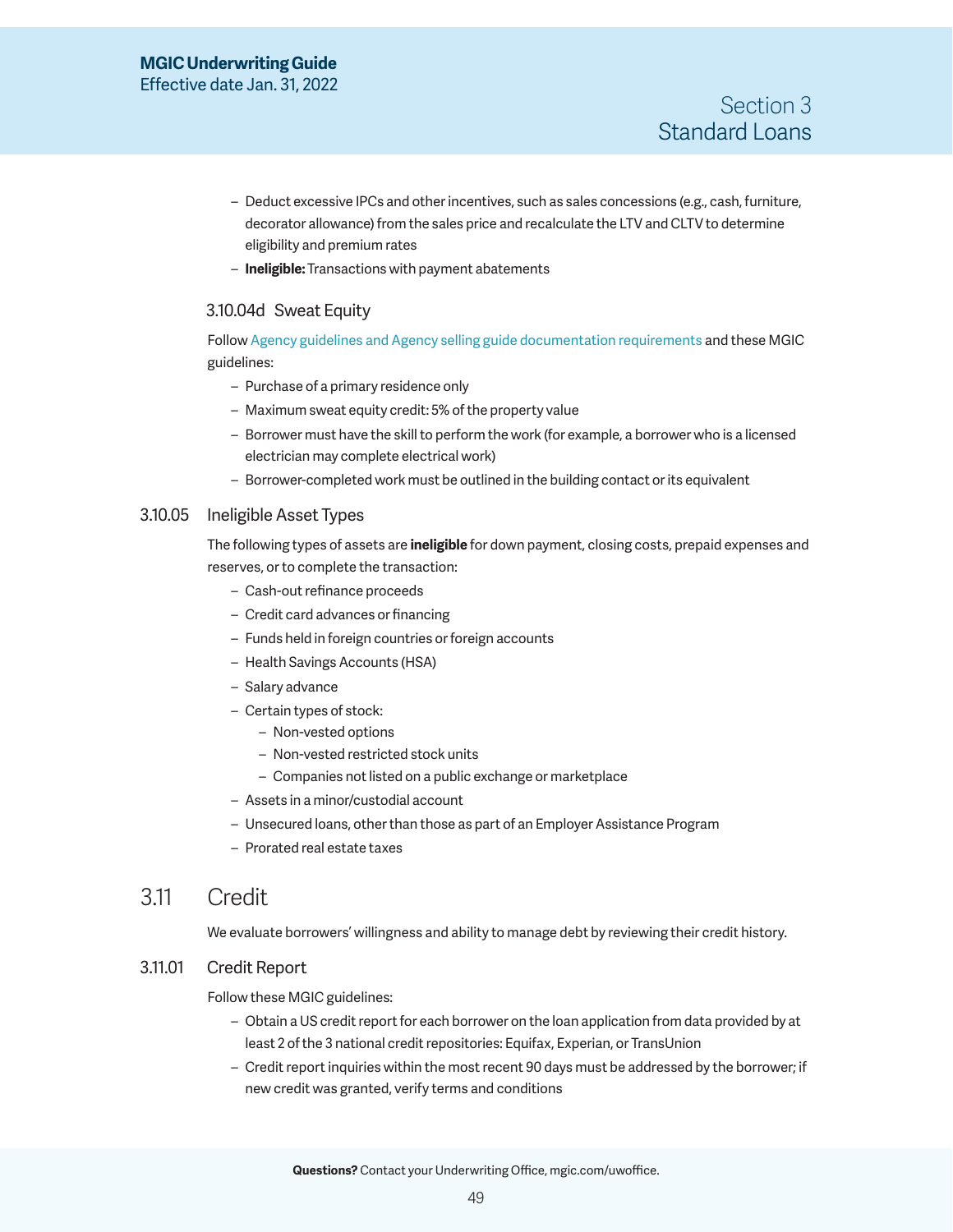## <span id="page-49-0"></span>3.11.02 Credit Score

We rely on credit scores to determine mortgage eligibility and premium rates for borrowers with an acceptable traditional credit history.

Follow our Underwriting Summaries ([3.02\)](#page-23-0) and these MGIC guidelines:

- A minimum of 2 credit scores is required for each borrower on the loan
- A credit score is considered usable and valid when a minimum of 3 traditional tradelines are reported, each with a minimum 12-month payment history
	- An authorized user account may be considered a valid tradeline if the borrower has been making the payments, and the payments have been paid as agreed for the past 12 months
- The Borrower Indicator Score, used to determine the Representative Credit Score, is determined using a minimum of 2 valid credit scores:
	- When 2 valid credit scores are provided, the lower score is the Borrower Indicator Score
	- When 3 valid credit scores are provided, the middle score is the Borrower Indicator Score
- The Representative Credit Score, used for underwriting and determining the premium rate, is the lowest Borrower Indicator Score among all borrowers on the loan (regardless of whether all borrowers have valid credit scores)
- Follow MGIC Underwriting Guidelines for traditional and/or nontraditional credit based on whether borrowers have valid credit scores:
	- When all borrowers on a loan have a valid credit score, follow Underwriting Guidelines for traditional credit [\(3.11.03\)](#page-49-2)
	- When no borrower on a loan has a valid credit score, follow Underwriting Guidelines for nontraditional credit ([3.11.04\)](#page-49-1)
	- When 1 or more borrowers have a valid credit score, but 1 or more co-borrowers do not:
		- For borrowers with a valid credit score, follow Underwriting Guidelines for traditional credit [\(3.11.03](#page-49-2))
		- For borrowers without a valid credit score, follow Underwriting Guidelines for nontraditional credit ([3.11.04\)](#page-49-1)
		- A borrower with no valid score is not considered in determining the Representative Credit Score

### <span id="page-49-2"></span>3.11.03 Traditional Credit

Follow these MGIC guidelines:

- Review credit reports to determine if all borrowers:
	- Have a valid credit score (3.11.02) meeting our requirements
	- Meet our requirements for adverse credit ([3.11.05](#page-51-1))
- <span id="page-49-1"></span>– Reconcile all alerts in the credit report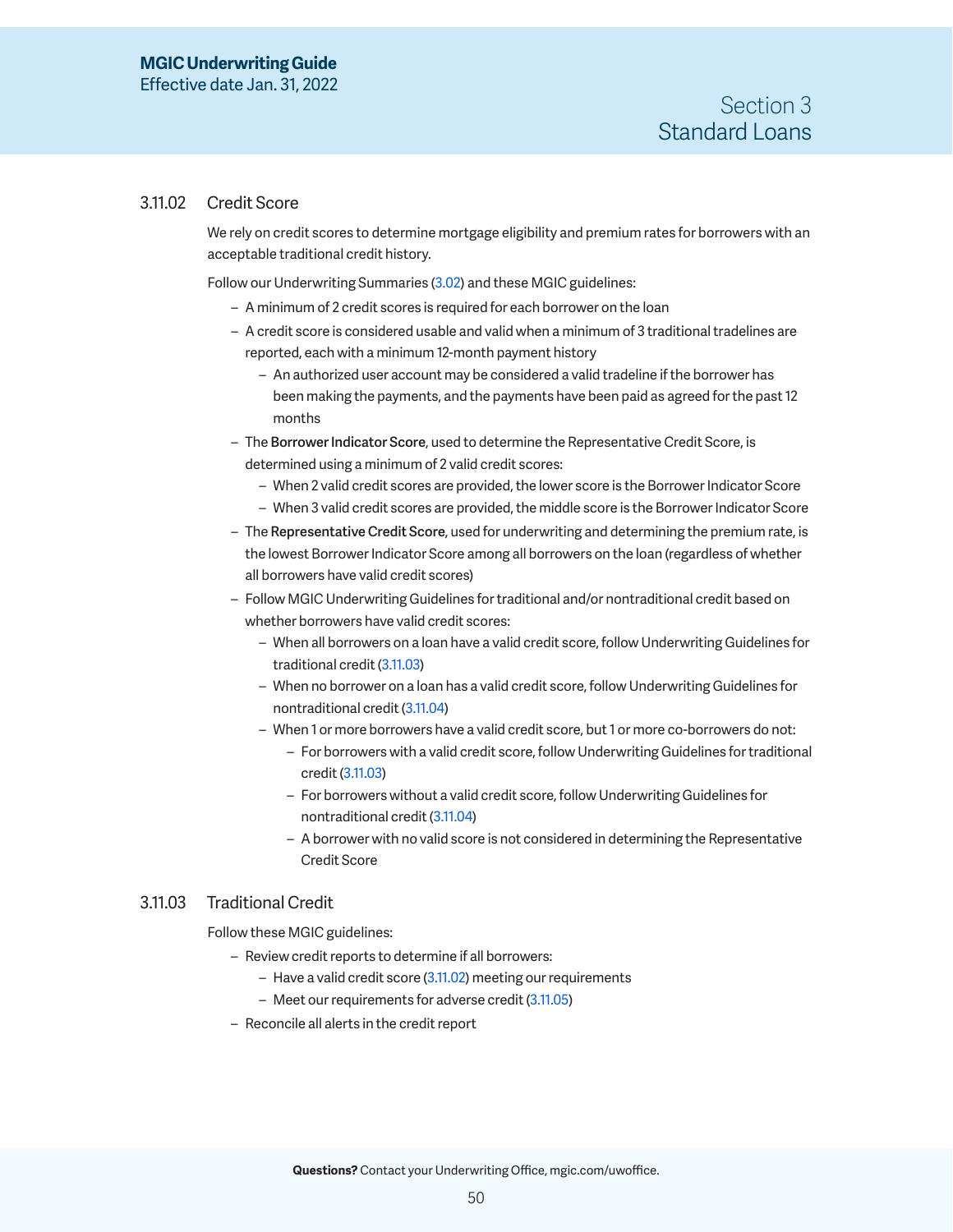## <span id="page-50-1"></span><span id="page-50-0"></span>3.11.04 Nontraditional Credit

We'll consider any borrower who does not have a valid credit score or meet our traditional credit requirements if they have established a nontraditional credit profile.

Follow our Underwriting Summaries ([3.02\)](#page-23-0) and these MGIC guidelines:

- Borrowers must establish a nontraditional credit profile including 3 or more open and active, documented credit references as detailed in our guidelines below, [3.11.04a](#page-50-2)
- When all borrowers on a loan have nontraditional credit:
	- Nontraditional credit profile(s) must include a housing payment reference
	- Maximum LTV: 90%
	- Maximum loan amount: \$1,000,000
	- Requires non-delegated underwriting [\(1.08\)](#page-12-2)
- Nontraditional credit may not be used as a means for offsetting or enhancing derogatory credit found in a traditional credit history
- Borrowers that exceed any of the following adverse credit are **ineligible**:
	- No late payments on housing or non-housing credit references in the most recent 24 months
	- No collections, judgments or charge-offs in most recent 24 months
		- Exception: unpaid medical collections up to \$1,000
	- No bankruptcy, foreclosure, deed in lieu, or short sale ever to date

### <span id="page-50-2"></span>3.11.04a Nontraditional Credit Profiles

#### Follow these MGIC guidelines:

- Must include 3 or more open and active, non-payroll-deducted credit references with a minimum 12-month account history and no late payments. Credit references may include:
	- Housing (required if all borrowers on a loan have nontraditional credit)
	- Utility accounts (electric, gas, water, phone, cable, internet, etc.)
	- Insurance (auto, medical, life, renter's policy)
	- School tuition
	- Child care
	- Department, furniture, appliance and specialty store accounts
	- Loan from an individual (may not be an interested party to the transaction)
- Documentation of credit references
	- May be a combination of traditional and nontraditional credit
	- Housing: Payments made to a landlord or management company or deed payments on a privately held mortgage via cancelled checks or direct verification from the recipient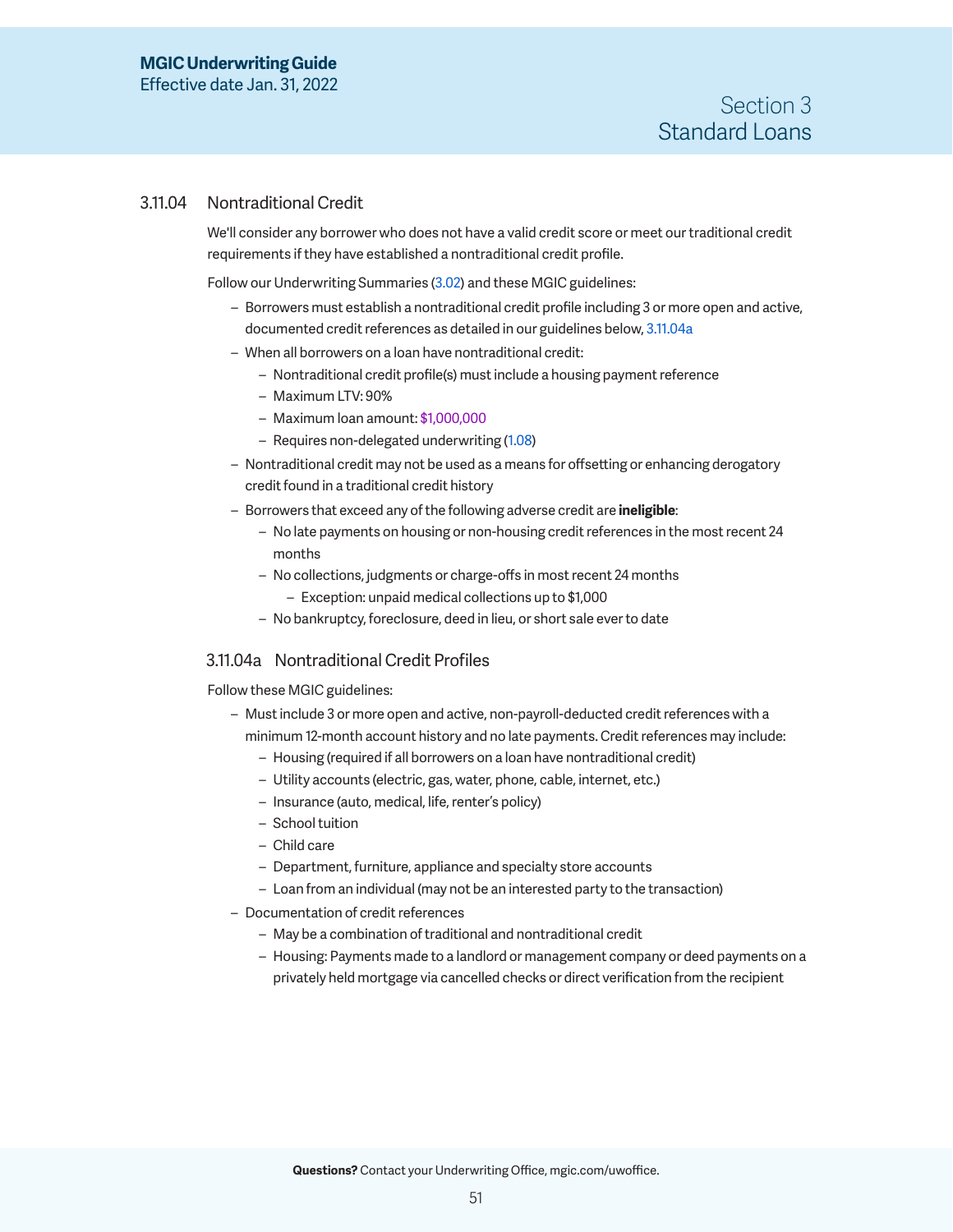- Account statements that include – Creditor's name – Date opened – Amount of high credit – Amount of payment – Unpaid balance and date of payment; or payment history; or copy of credit agreement and 12 months' cancelled checks Nontraditional credit report provided by a consumer reporting agency that include – Borrower name and address – Amount of payment – Public records search – Names of creditors – Date opened – Date last reported – Amount of high credit – Unpaid balance – Payment frequency – Date of last payment – Payment history, which must be stated in the "number of past dues" (i.e., formatted as 30-, 60-, 90-day late payments) – Contact information of provider
- <span id="page-51-0"></span>– For other credit references, either of the following:

### <span id="page-51-1"></span>3.11.05 Adverse Credit Events and Payment History

We'll consider borrowers who have had prior adverse credit events or delinquent payment histories if they have taken corrective steps to prevent recurrence. Recurring instances of adverse credit may indicate a disregard for financial obligations and may adversely affect the loan decision.

Follow these MGIC guidelines:

- Late payments
	- Housing: Most recent 24 months prior to loan application date: 1X30, 0X60, 0X90
	- No action is needed on non-housing installment and revolving payment histories as they are considered in the credit score
- Collections, charge-offs, judgments, liens: Must be paid in full at or prior to closing
- Past due accounts: Must be brought current or paid in full at or prior to closing
- Bankruptcy, consumer credit counseling service, foreclosure, deed in lieu of foreclosure, short sale:

| <b>Adverse Event</b>                                          | Loan Purpose                     | <b>Waiting Period Requirements</b>                                                                       |
|---------------------------------------------------------------|----------------------------------|----------------------------------------------------------------------------------------------------------|
| Bankruptcy-<br>Chapter 7 or 11                                | Purchase.<br>Rate/Term Refinance | Discharged or dismissed 4 years prior to loan<br>application                                             |
| Bankruptcy-<br>Chapter 12 or 13                               | Purchase.<br>Rate/Term Refinance | Filed 4 years prior to loan application and discharged<br>or dismissed 2 years prior to loan application |
| Consumer Credit<br>Counseling<br>Service (CCCS)*              | Purchase.<br>Rate/Term Refinance | Completed 12 months prior to loan application                                                            |
| Foreclosure,<br>Deed in Lieu of<br>Foreclosure.<br>Short Sale | Purchase.<br>Rate/Term Refinance | Completed 4 years prior to loan application                                                              |

\*Consumer credit counseling services are ineligible as tradelines to re-establish credit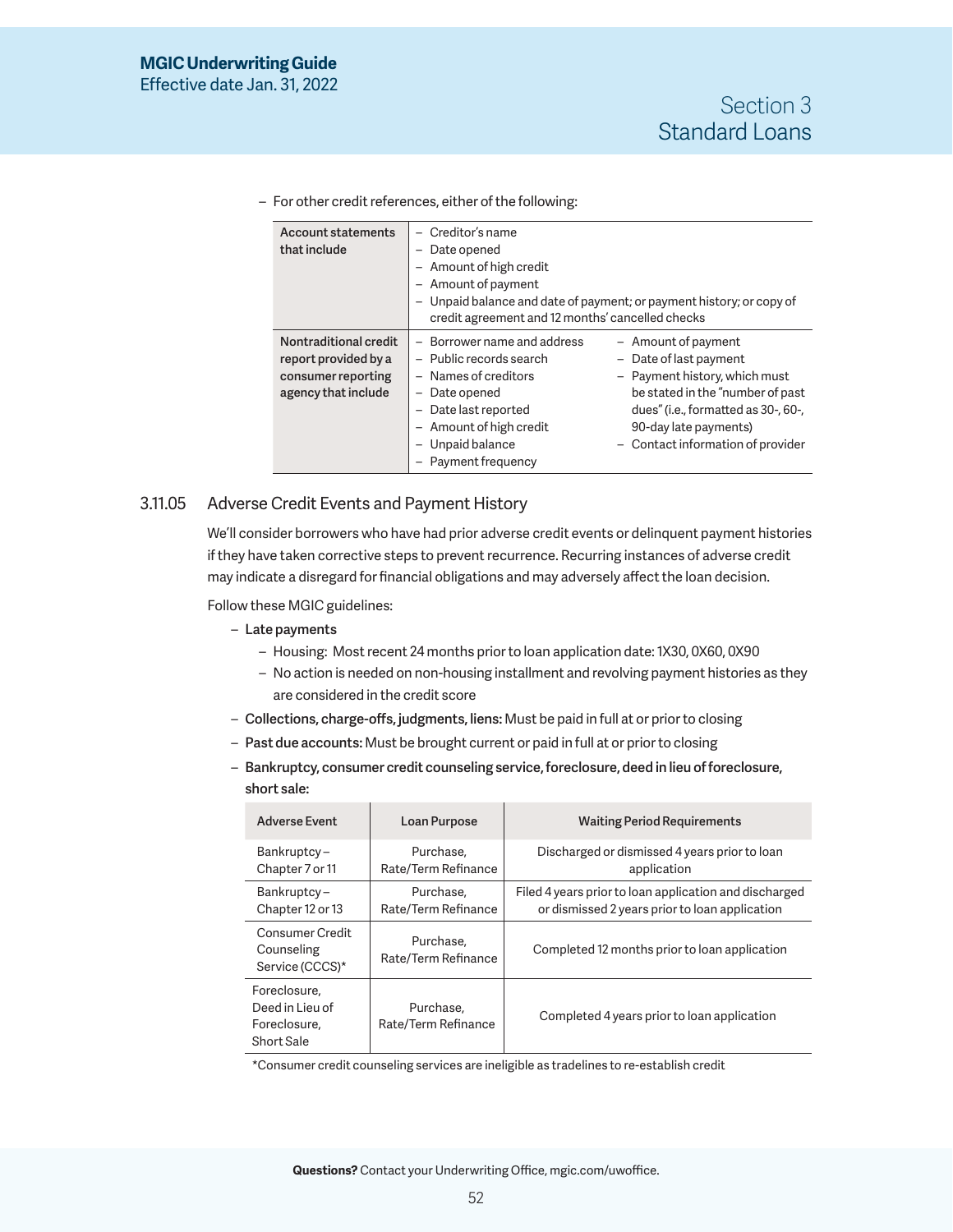# <span id="page-52-0"></span>3.11.05a Re-Established Credit

We require borrowers to re-establish their credit after bankruptcy, foreclosure, deed in lieu of foreclosure or short sale under these MGIC guidelines:

- Minimum of 3 open and active tradelines that meet our waiting period requirements
	- 1 with a minimum payment history of 12 months
	- 2 with a minimum payment history of 24 months
	- **Ineligible** as a tradeline: consumer credit counseling services
- No adverse credit or late payments in the 24 months prior to the application date
- **Ineligible:** Borrowers with nontraditional credit

## 3.11.06 Disputed Tradelines/Erroneous Credit

When a credit report indicates 1 or more disputed or erroneous tradelines, follow these MGIC guidelines:

- To omit a disputed obligation from consideration, you must obtain a written explanation from the borrower and direct written documentation from the creditor showing the disputed credit report data is erroneous or inaccurate
- If there is no evidence to support omission of an obligation, it must be included in the total monthly debt

### 3.11.07 Credit Freezes

Follow these MGIC guidelines:

– If a borrower has a credit freeze, you must access their credit report to determine their credit profile [\(3.11.01](#page-48-4))

### 3.11.08 No Credit

Borrowers who have no financial obligations documented through either traditional or nontraditional credit are **ineligible**.

# 3.12 Liabilities and Debts

### <span id="page-52-1"></span>3.12.01 Debt-to-Income (DTI) Ratio

The DTI ratio is a key factor in determining the borrower's ability to repay the mortgage obligation.

For calculation purposes:

- When qualifying your borrower for MGIC mortgage insurance, we do not require you to include the mortgage insurance premium in the DTI calculation
- Total Monthly Obligations = Monthly housing expense plus the monthly debt obligation [\(3.12.03\)](#page-53-2)
- Total Monthly Gross Income = The sum of all income from eligible sources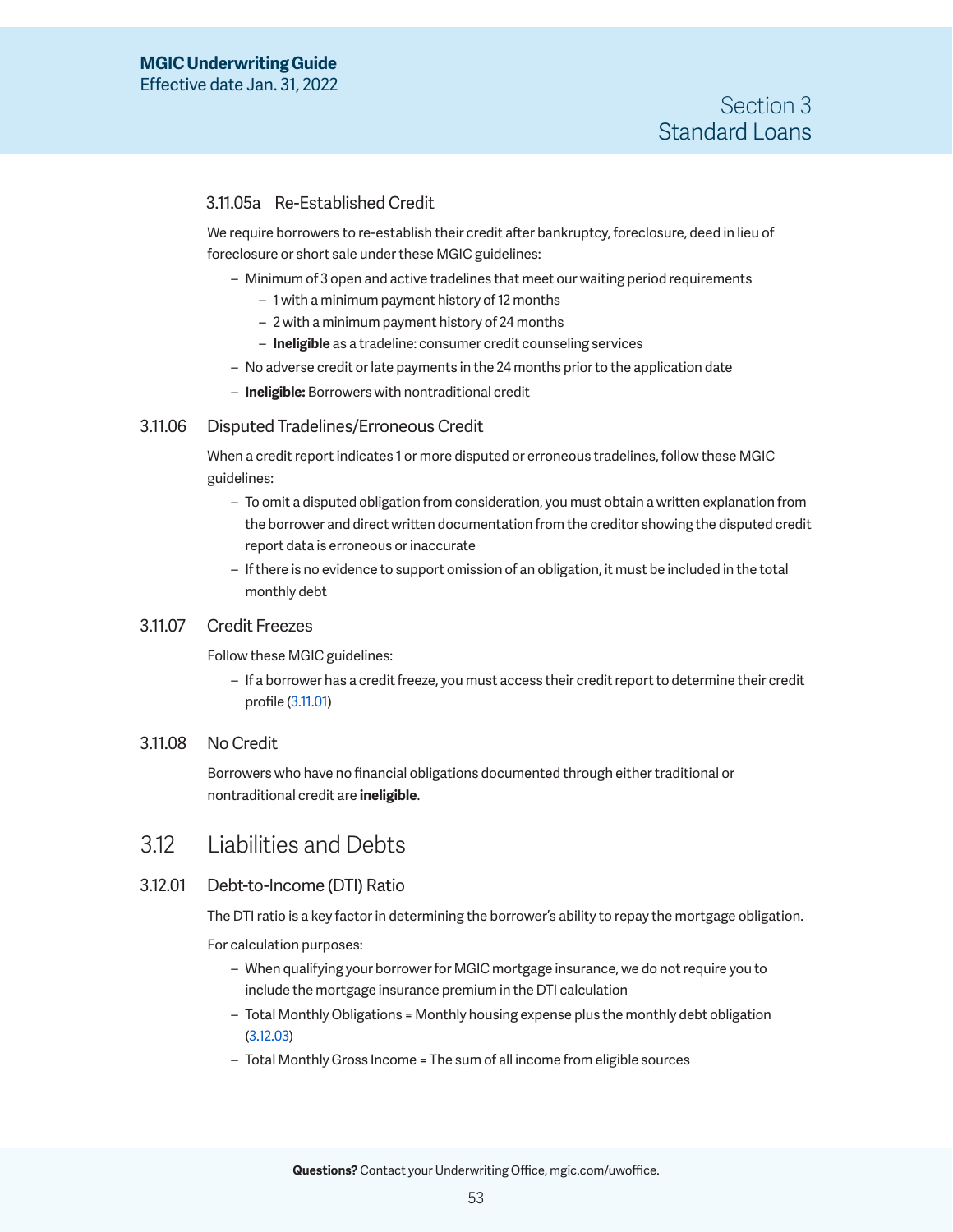<span id="page-53-0"></span>Effective date Jan. 31, 2022

# Section 3 Standard Loans

Total Monthly Obligations

**DTI Calculation** ÷ Total Monthly Gross Income DTI Ratio %

Follow these MGIC guidelines:

- Our maximum DTI ratios vary by occupancy, loan type, loan amount and other characteristics (see our Underwriting Summaries, [3.02](#page-23-0))
- For transactions with a non-occupant co-borrower, the occupying borrower's DTI must meet our maximum DTI ratio requirements without consideration of the non-occupant coborrower's income and obligations

# <span id="page-53-1"></span>3.12.02 Monthly Housing Expense

Follow Agency guidelines and Agency selling guide documentation requirements and these MGIC guidelines.

The monthly housing expense is the sum of:

- Principal and interest (P & I)
- Property and flood insurance
- Real estate taxes
- Mortgage insurance
- Ground rent
- Special assessments (if more than 10 monthly payments remain)
- Homeowners Association (HOA) fees
- Monthly co-op fees net of utility charge
- Subordinate financing [\(3.05.03](#page-37-4))

Note: When qualifying your borrower for MGIC mortgage insurance, we do not require you to include the mortgage insurance premium in the DTI calculation.

# <span id="page-53-2"></span>3.12.03 Monthly Debt Obligation

Follow Agency guidelines and Agency selling guide documentation requirements.

The monthly debt obligation includes, but is not limited to:

- Alimony/child support/separate maintenance payments
	- You may reduce the qualifying income by the amount of the alimony obligation in lieu of including it as a monthly payment in the DTI ratio calculation
- Business debt in the borrower's name
- Court-ordered assignment of debt
- Debt paid by others
- Deferred installment debt
- Federal income tax installment debts
- Garnishments
- HELOC payments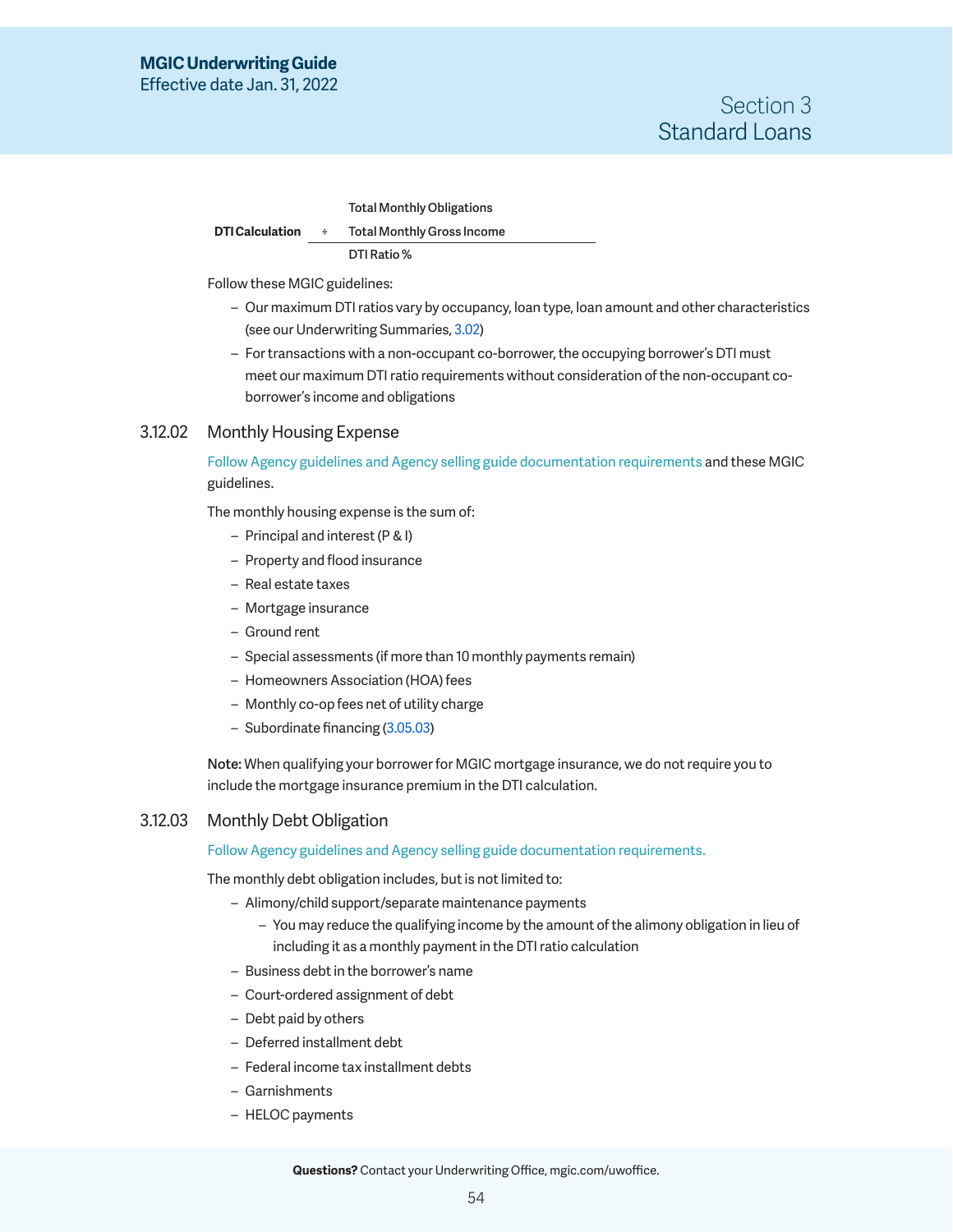- <span id="page-54-0"></span>– Installment debt
- Lease payments
- Other real estate owned
- Revolving debt
- Student loans (see 3.12.03a for certain exclusions)
- Unreimbursed business expenses

#### 3.12.03a Exclusion of Certain Student Loan Payments

Follow Agency guidelines and Agency selling guide documentation requirements and these MGIC guidelines:

- You may exclude student loan payments from the total monthly debt obligation if the following conditions are met:
	- Payments will be deferred for at least 12 months after the application date and/or the borrower's medical residency will continue at least 6 months after the closing date
	- The borrower responsible for the debt is in one of the following professions:
		- Medical Resident
		- Medical Doctor
		- Doctor of Dental Medicine
		- Doctor of Dental Surgery
		- Doctor of Optometry
- You must include student loan payments in the total monthly debt obligation when qualifying the borrower with future income

### 3.12.03b Payoff or Paydown of Debt to Qualify

Evaluate past credit usage, liquid assets and saving patterns to determine if it's reasonable to exclude paid off or paid down debt to qualify a borrower within our DTI guidelines.

#### Follow these MGIC guidelines:

- Monthly debt obligation exclusions are limited to:
	- Installment loans paid off or down to 10 or fewer monthly payments
	- Revolving accounts paid off at or prior to closing

# 3.13 Property Types and Considerations

#### <span id="page-54-1"></span>3.13.01 General Property Eligibility

Follow these MGIC guidelines:

- All properties must be:
	- Located within the US, the District of Columbia, Guam or Puerto Rico
	- Attached, detached or semi-attached
	- Held in fee simple or leasehold estate
	- Meet the guidelines outlined in the sections below and in our Underwriting Summaries, [3.02](#page-23-0)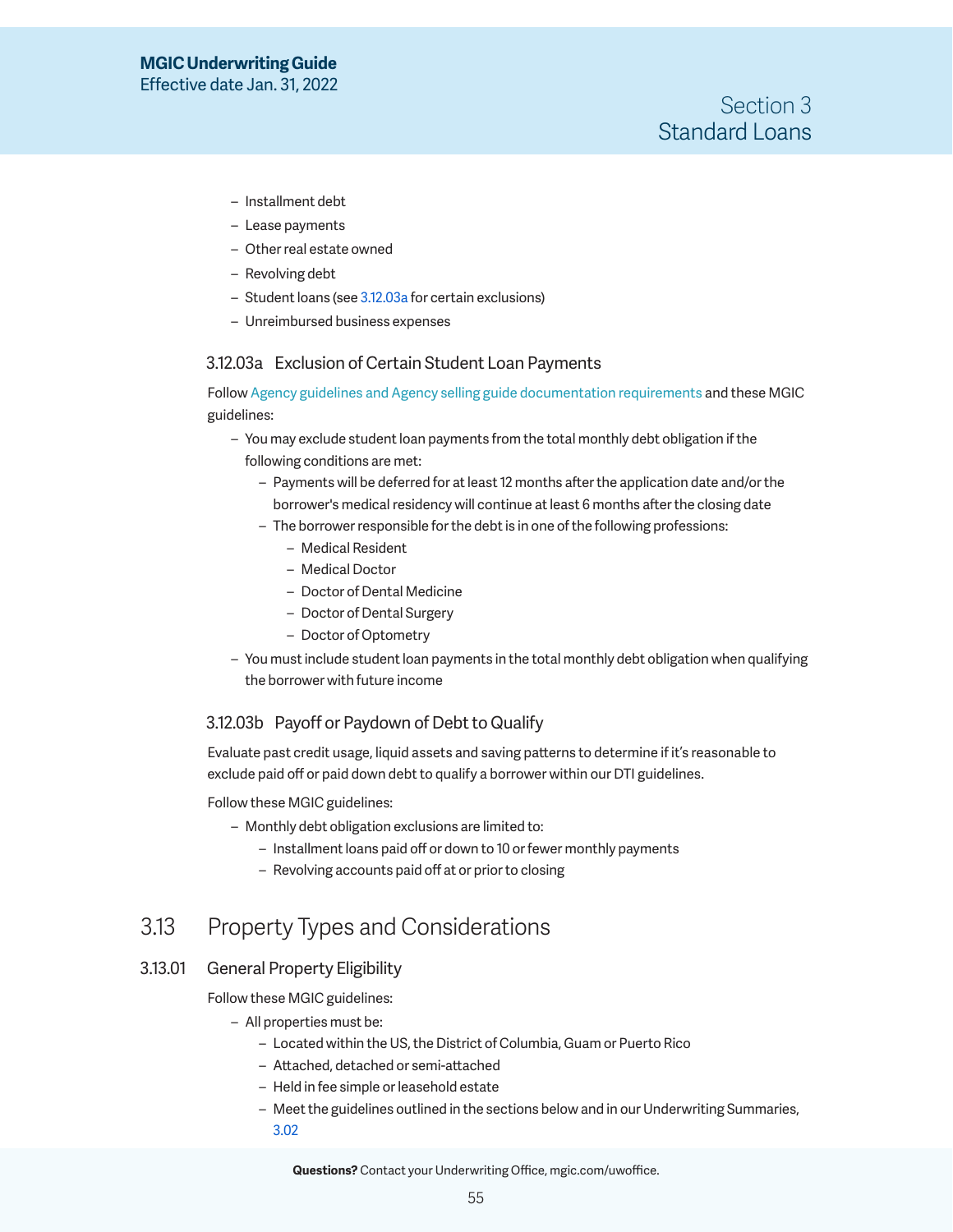#### <span id="page-55-1"></span>3.13.02 Special Markets

We continuously monitor internal and external data to evaluate markets nationwide. At any given time, individual market conditions may require consideration that expands or limits the Underwriting Guidelines we publish in this Guide.

A loan secured in a "Special Market" is subject to the requirements we publish in our Special Markets Underwriting Guide (SMUG), available at [mgic.com/guides](https://www.mgic.com/underwriting/guide-summaries).

### 3.13.03 1-Unit Detached

*A single-family property not attached to other units. May include, but is not limited to, homes on individual lots, modular homes, factory-built or prefabricated homes, properties located in a planned unit development (PUD) and site condos.*

Follow our Underwriting Summaries ([3.02\)](#page-23-0) and general property guidelines ([3.13.01\)](#page-54-1).

## 3.13.04 1-Unit Attached

*One of a series of single-family homes connected by common sidewalls forming a continuous group, such as a townhome or row house. Each unit may or may not be subject to the bylaws of a homeowners association (HOA).*

Follow our Underwriting Summaries ([3.02\)](#page-23-0) and general property guidelines ([3.13.01\)](#page-54-1).

### <span id="page-55-0"></span>3.13.05 Condominium

*A unit in a condominium project whereby each unit owner has title to their individual unit, an individual interest in the project's common areas and sometimes exclusive use of certain limited common areas.*

Follow our Underwriting Summaries ([3.02\)](#page-23-0) as well as the following MGIC guidelines. Calculate tolerances and limitations using all units complete or under construction.

- Commercial space limits
	- Projects ≤ 10 units: 0%
	- Projects > 10 units: 20%
- Single-entity ownership limits
	- 2- to 4-unit projects: 1 unit
	- 5- to 20-unit projects: 2 units
	- Projects > 20 units: 10%
- Investor concentration limits
	- Projects < 4 units: 0%
	- Projects ≥ 4 units: 30%
- New projects (those that are not 100% complete, where less than 90% of the units are sold and conveyed to individual owners and the HOA is still in the developer's control)
	- A minimum 50% of units in a project must be sold and conveyed or under contract for use as a primary residence or second home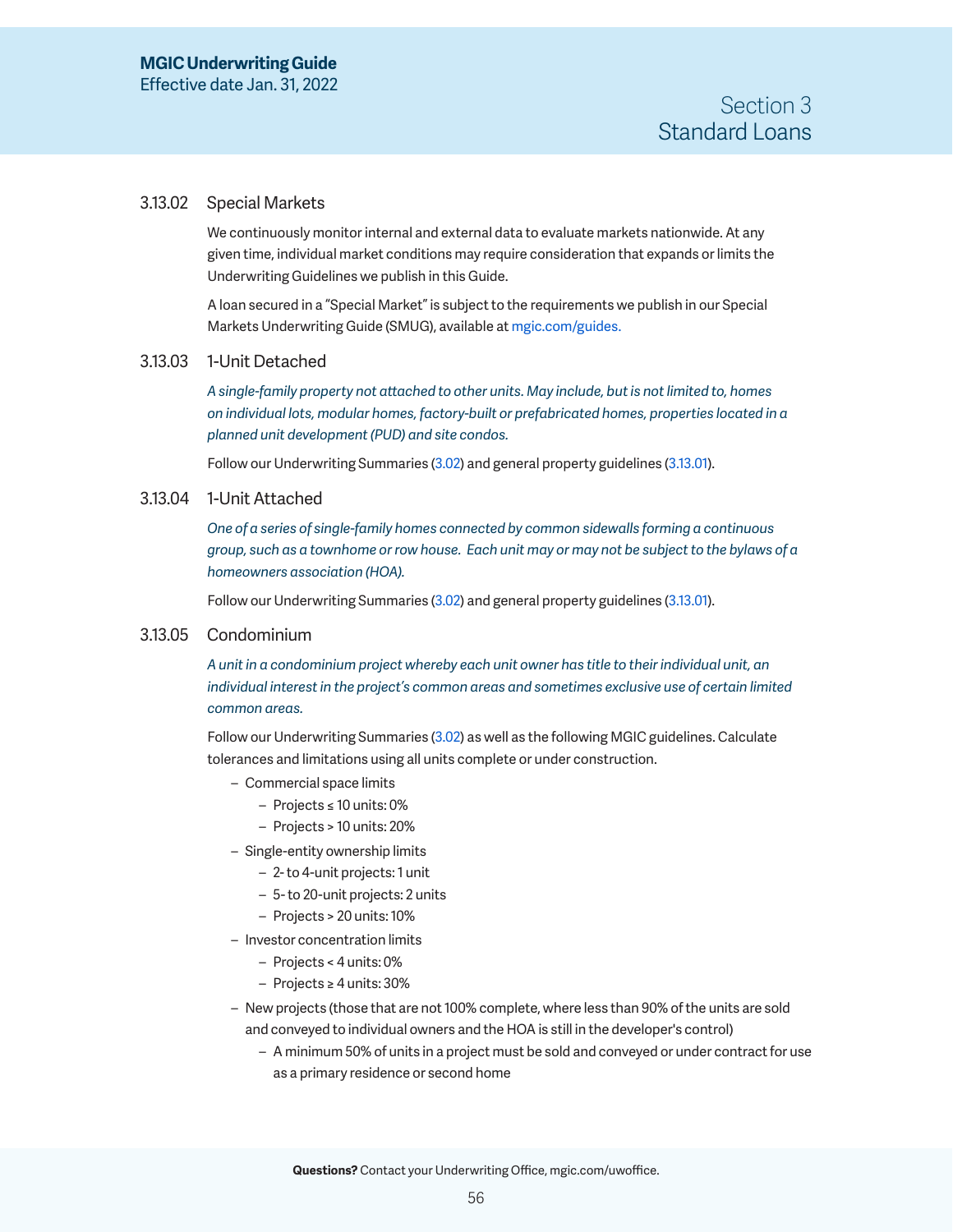- <span id="page-56-0"></span>– 2- to 4-unit projects
	- Must be 100% complete
	- Without an HOA, including monthly maintenance fees, require a binding arbitration agreement or as required by state law
	- Require non-delegated underwriting [\(1.08](#page-12-2))
- Conversions require 100% completion of all units and common elements
- HOA budget must provide for:
	- Deferred maintenance of at least 10% of current budget
	- Replacement reserves for capital improvements
	- Insurance deductibles
- MGIC maximum exposure: 33% of the total sold units in a project
- Review and retain in the mortgage loan file:
	- All project information you relied on to review the project
	- A project questionnaire completed by the HOA or its Authorized Representative
- **Ineligible**:
	- Condo hotels
	- Timeshare, fractional or segmented ownership
	- Manufactured housing units
	- Houseboats
	- Continuing-care facility
	- 15% or more of units have delinquent HOA fees exceeding 60 days
	- Projects with:
		- Environmental issues
		- Litigation impacting construction-related defects impacting habitability, structural integrity or safety
		- Reserve study or current budget inadequate to fund current budget or replacement reserves
		- Special assessments related to safety, soundness, structural integrity or habitability, where all related repairs have not been fully completed
		- Fannie Mae CPM status of "Unavailable"

# 3.13.06 Cooperative Share Properties (Co-Ops)

*A form of ownership where a corporation or trust holds title to the property and sells shares of stock representing the value of a single unit to individuals who receive a proprietary lease as evidence of title. Prospective owners typically must file an application for ownership that requires review and approval, including an interview, by the co-op board.*

Follow Agency guidelines and Agency selling guide documentation requirements along with MGIC Underwriting Summaries [\(3.02\)](#page-23-0) and general property guidelines [\(3.13.01](#page-54-1)).

## 3.13.07 2-Unit

Follow MGIC Underwriting Summaries [\(3.02](#page-23-0)), general property guidelines [\(3.13.01](#page-54-1)) and these additional guidelines: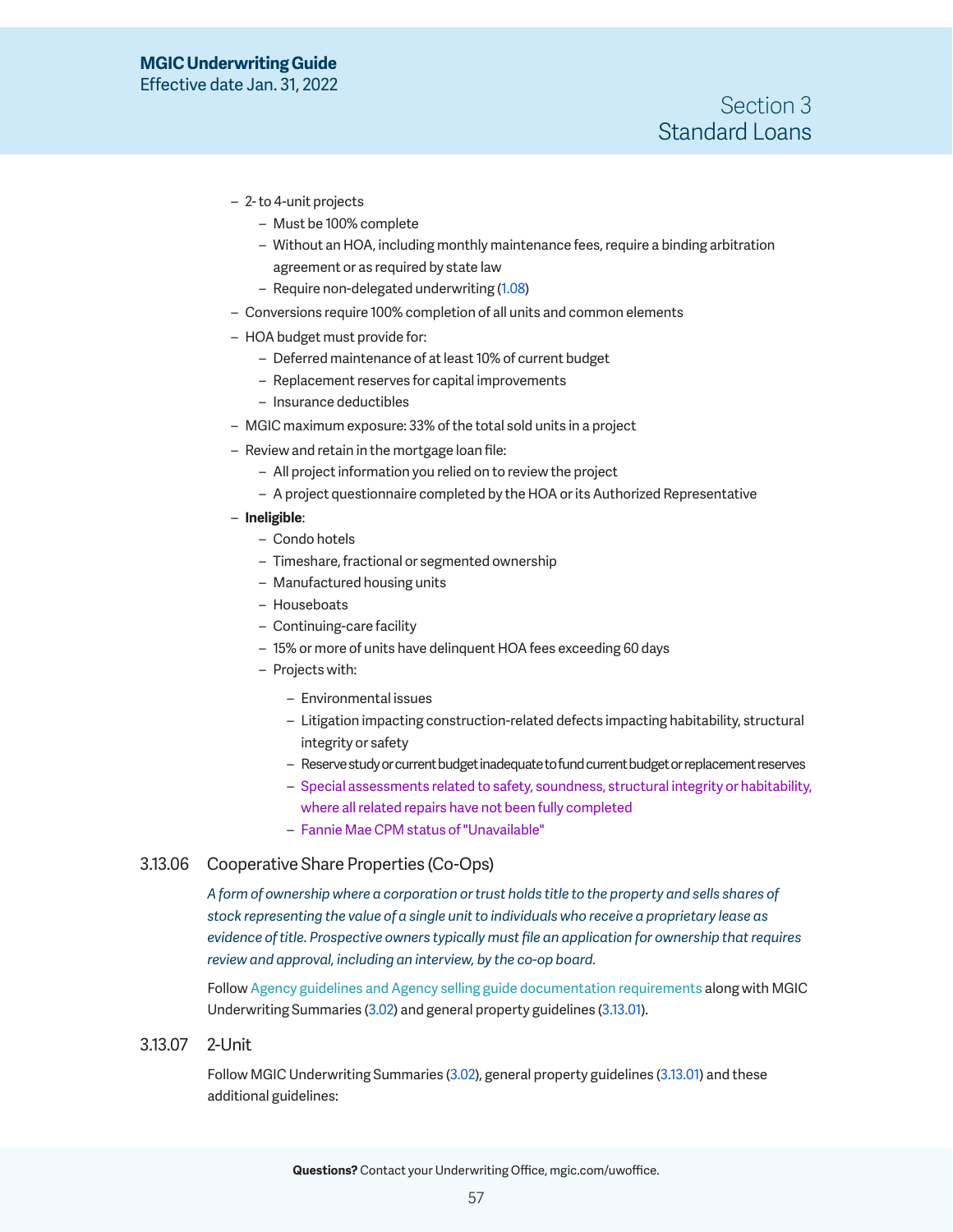- <span id="page-57-0"></span>– Property must be legally permissible as a 2-family residence according to local zoning requirements
- A single dwelling with 2 separate living spaces must have:
	- Separate entrances for each unit
	- Public utilities metered separately for each unit
- A 2-unit property consisting of 2 separate dwellings on a single parcel
	- Must have a single tax key
	- Each dwelling considered suitable for year-round occupancy
	- Supported by Appraisal Form 1025/72 with at least 2 sales sharing the same functionality dated within 12 months of appraisal date

### 3.13.08 Manufactured Home

#### *A 1-unit dwelling built on a permanent chassis and attached to a permanent foundation*

Follow MGIC Underwriting Summaries [\(3.02](#page-23-0)), general property guidelines [\(3.13.01](#page-54-1)) and these additional guidelines:

- The manufactured home must:
	- Be classified as real property and held fee simple only
	- Be double-wide or greater
	- Have wheels, axles and hitch removed
	- Not have been moved from a different location other than the dealer or manufacturer's place of business
	- Have the appearance, characteristics and functional utility of a site-built home
	- Be permanently connected to public or private utilities and considered suitable for yearround occupancy
	- Have a HUD Data Plate and HUD Certification label affixed and clearly visible in an accessible location, or an alternative IBTS letter
- Must be identified to MGIC as a manufactured home regardless of the property's designation as eligible for Fannie Mae MH Advantage or Freddie Mac HOMEChoice
- Appraisal requirements
	- Form 1004C/70B or full URAR
	- Comparables should include at least 2 manufactured home sales
	- Value may not include nonrealty items

#### – **Ineligible**

- Single-wide
- Leaseholds
- Condos
- Co-Ops
- Term over 30 years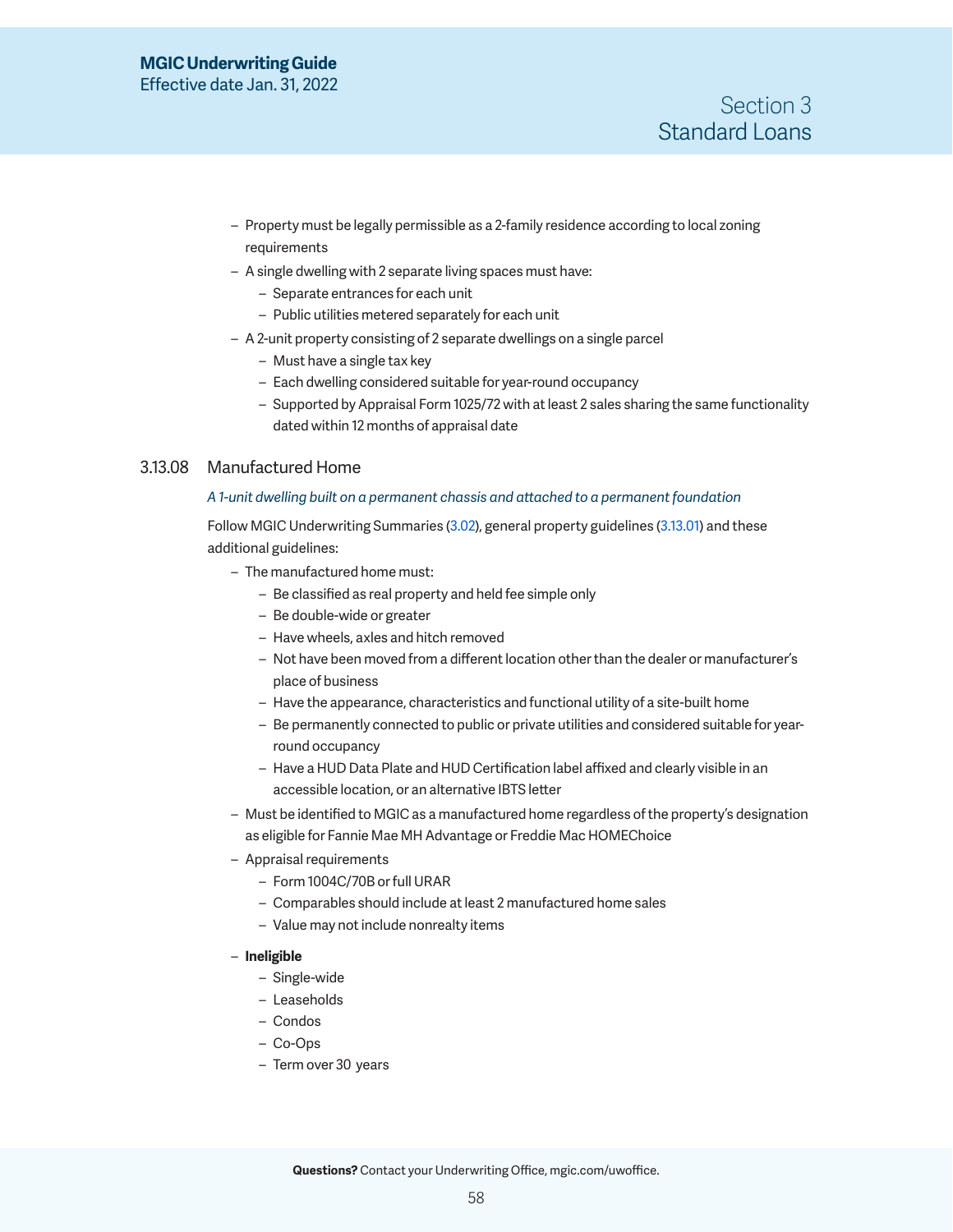## <span id="page-58-1"></span><span id="page-58-0"></span>3.13.09 Rural Properties

Follow these MGIC guidelines:

- We'll consider rural properties under the same conditions as those located in suburban or urban locations when:
	- The appraiser deems the property's best use as residential
	- No income derived from the property is used for qualifying
- Properties with more than 20 acres:
	- Maximum loan amount: \$1,000,000
	- Land value may not exceed 50% of the total value
	- Require non-delegated underwriting [\(1.08\)](#page-12-2)
- For properties accessed by a private road, see [3.13.11c](#page-58-2)

### 3.13.10 Unique Property Types

**Ineligible:** Properties with nontraditional design (e.g., earth berm, geodesic, straw bale, constructed from a box car or shipping container).

## 3.13.11 Special Property Considerations

### 3.13.11a Accessory Unit

Follow Agency guidelines and Agency selling guide documentation requirements.

### 3.13.11b Community Land Trust

Follow Agency guidelines and Agency selling guide documentation requirements.

## <span id="page-58-2"></span>3.13.11c Community-Owned or Privately Maintained Roads

Follow these MGIC guidelines:

- We'll consider properties subject to a legally enforceable agreement or covenant that outlines the terms, conditions and responsibilities for the care and maintenance of a community-owned or privately maintained road
	- The agreement should be recorded in local land records
	- For states that have statutory legislation that govern these situations, no separate agreement or covenant is needed
- Owners must have unlimited and unrestricted use

### 3.13.11d Leaseholds

Follow Agency guidelines and Agency selling guide documentation requirements.

#### 3.13.11e Mixed-Use

*A residential property that includes space for both residential and commercial purposes (e.g., daycare, salon/barbershop, doctor's office, specialty store)* 

Follow Agency guidelines and Agency selling guide documentation requirements.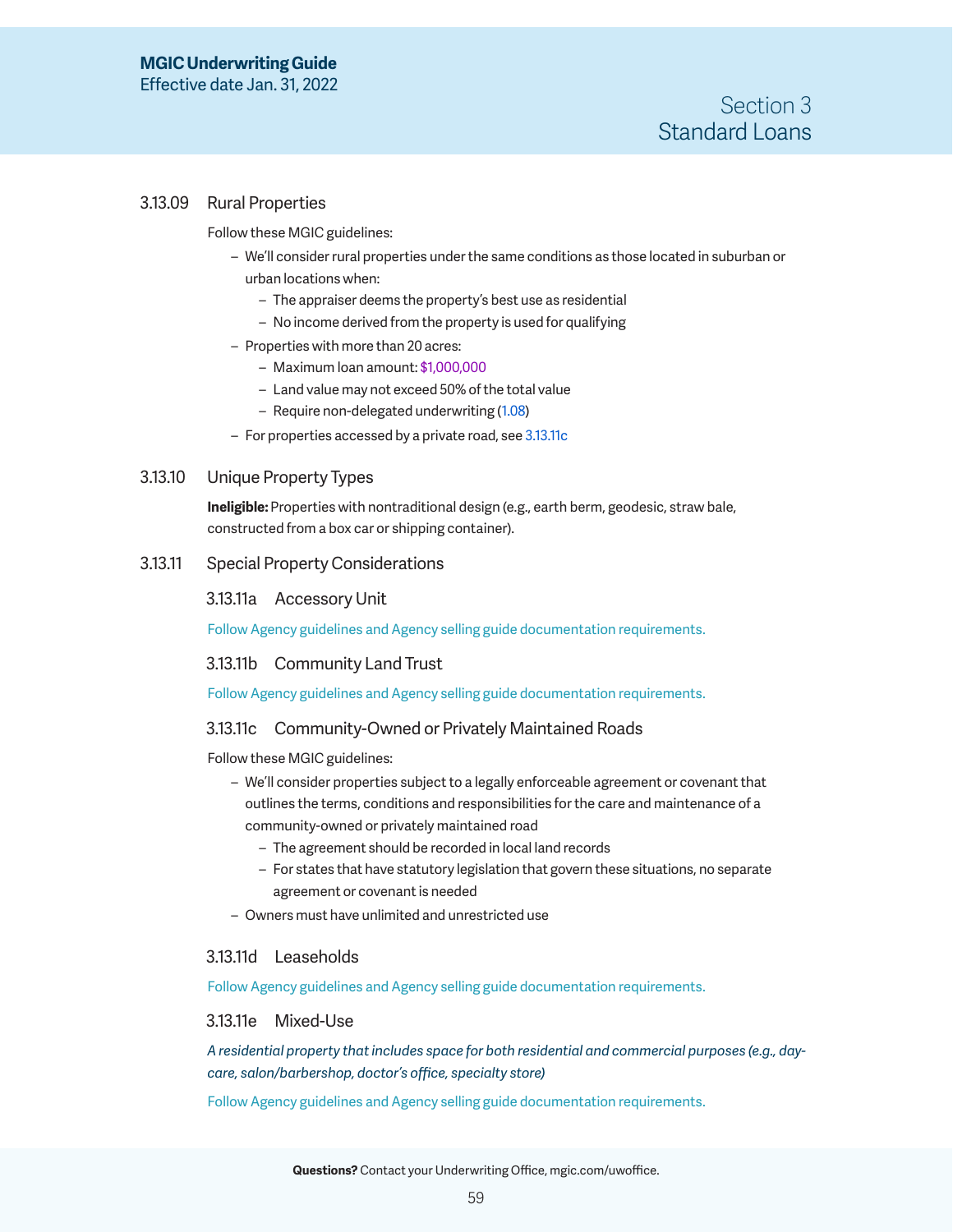### <span id="page-59-0"></span>3.13.11f Multiple Parcels

#### *Mortgaged property consists of more than one parcel of real estate*

Follow Agency guidelines and Agency selling guide documentation requirements.

### 3.13.11g Properties with Deed Restrictions

We'll consider mortgages secured by properties subject to deed restrictions that vary in type (e.g., income limits, initial sales price, maximum resale price) and duration (e.g., terminate upon foreclosure, a deed in lieu of foreclosure or expiration of a redemption period).

Follow these MGIC guidelines:

- The property must be a primary residence
- The provider or sponsor of the deed restriction must be one of the following:
	- Non-profit
	- Church
	- Employer
	- University
	- Municipality
	- Entity that administers a government sponsored subsidy program
- The appraisal report must note the existence of any deed restriction and address any impact the restrictions have on the property's value and marketability
- Restrictions must be documented
- Resale restrictions that survive foreclosure require non-delegated underwriting ([1.08](#page-12-2))
- Use MGIC LTV/CLTV/HCLTV calculation methodology [\(3.05.01\)](#page-35-2) to determine eligibility and premium rate

### 3.13.11h Solar Panel Equipment

Follow Agency guidelines and Agency selling guide documentation requirements.

### 3.13.11i Utilities

Follow this MGIC guideline:

– Utilities must be common, customary and meet market standards

#### 3.13.12 Compliance with Law

Follow these MGIC guidelines:

- The property must comply with applicable federal, state and local laws, ordinances, rules and orders, including but not limited to, building codes and zoning requirements
- We may consider a property that does not comply in certain situations (e.g., it may not meet current local zoning requirements or is considered a legal non-conforming improvement due to ordinance changes since the property was constructed), in which case:
	- In the appraisal report, the appraiser should address any issue that impacts the marketability or market value of the subject property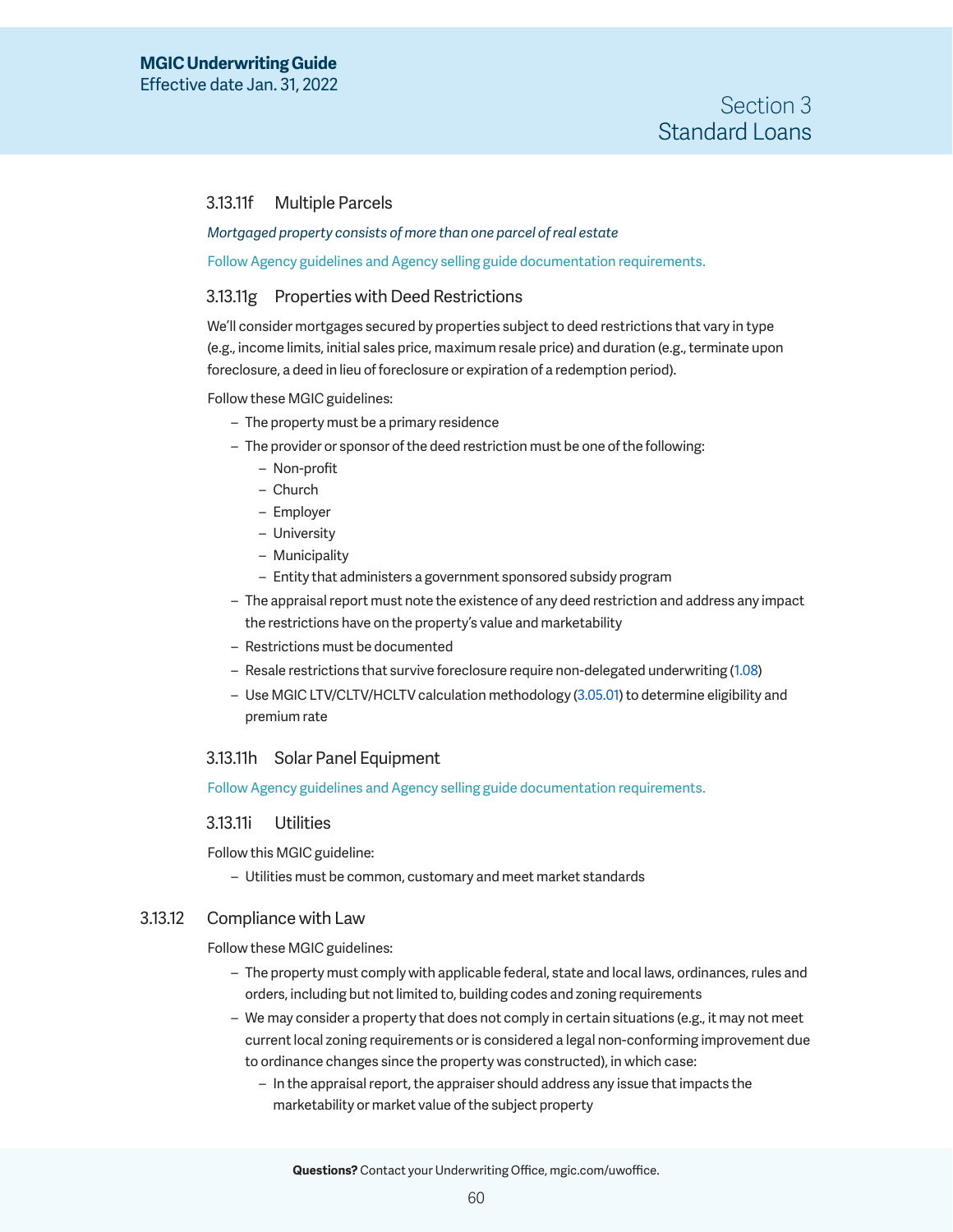– The appraiser should provide at least 2 comparable sales with similar features or functional obsolescence

# <span id="page-60-1"></span><span id="page-60-0"></span>3.14 Appraisals and Property Valuation

Determining if the property is sufficient collateral for the loan is a key element of risk evaluation. The property valuation will determine if the value is adequately supported and represents an accurate description of the neighborhood, site, physical characteristics, condition and marketability of the property.

## 3.14.01 Property Valuation

You are responsible for:

- The value as represented in the MI application
- Ensuring the property securing the loan is sufficient collateral

The market value should represent the most likely price the property would sell for when:

- The property is exposed to an open and competitive market for a reasonable amount of time
- The transaction is not subject to undue influence by any interested parties to the transaction by financial considerations or other similar incentives
	- This does not include costs traditionally paid by the seller in the market
- The buyer and seller are all motivated, informed and acting in their own best interest

### 3.14.02 Appraisal Guidelines

Follow these MGIC guidelines:

- You must obtain an appraisal to establish the property's value
- You are responsible for:
	- Ensuring the correct appraisal report is used [\(3.14.02b\)](#page-62-0)
	- Selection and monitoring of qualified appraisers
	- Ensuring the appraiser has used sound reasoning and judgment when developing their opinion of market value
	- Ensuring the appraisal form used complies with Federal Finance Housing Authority (FHFA) Appraisal Independence Requirements
	- Confirming and documenting the owner of the subject property based on publicly available information
	- Disclosing to the appraiser all information about the property:
		- Condo or PUD fees
		- Non-realty items included
		- Environmental hazards at the property location or in the vicinity of
		- Soundness or structural integrity
		- Any items that impact safety
	- Disclosing all financing and sales concessions that have been granted by anyone associated with the transaction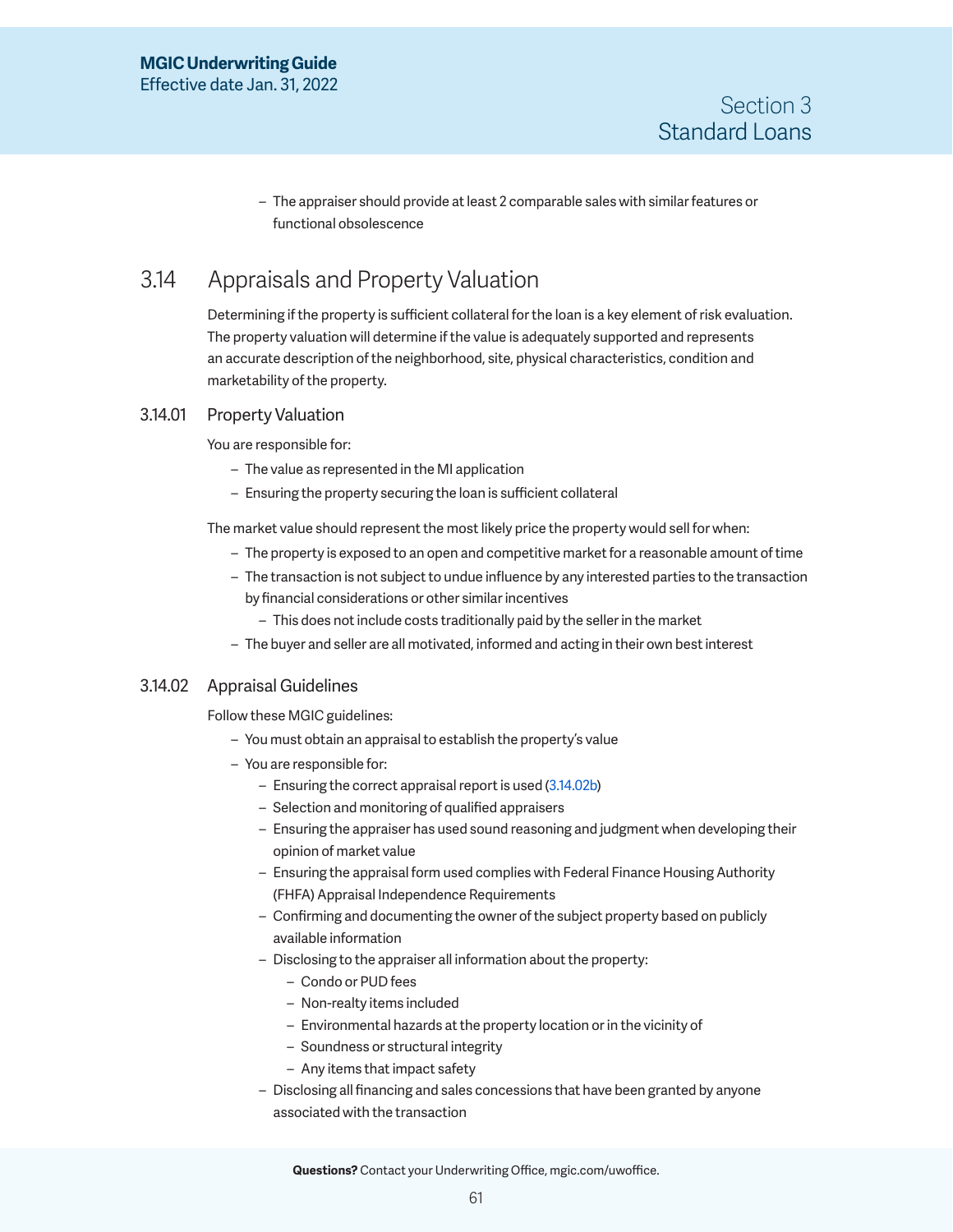- An appraiser must:
	- Describe the property and neighborhood factually and in specific terms
	- Consider all factors that may impact marketability or value
	- Be objective and unbiased in their opinion of market value
	- Complete the report according to the Uniform Standards of Professional Appraisal Practice (USPAP)
	- Legibly include their name, firm name if applicable, and state license number in the required field on the report
- Appraisals completed as anything other than as-is will be considered per the appraiser's recommendations indicated in the reconciliation portion of the appraisal report
- If we require more than 1 appraisal or a field review in addition to an appraisal, the lowest value reported will be considered the property value
- Appraisals must have a condition rating C4 or better
- Appraisals must have a quality rating Q5 or better

See our Rescission Relief Guide, [mgic.com/gold-cert](https://www.mgic.com/-/media/mi/servicing/71-43852-guide-pdf-rescission-relief.pdf), for complete Valuation Defect Rescission Relief information (RRG 2.02).

#### 3.14.02a Appraisal Report Assessment

When reviewing the appraisal report, evaluate the following factors, when applicable, to determine if the subject property is sufficient collateral:

- If a sales comparison approach was used, the report contains at least 3 sales considered comparable to the subject property in terms of size, room count, condition, location, etc.
- The prior listing and sales history of the property and prior sales activity of the comparable sales used
- Presence of large adjustments lacking adequate justification from the appraiser
- Adjustments attributed to furniture, fixtures or other personal property
- Appraiser's evaluation of a leasehold agreement and its impact on value and marketability
- Opinion of value falls outside of the neighborhood price range, or is at the high end or low end of the range
- Non-compliant with current zoning use
- Adverse site conditions, easements, environmental issues
- Presence of special assessments
- Construction features or design not typical for the area
- Rural properties:
	- Considered residential
	- Readily accessible via a public, community-owned or privately maintained street
	- No undesirable influences in the immediate area that may affect value
- Adverse market conditions, such as declining property values, oversupply of housing or residential property marketing periods greater than 6 months
- Structural or other physical impairments not easily cured when the report is completed as-is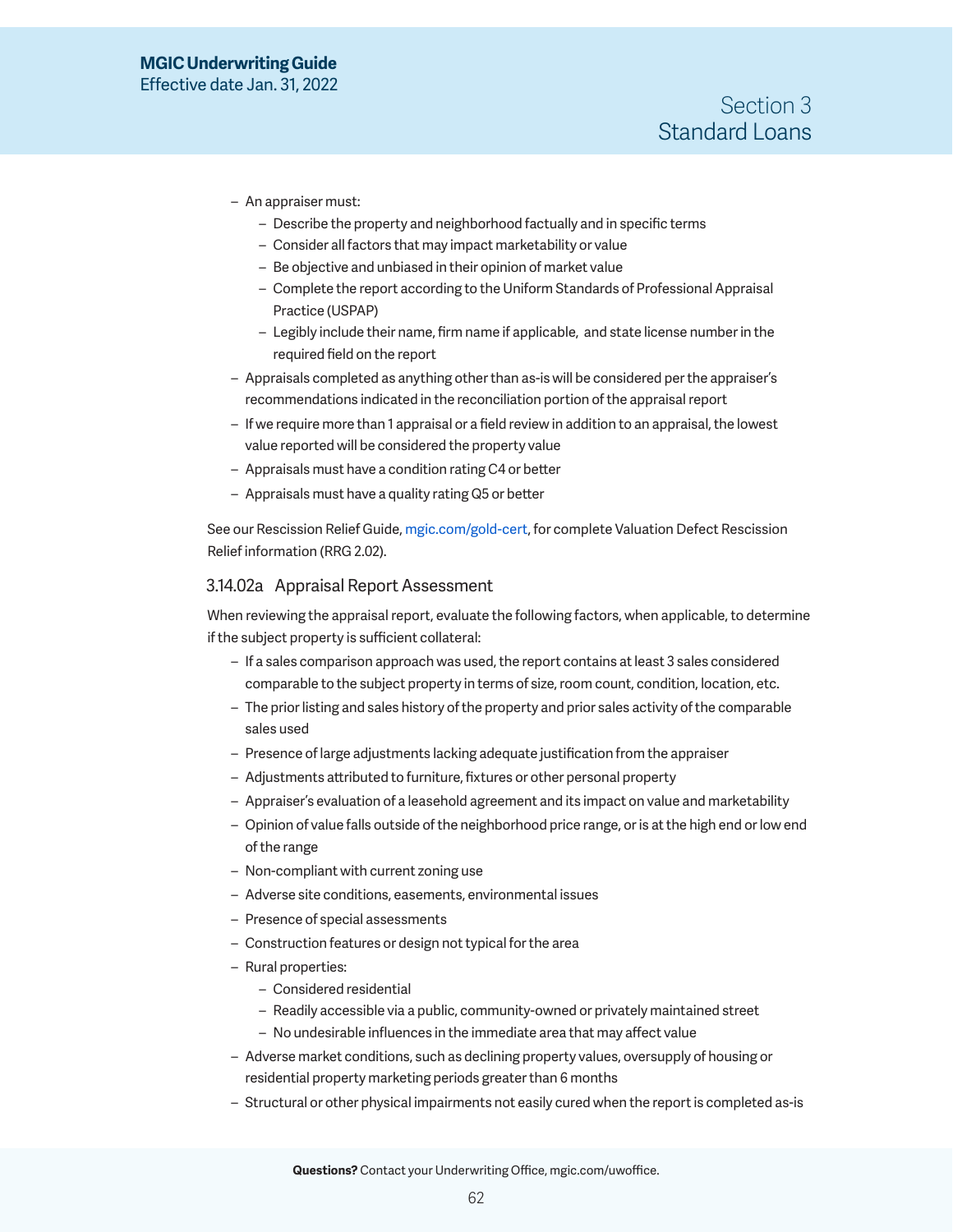## <span id="page-62-0"></span>3.14.02b Appraisal Report Forms and Exhibits

Follow these MGIC guidelines:

– The property appraisal must use the most recent form available applicable to the property type:

| Fannie Mae/<br><b>Freddie Mac</b><br><b>Form Number</b> | <b>Appraisal Report Name</b>                                                                  | Property and Inspection Type                                                                                                             |
|---------------------------------------------------------|-----------------------------------------------------------------------------------------------|------------------------------------------------------------------------------------------------------------------------------------------|
| 1004/70                                                 | Uniform Residential Appraisal<br>Report                                                       | - 1-unit detached properties including PUDs<br>and Detached/Site Condos<br>Interior and exterior inspections<br>$\overline{\phantom{0}}$ |
| 2055/2055                                               | <b>Exterior-Only Inspection</b><br>Residential Appraisal Report                               | 1-unit detached properties including PUDs<br>-<br><b>Exterior inspections</b>                                                            |
| 1004C/70B                                               | Manufactured Home Appraisal<br>Report                                                         | - Manufactured home<br>Interior and exterior inspections                                                                                 |
| 1073/465                                                | Individual Condominium Unit<br><b>Appraisal Report</b>                                        | 1-unit properties in condo projects<br>$\overline{\phantom{0}}$<br>Interior and exterior inspections                                     |
| 1075/466                                                | <b>Exterior-Only Inspection</b><br>Individual Condominium Unit<br><b>Appraisal Report</b>     | - 1-unit properties in condo projects<br>- Interior and exterior inspections                                                             |
| 2090                                                    | Individual Cooperative Interest<br>Appraisal Report                                           | - 1-unit properties in co-op projects<br><b>Exterior inspections</b><br>$\qquad \qquad -$                                                |
| 2095                                                    | <b>Exterior-Only Inspection</b><br>Individual Cooperative Interest<br><b>Appraisal Report</b> | 1-unit properties in co-op projects<br>$\qquad \qquad -$<br>Interior and exterior inspections                                            |
| 1025/72                                                 | Small Residential Income<br><b>Property Appraisal Report</b>                                  | - 2-to 4-unit properties<br>Interior and exterior inspection<br>-                                                                        |
| 1004D/442                                               | Appraisal Update and/or<br><b>Completion Report</b>                                           | Updates and/or completion reports                                                                                                        |

- An acceptable appraisal will also include supporting exhibits such as, but not limited to:
	- A building sketch including dimensions and calculations to support those represented within the report
	- Appraisal update or completion report
	- Interior and exterior photos
	- Single family comparable rent schedule
	- Street map